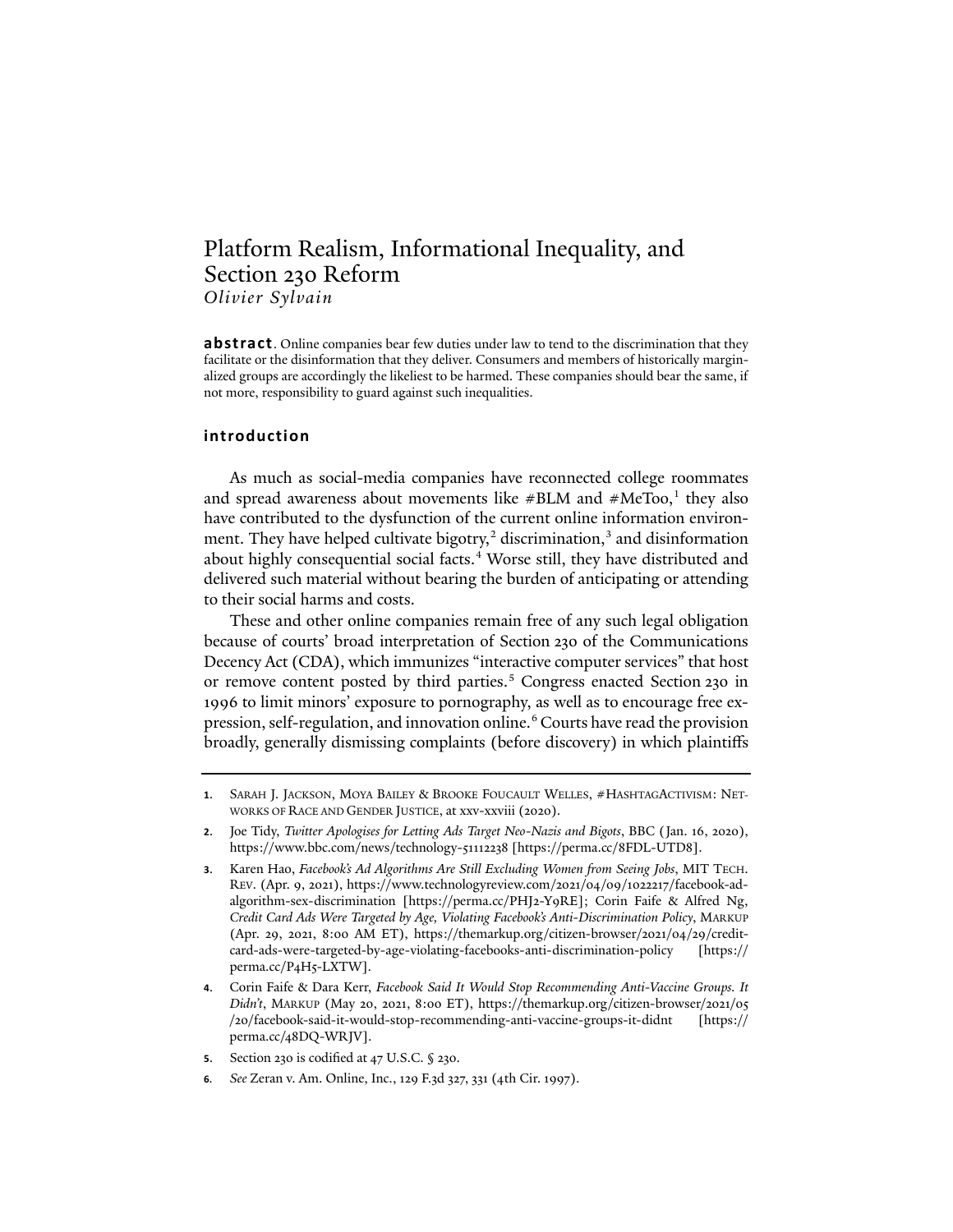allege that the defendant service has published unlawful material—or unlawfully removed material from its platform. Courts will only allow a case to proceed when the defendant "contributes materially" to the offending content.<sup>[7](#page-1-0)</sup>

In this way, Section 230 has created a very strong incentive for creative entrepreneurs to build or promote interactive computer services that host usergenerated content. Novel social-media companies like Myspace, Foursquare, and Friendster sprang up in the years immediately following its enactment.<sup>[8](#page-1-1)</sup> These services enabled their users to communicate with each other freely, about almost anything. While community sites and online bulletin boards existed before Congress enacted the CDA in 1996, Section 230 gave a distinctive boost to the online applications and services for user-generated content that most people today as-sociate with the internet.<sup>[9](#page-1-2)</sup>

<span id="page-1-6"></span>But that was a long time ago. Today, the most popular social-media companies do much more than serve as simple platforms for users' free expression and innovation. The most prominent online services are shrewd enterprises whose main commercial objective is to collect and leverage user engagement for advertisers. Yet, until very recently, courts have allowed these companies to avoid public scrutiny because of the liability shield under Section 230.

<span id="page-1-7"></span>It is past time for reform. I have elsewhere argued that courts should more closely scrutinize online intermediaries' designs on user-generated content and data.[10](#page-1-3) And courts have begun to do so. They now are far more attentive to the ways in which internet platforms' prevailing ad-based business models and specific application design features necessarily facilitate harmful content and con-duct, online and offline.<sup>[11](#page-1-4)</sup> Courts have also been far more alert to whether defendant intermediaries are acting as publishers or something else, as in the cases in which plaintiffs have successfully alleged that online retailers and homeshar-ing services are not "publishers" within the meaning of Section 230.<sup>[12](#page-1-5)</sup>

<span id="page-1-0"></span>**<sup>7</sup>**. Fair Hous. Council v. Roommates.com, LLC, 521 F.3d 1157, 1168 (9th Cir. 2008).

<span id="page-1-1"></span>**<sup>8</sup>**. Saheli Roy Choudhury, *Foursquare Pioneered the Trend of 'Checking-in' to a Place —Now It Sells Access to Its Data to Companies*, CNBC (Aug. 31, 2017, 10:20 AM EDT), https://www.cnbc.com/2017/08/30/foursquare-pioneered-the-trend-of-checking-in-to-aplace--now-it-sells-your-data-to-companies.html [https://perma.cc/L3KN-BYAL]; Max Cha�in, *How to Kill a Great Idea*, INC. (June 1, 2007), https://www.inc.com/magazine /20070601/features-how-to-kill-a-great-idea.html [https://perma.cc/QZF7-AJNC]..

<span id="page-1-2"></span>**<sup>9</sup>***. See generally* JEFF KOSSEFF, THE TWENTY-SIX WORDS THAT CREATED THE INTERNET (2019) (detailing how Section 230 created the framework of the modern internet).

<span id="page-1-3"></span>**<sup>10</sup>**. Olivier Sylvain, *Discriminatory Designs on User Data*, KNIGHT FIRST AMEND. INST. COLUM. U. (Apr. 1, 2018), https://knightcolumbia.org/content/discriminatory-designs-user-data [https://perma.cc/E88P-G28M] [hereina�er Sylvain, *Discriminatory Designs*]; Olivier Sylvain, *Intermediary Design Duties*, 50 CONN. L. REV. 203, 214-15 (2018) [hereinafter Sylvain, *Intermediary Duties*].

<span id="page-1-4"></span>**<sup>11</sup>**. Lemmon v. Snap Inc., 995 F.3d 1085 (9th Cir. 2021); Doe No. 14 v. Internet Brands, Inc., 824 F.3d. 846 (9th Cir. 2016); Force v. Facebook, Inc., 934 F.3d 53 (2d Cir. 2019) (Katzmann, C.J., concurring in part and dissenting in part); Gonzalez v. Google LLC, 335 F. Supp. 3d 1156 (N.D. Cal. 2018), *aff 'd*, 2 F.4th 871 (9th Cir. 2021).

<span id="page-1-5"></span>**<sup>12</sup>***. See infra* notes [129](#page-20-0)[-131](#page-20-1) and accompanying text.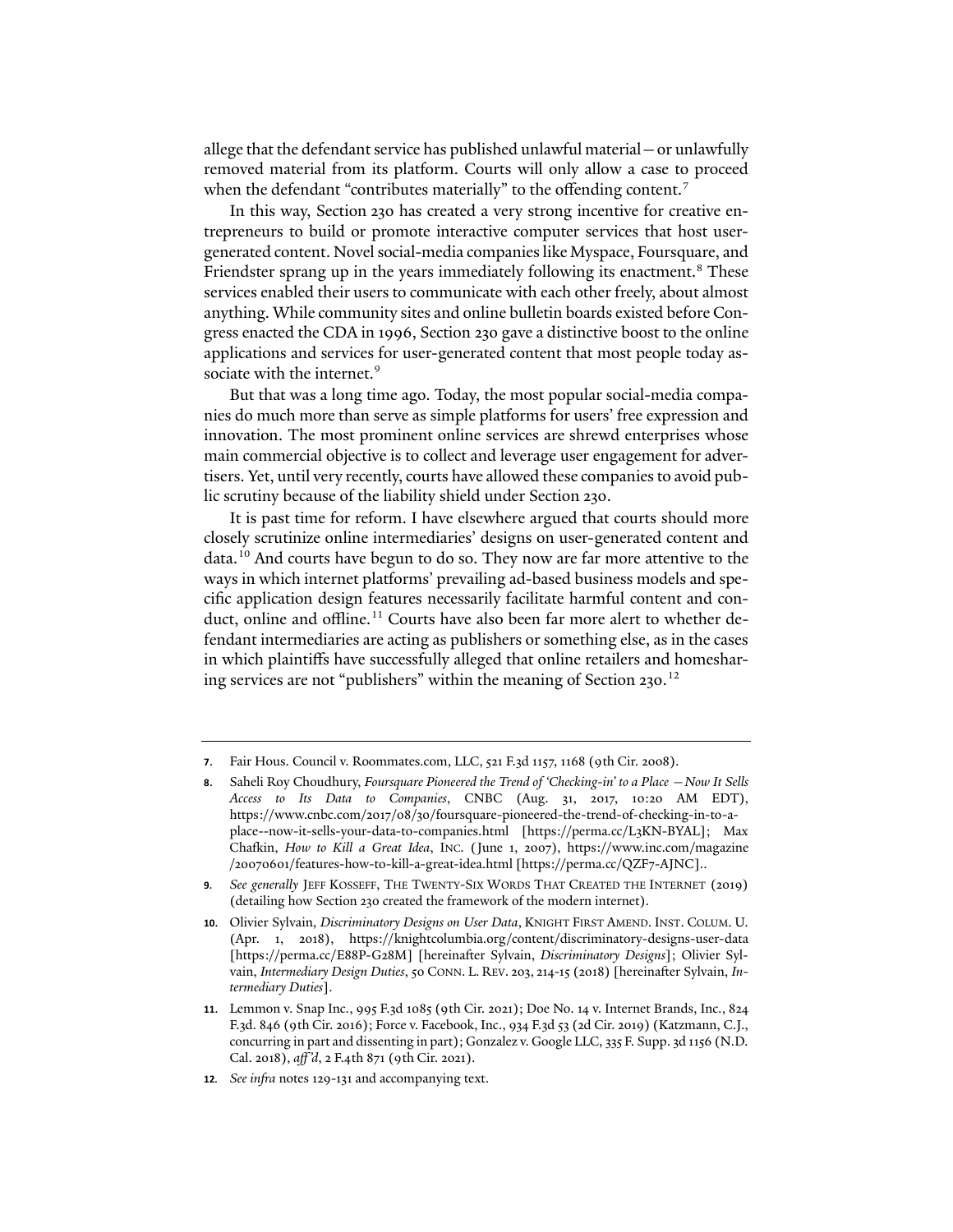But a court-centered approach to reforming Section 230 will not suffice. Courts cannot legislate, and in light of Section 230's plain language, statutory reform is probably the most effective and direct way to update the doctrine.<sup>[13](#page-2-0)</sup> After all, Congress crafted Section 230 to protect interactive computer services that host third-party content. It is therefore up to Congress to adapt its aims to the current state of affairs. Consumers, but especially members of vulnerable and historically marginalized groups, have the most to gain from revamping Section 230 to require all online intermediaries to mitigate the anticipated impacts of their services. Reform is urgently needed because online service designs produce outcomes that conflict with hard-fought but settled consumer-protection and civil-rights laws.

This Essay sets out the reasons why now is the moment for statutory reform. Although this change would not ameliorate all of the social and economic ills for which intermediaries are responsible, it would have the salutary effect of ensuring that companies abide more closely to public-law norms and civic obligations. That is what we expect from actors in other sectors of the economy. Companies that have an outsized influence on public life should at least be held to the same standards—if not stricter ones.

This Essay proceeds in four parts. Part I describes the current social-media market and, in the process, argues that the role of social-media services in hosting and distributing third-party content is incident to their primary objective of holding the attention of their users and collecting their data for advertisers. While this account has been made before, it is important for arguments in the following Parts to illuminate how online companies operate in a manner at odds with the how they and their defenders often describe themselves. Part II outlines the incentives and positive theory for the prevailing laissez-faire approach to content moderation and the legal doctrine that has given rise to the current state of affairs. In consideration of the market imperative to hold consumer attention, the protections under Section 230 doctrine have in fact set out a perverse disincentive to moderate. Part III outlines how courts have started to see online intermediaries, especially the biggest actors, for what they are, impacting the ways in which they make sense of whether a defendant is a "publisher" under Section 230. Finally, in Part IV, I return to a theme about which I have written elsewhere: the ways in which the robust protection under Section 230 has entrenched and, in some cases, deepened inequality in information markets. Free markets might redound to the benefit of consumers, but, as in other legislative fields, patterns of exclusion and subordination proliferate in the absence of legal rules against disparate impacts.

# **i. platform realism**

Not too long ago, many of the most popular social-media companies loudly proclaimed to be champions of authentic voice, free expression, and human con-nection.<sup>[14](#page-2-1)</sup> Their pronouncements often resembled marketing slogans and

<span id="page-2-0"></span>**<sup>13</sup>***. Cf. Gonzalez*, 2 F.4th at 897 ("In light of the demonstrated ability to detect and isolate at least some dangerous content, Congress may well decide that more regulation is needed.").

<span id="page-2-1"></span>**<sup>14</sup>***. See, e.g.*, *Mark Zuckerberg Stands for Voice and Free Expression*, FACEBOOK NEWSROOM (Oct. 17, 2019), https://about.�.com/news/2019/10/mark-zuckerberg-stands-for-voice-and-free-expression [https://perma.cc/BKL8-CKSG]; Nicholas Thompson, *Jack Dorsey on Twitter's Role*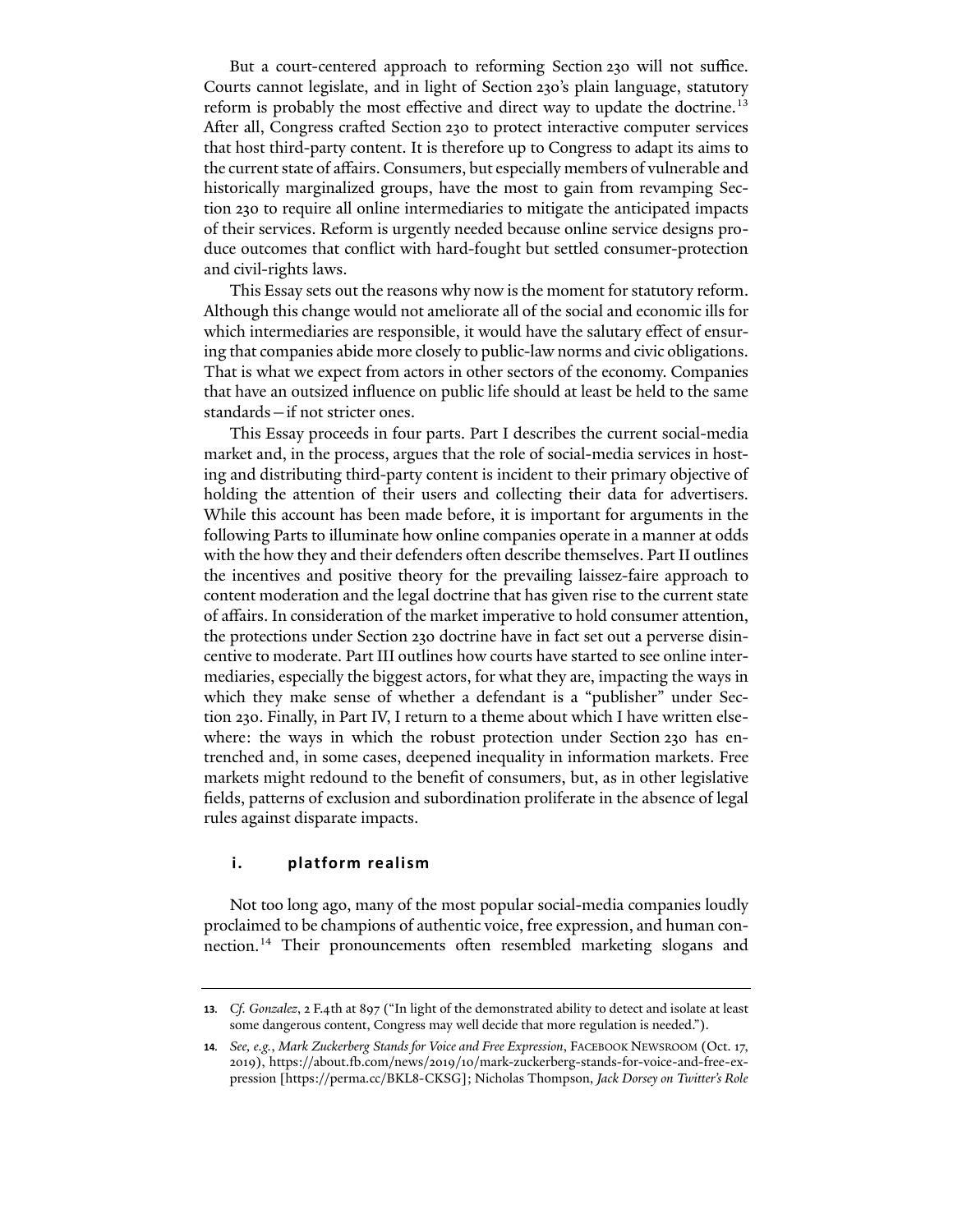branding strategies. But they also reflected an earnest and widely held belief that internet companies help people discover ideas and acquaintances in ways that legacy media companies in print, radio, television, and cable had not and could not.[15](#page-3-0)

Today, most people are at best resigned to, and at worst weary of, their experiences with social media.[16](#page-3-1) The same internet companies that proclaimed themselves to be champions of free expression just a few years ago have since backtracked. To be sure, they continue to promote themselves as platforms that "give people the power to build community and bring the world closer."<sup>[17](#page-3-2)</sup> But their recent moderation decisions and policies suggest a far more cautious approach. They had no choice. The pressure they received from politicians, advertisers, consumers, and public interest groups has forced them to more aggressively curtail the most corrosive and objectionable material that they host. These efforts have been especially urgent for popular social-media companies, including Facebook and Twitter, that purport to build communities and foster discus-sion.<sup>[18](#page-3-3)</sup>

*in Free Speech and Filter Bubbles*, WIRED (Oct. 16, 2018, 6:28 PM), https://www.wired.com /story/jack-dorsey-twitters-role-free-speech-filter-bubbles [https://perma.cc/S7FC-MFQ6].

- <span id="page-3-0"></span>**15***. See* CLAY SHIRKY, HERE COMES EVERYBODY: THE POWER OF ORGANIZING WITHOUT ORGANI-ZATIONS 56-61 (2008) ("The old bargain of the newspaper—world news lumped in with horoscopes and ads from the pizza parlor—has now ended. The future presented by the internet is the mass amateurization of publishing and a switch from 'Why publish this?' to 'Why not?'"); *id.* at 296-302 (suggesting that social media would lead to "an explosion of new groups pursing new possibilities with new tools" which might be "painful for many existing organizations" and have some "negative effects" but would overall be "beneficial" to society); YOCHAI BENKLER, THE WEALTH OF NETWORKS: HOW SOCIAL PRODUCTION TRANSFORMS MARKETS AND FREEDOM 278-94 (2006) ("Ubiquitous Internet communications expand something of the freedom of city parks and streets, but also the freedom of cafés and bars commercial platforms for social interaction—so that it is available everywhere."); John Perry Barlow, *A Declaration of the Independence of Cyberspace*, ELEC. FRONTIER FOUND. (Feb. 8, 1996), https://www.eff.org/cyberspace-independence [https://perma.cc/283D-LM4D] (purporting that cyberspace will be a space free from existing power structures); Esther Dyson, George Gilder, George Keyworth & Alvin Toffler, *Cyberspace and the American Dream: A Magna Carta for the Knowledge Age*, PROGRESS & FREEDOM FOUND. (Aug. 1994), http://www.pff.org/issues-pubs/futureinsights/fi1.2magnacarta.html [https://perma.cc/4BCZ-K63S] (speculating about the power of cyberspace to reform social and economic structures).
- <span id="page-3-1"></span>**16***. The Future of Tech Policy: American Views*, KNIGHT FOUND. (June 16, 2020), https://knightfoundation.org/reports/the-future-of-tech-policy-american-views [https://perma.cc/8ST7- 2E4T] ("[J]ust a few years ago, Americans were overwhelmingly optimistic about the power of new technologies to foster an informed and engaged society. More recently, however, that confidence has been challenged by emerging concerns over the role that internet and technology companies—especially social media—now play in our democracy.").
- <span id="page-3-2"></span>**17***. Our Mission: Give People the Power to Build Community and Bring the World Closer Together*, FACEBOOK, https://about.facebook.com/company-info/?\_ga=2.167895777.1341094359 .1623844710-1362261438.1613068707 [https://perma.cc/X268-AKKX].
- <span id="page-3-3"></span>**18**. Hayley Tsukayama, *Twitter's Asking for Help on How to Be Less Toxic*, WASH. POST (Mar. 1, 2018), https://www.washingtonpost.com/news/the-switch/wp/2018/03/01/twitters-asking -for-help-on-how-to-be-less-toxic [https://perma.cc/QF8J-S8QA]; Barbara Ortutay & Michael Liedtke, *Mark Zuckerberg Wants to Foster Communities, Not Just 'Connections'*, INC. (June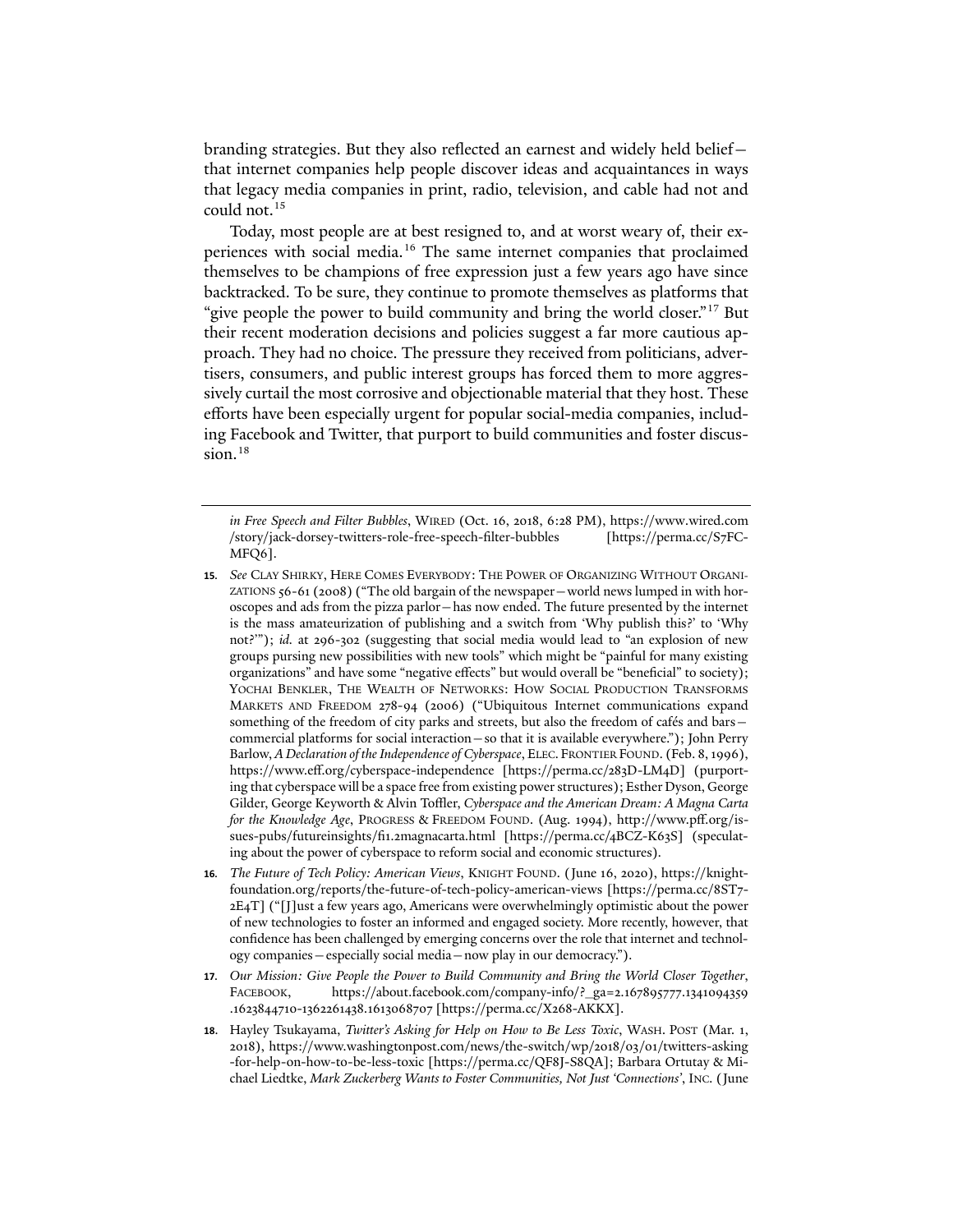But social-media companies generally have little concern for the nature of the communities or discussions that they host. That is because they are not mere platforms for authentic voice, free expression, and human connection. In fact, social media's ability to host and distribute third-party content—and thus to connect people and build communities—is incident to its ravenous ambition to hold the attention of their consumers and collect their data for advertisers.<sup>[19](#page-4-0)</sup>

<span id="page-4-6"></span>The January 6, 2021 siege on the Capitol building demonstrated that socialmedia companies can even mobilize seething reactionary mobs. There is little doubt that Twitter and Facebook helped to widely spread former President Trump's spurious claims about the 2020 presidential election, as well as a variety of other assertions and posts that seemed to violate their content guidelines, in the months and years before.<sup>[20](#page-4-1)</sup> Their belated decisions to suspend his accounts made this fact plain as day. But other prominent social-media companies were also complicit, including Parler,<sup>[21](#page-4-2)</sup> Reddit,<sup>[22](#page-4-3)</sup> and YouTube.<sup>[23](#page-4-4)</sup> They facilitated and galvanized the groups that bore down on Washington, D.C. to invade the Capitol. They fostered racist and xenophobic white nationalist online communities, provided forums for coordination among those groups, and helped to distribute information about their plans.<sup>[24](#page-4-5)</sup> What followed was only a matter of time. The

- <span id="page-4-2"></span>**21**. Aleszu Bajak, Jessica Guynn & Mitchell Thorson, *When Trump Started His Speech Before the Capitol Riot, Talk on Parler Turned to Civil War*, USA TODAY (Feb. 1, 2021), https://www.usatoday.com/in-depth/news/2021/02/01/civil-war-during-trumps-pre-riotspeech-parler-talk-grew-darker/4297165001 [https://perma.cc/NL7A-6YP2].
- <span id="page-4-3"></span>**22**. Brian Heater, *Reddit 'Taking Action' on Site Violations as Rioters Storm US Capitol*, TECHCRUNCH (Jan. 6, 2021), https://techcrunch.com/2021/01/06/reddit-taking-action-onsite-violations-as-rioters-storm-us-capitol [https://perma.cc/PW9G-CGXC].
- <span id="page-4-4"></span>**23**. Jennifer Elias, *New Google Union Slams YouTube for 'Lackluster' Response to Trump and Capitol Mob*, CNBC (Jan. 7, 2021), https://www.cnbc.com/2021/01/07/new-google-union-slamsyoutube-for-lackluster-response-to-trump.html [https://perma.cc/FT3T-VDMW]. This was probably what instigated the former President's misbegotten effort to regulate social media. *See* Olivier Sylvain, *Solve the Underlying Problem: Treat Social Media as Ad-Driven Companies, Not Speech Platforms*, KNIGHT FOUND. (June 16, 2020), https://knightfoundation.org/articles/solve-the-underlying-problem-treat-social-media-as-ad-driven-companies-notspeech-platforms [https://perma.cc/MVG4-7PQW].
- <span id="page-4-5"></span>**24**. Jessica Guynn, *'Burn down DC': Violence that Erupted at Capitol Was Incited by Pro-Trump Mob on Social Media*, USA TODAY (Jan. 6, 2021), https://www.usatoday.com/story/tech/2021/01 /06/trump-riot-twitter-parler-proud-boys-boogaloos-antifa-qanon/6570794002 [https:// perma.cc/2ZX8-8UZC]; Isobel Asher Hamilton, *Plans to Storm the Capitol Were Circulating on Social Media Sites, Including Facebook, Twitter, and Parler, for Days Before the Siege*, BUS.INSIDER (Jan. 7, 2021), https://www.businessinsider.com/plans-to-storm-the-capitol-circulated-onsocial-media-2021-1 [https://perma.cc/C6CB-Z96P]; Logan Jaffe, Lydia DePillis, Isaac Arnsdorf & J. David McSwane, *Capitol Rioters Planned for Weeks in Plain Sight. The Police Weren't Ready*, PROPUBLICA (Jan 7. 2021), https://www.propublica.org/article/capitol-rioters

<sup>22, 2017),</sup> https://www.inc.com/associated-press/mark-zuckerberg-facebook-building-communities.html [https://perma.cc/973Z-MAKD].

<span id="page-4-0"></span>**<sup>19</sup>**. Karen Hao, *How Facebook Got Addicted to Spreading Misinformation*, MITTECH. REV. (Mar. 11, 2021), https://www.technologyreview.com/2021/03/11/1020600/facebook-responsible-aimisinformation [https://perma.cc/4RFS-7BAZ]. *See generally* TIM WU, THE ATTENTION MERCHANTS: THE EPIC SCRAMBLE TO GET INSIDE OUR HEADS (2016) (discussing how socialmedia companies aim to hold consumer attention in order to increase ad revenue).

<span id="page-4-1"></span>**<sup>20</sup>**. Suhauna Hussain & Jeff Bercovici, *How Twitter Made Its Own Rules for Trump to Break*, L.A. TIMES (May 29, 2020), https://www.latimes.com/business/technology/story/2020-05- 29/how-twitter-made-its-own-rules-for-trump-to-break [https://perma.cc/C9C2-EFG3]; Casey Newton, *Why Social Networks Keep Tripping over Their Own Content Moderation Policies*, VERGE (Oct. 16, 2019), https://www.theverge.com/interface/2019/10/16/20915658/trumpshooting-video-facebook-ads-twitter-world-leaders-rule [https://perma.cc/72BA-HFD9].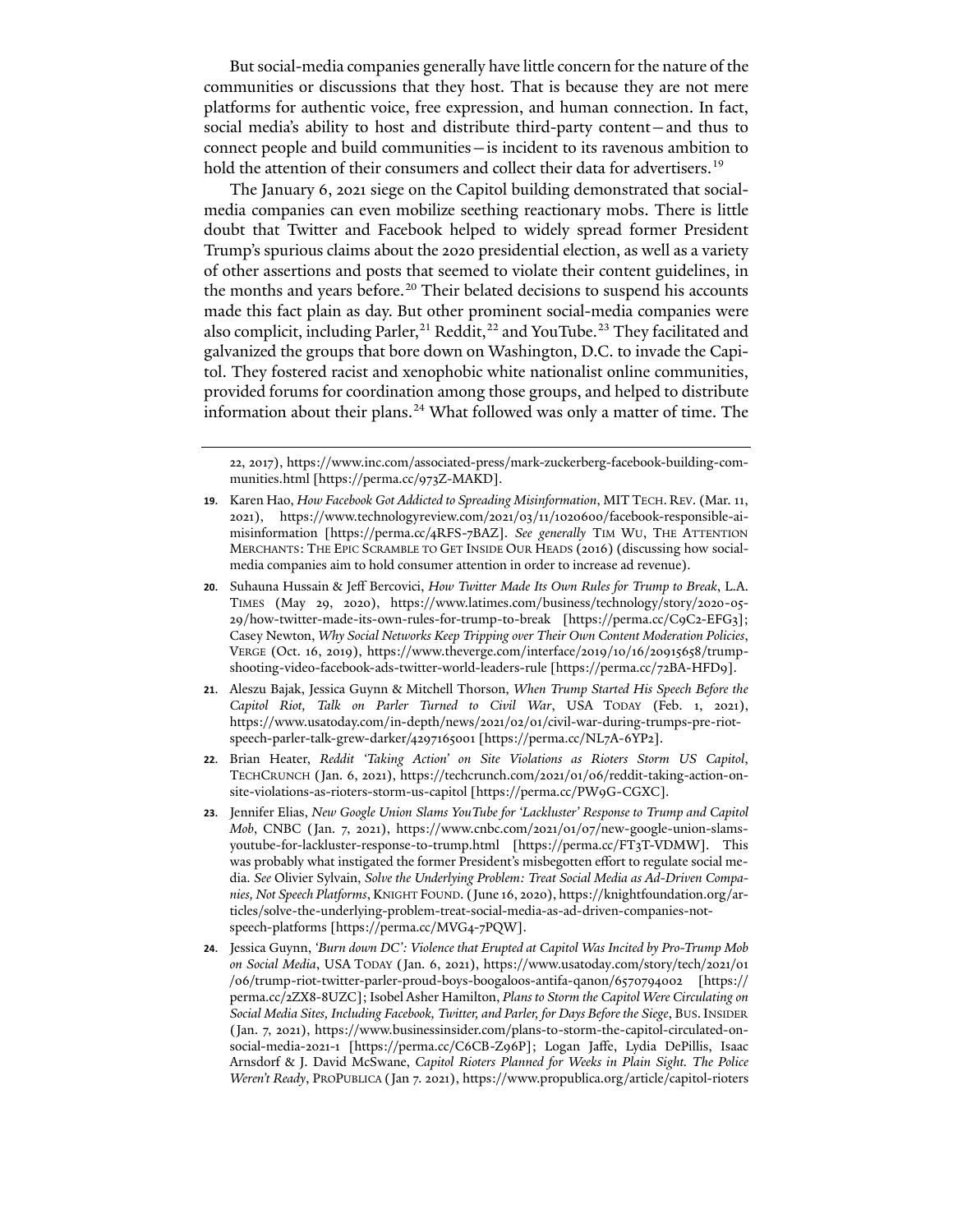former President's rhetoric and mendacity lit the match, but online services provided the kindling.

Of course, these companies are not in cahoots with the reactionaries who promoted the attack on the Capitol. Things are more complicated. No matter the platform, demagogues and clever companies exploit a variety of biases for political gain and convince unwitting consumers to do things they might not other-wise do.<sup>[25](#page-5-0)</sup> Still, the big social-media companies' main objective is to hold consumers' attention for advertisers irrespective of these miscreants' aims. The companies' stated goal of fostering community is an incident of their pecuniary imperative to optimize consumer engagement. This objective is not unqualified; social-media companies have long-term incentives to deemphasize content that offends the majority of their consumers, so that consumers will continue using their platforms.<sup>[26](#page-5-1)</sup> But those long-term incentives have not been strong enough to curtail the distribution of hateful, violent, and debasing user content and advertisements. Thus, alongside clips of lawyers inadvertently talking through cat filters and clever dance sequences, newsfeeds and recommendations are also filled with baseless headlines about crackpot conspiracies, bigoted calls for violence, and advertisements for far-right militia merchandise—despite policies that ban "militia content."[27](#page-5-2)

All of this has disillusioned many, if not most, consumers and policy officials. Advertisers have noticed. Companies generally do not want to associate their brands with toxic and divisive content.<sup>[28](#page-5-3)</sup> This is why the most popular internet companies today seem to have shifted away from being beacons of free speech.<sup>[29](#page-5-4)</sup>

- <span id="page-5-1"></span>**26***. See* Nick Clegg, *You and the Algorithm: It Takes Two to Tango*, MEDIUM (Mar. 31, 2021), https://nickclegg.medium.com/you-and-the-algorithm-it-takes-two-to-tango-7722b19aa1c2 [https://perma.cc/ZJP4-B8RX].
- <span id="page-5-2"></span>**27**. Jeremy B. Berrill, Tech Firms Profited from Far-Right Militia Content Despite Ban on "Three Percenters,*"* Markup (Jan. 21, 2021, 11:50 AM), https://themarkup.org/news/2021/01/21/tech -firms-profited-from-far-right-militia-content-despite-ban-on-three-percenters [https:// perma.cc/RW7U-8X7T].
- <span id="page-5-3"></span>**28***. See, e.g*., Olivia Solon, *Google's Bad Week: YouTube Loses Millions as Advertising Row Reaches the U.S*., GUARDIAN (Mar. 25, 2017, 6:00 PM), https://www.theguardian.com/technology/2017 /mar/25/google-youtube-advertising-extremist-content-att-verizon [https://perma.cc /2LUU-V85W].
- <span id="page-5-4"></span>**29**. Gilad Edelman, *On Social Media, American-Style Free Speech Is Dead*, WIRED (Apr. 27, 2021, 8:00 AM), https://www.wired.com/story/on-social-media-american-style-free-speech-isdead [https://perma.cc/22AZ-BQ45].

<sup>-</sup>planned-for-weeks-in-plain-sight-the-police-werent-ready [https://perma.cc/W4DK-QU72].

<span id="page-5-0"></span>**<sup>25</sup>**. Daniel Kreiss, Regina G. Lawrence & Shannon C. McGregor, *Political Identity Ownership: Symbolic Contests to Represent Members of the Public*, 6 Soc. MEDIA + Soc'Y 2-3 (June 10, 2020); Scott Ikeda, *California Bans Deceptive "Dark Patterns" with Update to State Privacy Law*, CPO MAG. (Mar. 23, 2021), https://www.cpomagazine.com/data-privacy/california-bans-deceptive-dark-patterns-with-update-to-state-privacy-law [https://perma.cc/ES5P-HJGE]; *see also* Jamie Luguri & Lior Jacob Strahilevitz, *Shining a Light on Dark Patterns*, 13 J. LEGAL ANAL-YSIS 43, 48-58 (2021) (setting out a taxonomy of dark patterns).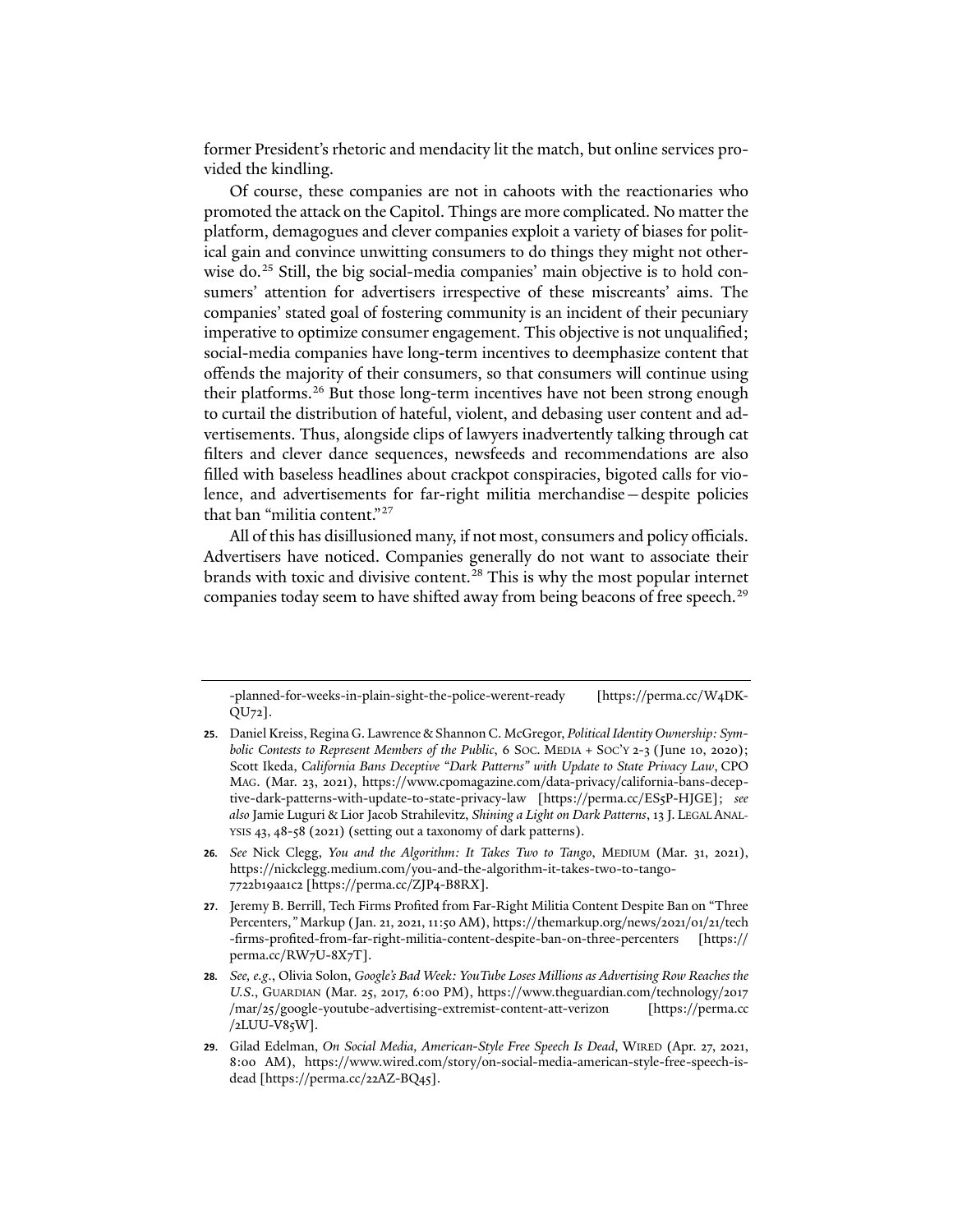Some internet companies have even called for increased government oversight or regulation.<sup>[30](#page-6-0)</sup>

For several years, legal scholars and social scientists have been recommending creative design tweaks that are more varied than the familiar but unsatisfy-ingly binary "keep-up versus take-down" framework.<sup>[31](#page-6-1)</sup> Internet companies have been listening; today, they are taking demonstrable steps to tamp down their most toxic and alarming content through creative adjustments to the designs of their user interfaces.[32](#page-6-2) The biggest social-media companies are introducing fric-tion into the ways in which their consumers share and engage content.<sup>[33](#page-6-3)</sup> Twitter and Facebook, for example, started flagging dubious political ads and claims by high-ranking elected officials a couple of years ago.<sup>34</sup> They do this by placing

- <span id="page-6-5"></span><span id="page-6-0"></span>**30***. E.g.*, Mark Zuckerberg, *Big Tech Needs More Regulation*, META NEWSROOM (Feb. 18, 2020), https://about.�.com/news/2020/02/big-tech-needs-more-regulation [https://perma.cc /MB85-JANV]. They have done so even as content moderation is costly and otherwise resource intensive. Jullian C. York & Corynne McSherry, *Content Moderation Is Broken. Let Us Count the Ways.*, ELEC. FRONTIER FOUND. (Apr. 29, 2019), https://www.eff.org/deeplinks /2019/04/content-moderation-broken-let-us-count-ways [https://perma.cc/MNU4- 49AD]; Mike Masnick, *Content Moderation at Scale Is Impossible: Recent Examples of Misunderstanding Context*, TECHDIRT (Feb 26, 2021), https://www.techdirt.com/articles/20210225 /10365146316/content-moderation-scale-is-impossible-recent-examples-misunderstandingcontext.shtml [https://perma.cc/EVK5-26EC]. *See generally* Tarleton Gillespie, *Content Moderation, AI, and the Question of Scale*, 7 BIG DATA & SOC'Y 1 (2020) (challenging the view that companies should automate content moderation, even assuming they could). But there is good reason to doubt that they are motivated by purely altruistic impulses when they do. A�er all, the biggest internet companies are likely to benefit from new regulations that, while potentially burdensome, will be easier for them to abide by than it will be for upstarts and smaller rivals. To the extent that an online service moderates content—and most, if not all, do in some way—it is easier for a company with more technological sophistication and absolute resources to do so. *See* Mike Isaac, *Mark Zuckerberg's Call to Regulate Facebook, Explained*, N.Y. TIMES (Mar. 30, 2019), https://www.nytimes.com/2019/03/30/technology/mark-zuckerberg -facebook-regulation-explained.html [https://perma.cc/TW75-R282]. While, hypothetically, smaller companies could, the larger companies are more likely to be in the enviable position of being able to "moderate at scale," as hard as that task is. *See* Bobbie Johnson, *How a Democratic Plan to Reform Section 230 Could Backfire*, MIT TECH. REV. (Feb. 8, 2021), https:// www.technologyreview.com/2021/02/08/1017625/safe-tech-section-230-democrat-reform [https://perma.cc/SC9U-SX5A] (quoting Eric Goldman, who said that "Section 230 reform won't stick it to Big Tech. Section 230 reform will deepen the incumbents' competitive moats to make it even harder for new entrants to compete"); Jason Kelley, *Section 230 Is Good, Actually*, ELEC. FRONTIER FOUND. (Dec. 3, 2020), https://www.eff.org/deeplinks/2020/12/section -230-good-actually [https://perma.cc/D8JJ-MKSJ] ("Though calls to reform Section 230 are frequently motivated by disappointment in Big Tech's speech moderation policies, evidence shows that further reforms to Section 230 would make it more difficult for new entrants to compete with Facebook or Twitter—and would likely make censorship worse, not better."); *see also* Matt Perault, *Well-Intentioned Section 230 Reform Could Entrench the Power of Big Tech*, SLATE (June 1, 2021, 9:00 AM), https://slate.com/technology/2021/06/section-230-reformantitrust-big-tech-consolidation.html [https://perma.cc/9DVA-F9KS] (discussing potential effects of Section 230 on the Big Tech industry).
- <span id="page-6-1"></span>**31***. See, e.g.*, Eric Goldman, *Content Moderation Remedies*, MICH. TECH. L. REV. (forthcoming), https://ssrn.com/abstract=3810580 [https://perma.cc/Z8F7-ZHSQ].
- <span id="page-6-2"></span>**32***. See, e.g.*, *Our Commitments*, YOUTUBE, https://www.youtube.com/howyoutubeworks/ourcommitments/curbing-extremist-content [https://perma.cc/47AR-23V9].
- <span id="page-6-3"></span>**33***. See* Ellen P. Goodman, Karen Kornbluh & Eli Weiner, *The Stakes of User Interface Design for Democracy*, GERMAN MARHSALL FUND U.S. (June 30, 2021), https://www.gmfus.org/publications/stakes-user-interface-design-democracy [https://perma.cc/RKL7-GK9Y].
- <span id="page-6-4"></span>**34**. Fadel Allassan, *Twitter and Facebook Label Trump Tweet on Absentee Ballot Ruling as Misleading*, AXIOS (Nov. 3, 2020), https://www.axios.com/trump-twitter-facebook-labels-tweet-posteb34d4cb-eb46-477f-8e1c-a587ad364835.html [https://perma.cc/38LP-8QKY]. Some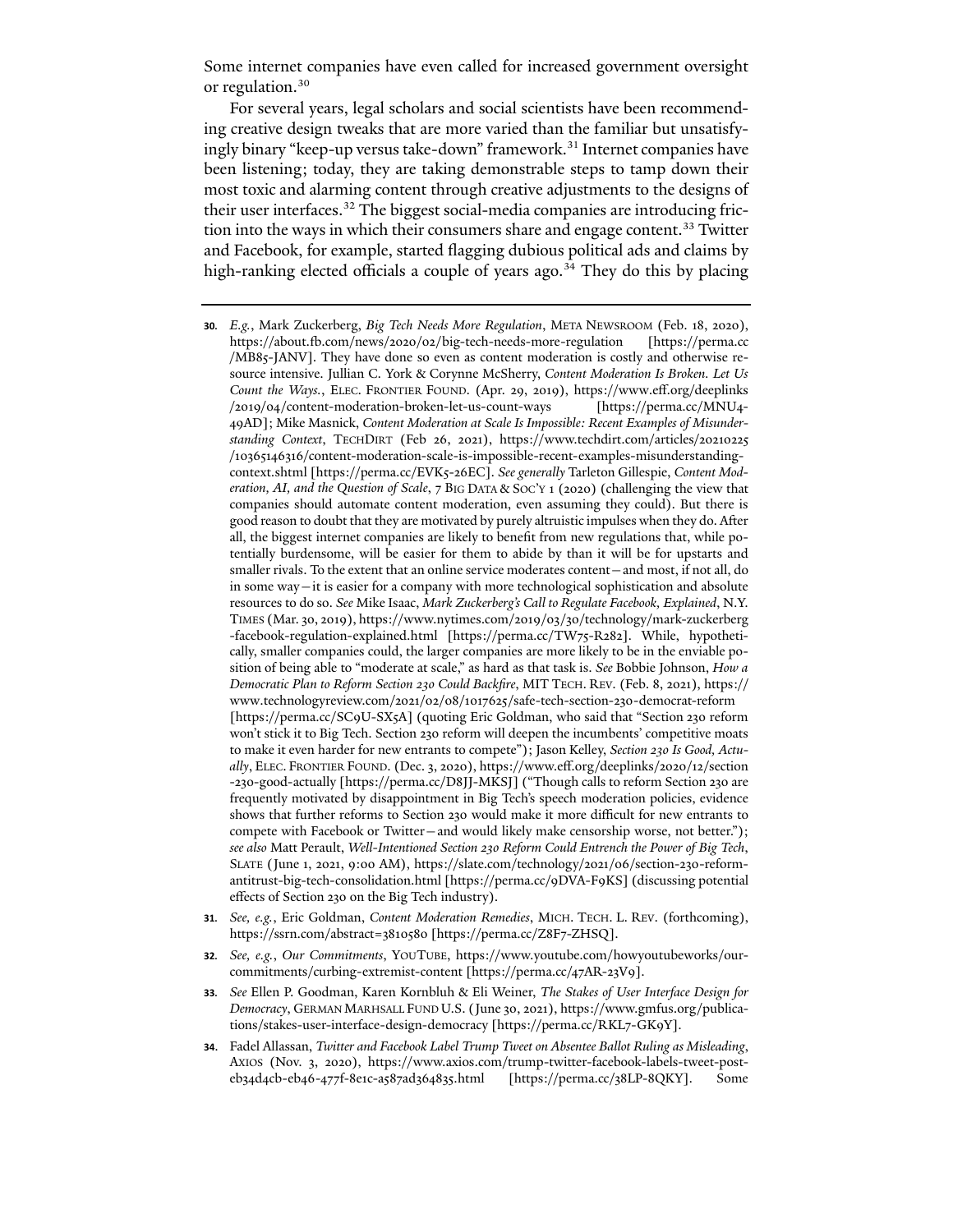visual and textual "content labels" alongside suspect user-generated posts in or-der to inform consumers about misleading or harmful content.<sup>[35](#page-7-0)</sup> Other notable design tweaks include "circuit breakers" that limit the amplification or viral spread of toxic content.<sup>[36](#page-7-1)</sup> Twitter, for example, recently started sending users warnings before they post anything that its automated content-review systems anticipate as being potentially harmful or offensive.<sup>[37](#page-7-2)</sup> Research has shown that "frictive prompts" like these may curb people's impulse to post.<sup>[38](#page-7-3)</sup> Twitter also recently made changes to the ways in which it crops the photographs that its users post.<sup>39</sup> Before Twitter made those changes, research suggested that its "saliency algorithm" featured images of white people more than those of Black people and focused on women's chests or legs rather than their other physical attributes. $40$ 

- <span id="page-7-0"></span>**35**. For a recent discussion of content labeling, see generally Garrett Morrow, Briony Swire-Thompson, Jessica M. Polny, Matthew Kopec & John P. Wihbey, The Emerging Science of Content Labeling: Contextualizing Social Media Content Moderation (Dec. 3, 2020) (unpublished manuscript), https://ssrn.com/abstract=3742120 [https://perma.cc/M6TK-YBY6].
- <span id="page-7-1"></span>**36**. Goodman et al., *supra* not[e 33.](#page-6-5)
- <span id="page-7-2"></span>**37**. Anita Butler & Albeto Parrella, *Tweeting with Consideration*, TWITTER BLOG (May 5, 2021), https://blog.twitter.com/en\_us/topics/product/2021/tweeting-with-consideration [https:// perma.cc/XM9V-2S8E].
- <span id="page-7-3"></span>**38***. See generally* Ellen Goodman & Karen Kornbluh, *The Stakes of User Interface Design for Democracy*, GERMAN MARSHALL FUND U.S. (June 2021), https://www.gmfus.org/publications /stakes-user-interface-design-democracy [https://perma.cc/V6GN-AH9Q] (delineating how neutral design principles can be used to empower, instead of exploit, users); Ellen Goodman, *Digital Information Fidelity and Friction*, KNIGHT FIRST AMEND.INST.COLUM.UNIV. (Feb. 26, 2020), https://knightcolumbia.org/content/digital-fidelity-and-friction [https://perma .cc/FG2D-FBNC].
- <span id="page-7-4"></span>**39**. Rumman Chowdhury, *Sharing Learnings About Our Image Cropping Algorithm*, TWITTER ENG'G (May 19, 2021), https://blog.twitter.com/engineering/en\_us/topics/insights/2021 /sharing-learnings-about-our-image-cropping-algorithm.html [https://perma.cc/T6AW-RWLG].
- <span id="page-7-5"></span>**40***. Id.* Also consider the company's reported plan for a tiered subscription service. The premium level of service would cost about three dollars per month and feature an "undo tweets" function and a folder for bookmarked content. Kim Lyons, *Twitter May Be Working on Twitter Blue, a Subscription Service that Would Cost \$2.99 Per Month*, VERGE (May 15, 2021, 11:40 AM EDT), https://www.theverge.com/2021/5/15/22437690/twitter-blue-subscription-service-299 undo-tweets [https://perma.cc/X2DV-MTB8]; Chaim Gartenberg, *Twitter Is Surveying Users on What Features They'd Want from a Subscription*, VERGE (July 31, 2020, 12:46 PM EDT), https://www.theverge.com/2020/7/31/21349644/twitter-subscription-service-survey-undosent-analytics-feature-ideas [https://perma.cc/NYL8-97FP]. Other creative recommendations focus on processes for "accountability and repair" for the victims of cyberharassment, as well as their deplatformed attackers. *See, e.g.*, Sarita Schoenebeck, Carol F. Scott, Emma

interventions like these, however, are more effective than others. *See* Tom Dobber, Sanne Kruikemeier, Ellen P. Goodman, Natali Helberger & Sophie Minihold, *Effectiveness of Online Political Ad Disclosure Labels: Empirical Findings*, U. AMSTERDAM INST.INFO. L. (Mar. 8, 2021), https://www.uva-icds.net/wp-content/uploads/2021/03/Summary-transparency-discloures-experiment\_update.pdf [https://perma.cc/9FCX-W5G8]; Deepa Seetharaman, *Twitter's Labels for Trump Tweets Show Platforms' Split Over Political Speech*, WALL ST. J. (May 28, 2020, 12:57 AM), https://www.wsj.com/articles/twitters-labels-for-trump-tweets-showplatforms-split-over-political-speech-11590621829 [https://perma.cc/F55T-URF3].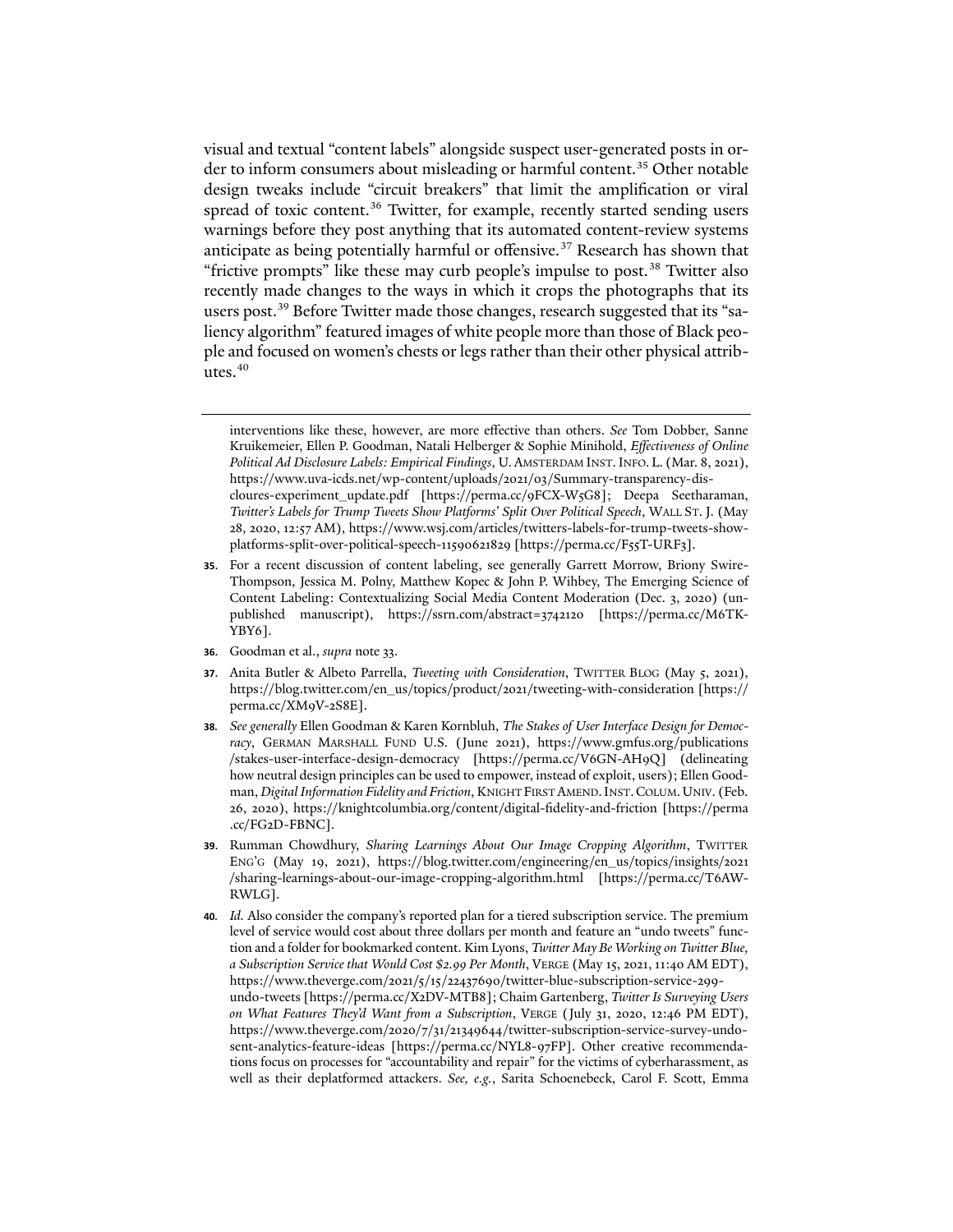These tweaks are a sign that social-media companies are alert to consumers' distaste for certain kinds of content and content-distribution methods. But these changes elide far more pressing problems. As I explain below in Section II.B and Part III, under current law, companies may still distribute harmful or illegal con-tent even if they control the ways in which they deliver that material.<sup>[41](#page-8-0)</sup> Under Section 230, Congress created a safe harbor to encourage online companies to host and moderate third-party content, "unfettered" by government regula-tion.<sup>[42](#page-8-1)</sup> This, according to the courts, was the drafters' unrestrictive approach to encouraging innovation and content regulation, both at once.<sup>[43](#page-8-2)</sup>

In this way, through Section 230, Congress promulgated a court-administered innovation policy that aimed to promote a certain kind of online business design—platforms for user-generated content. But legislators in 1996 could not anticipate how shielding this form of "interactive computer service" would beget companies whose main objective would be to optimize consumer engagement for advertisers, unencumbered by the social costs and harms that online content and expressive conduct imposes on others.<sup>[44](#page-8-3)</sup> The design tweaks I enumerate above may arise from the market imperative to keep consumer demand, but it also bumps up against a far more compelling market incentive to hold and quantify consumer attention for advertisers. Social-media companies, wedded to the extraordinary amounts of ad revenue that they generate, are today in no position to redress this incentive structure. The current information environment is proof enough.

## **ii. market for moderation**

Only Congress, the architect of Section 230's regulatory scheme, is capable of reforming the prevailing incentive structure motivating social-media companies. In Section II.A below, I sketch out the argument for the current laissez-faire approach, before turning to reasons for legislative or regulatory reform in Section II.B.

#### *A. The Laissez-Faire Logic for Online Platforms*

Market pressures evidently affect the ways in which social-media companies choose to distribute content. This presents a challenge for people who believe that legislation, regulation, civil litigation, or criminal enforcement (and the

Hurley, Tammy Chang & Ellen Selkie, *Youth Trust in Social Media Companies and Expectations of Justice: Accountability and Repair A�er Online Harassment*, 5 HUM.-COMPUT. INTERACTION, Apr. 2021, at 14, https://yardi.people.si.umich.edu/pubs/Schoenebeck\_AccountabilityRepair2021.pdf [https://perma.cc/GY46-4VJ9].

<span id="page-8-0"></span>**<sup>41</sup>***. See, e.g.*, Vanessa Barbara, Opinion, *Miracle Cures and Magnetic People. Brazil's Fake News Is Utterly Bizarre.*, N.Y. TIMES (July 5, 2021), https://www.nytimes.com/2021/07/05/opinion/brazil-fake-news-bolsonaro.html [https://perma.cc/PR35-FC9M].

<span id="page-8-1"></span>**<sup>42</sup>**. 47 U.S.C. § 230(b)(2) (2018).

<span id="page-8-2"></span>**<sup>43</sup>***. See, e.g.*, Zeran v. Am. Online, 129 F.3d 327, 331 (4th Cir. 1997).

<span id="page-8-3"></span>**<sup>44</sup>***. The Impact of the Law That Helped Create the Internet and an Examination of Proposed Reforms for Today's Online World: Hearing on the PACT Act and Section 230 Before the Subcomm. on Commc'ns, Tech., Innovation & the Internet*, 116th Cong. 6 (2020) (statement of Rep. Cox).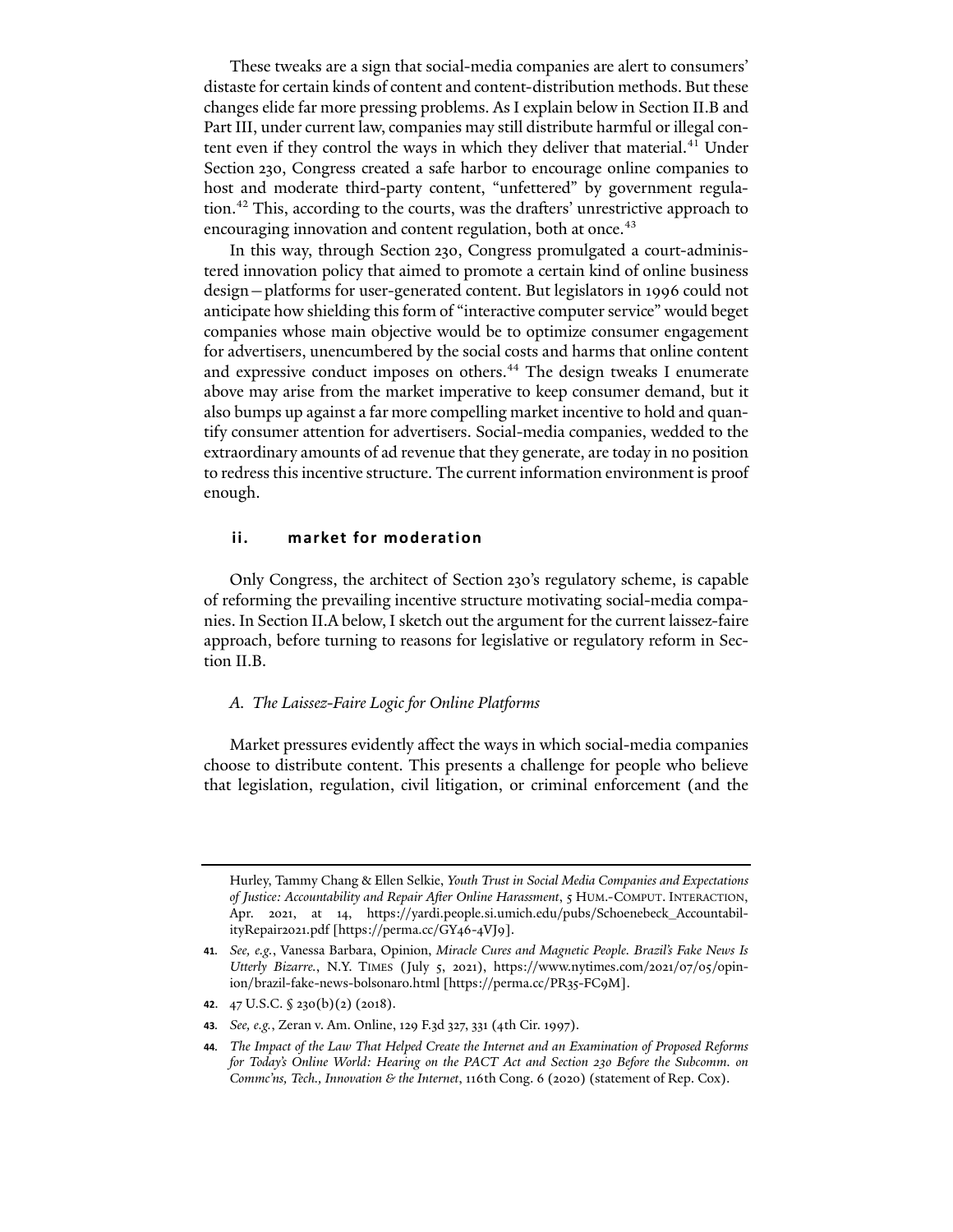threat of their occurrence) affect internet companies.<sup>45</sup> After all, due to the ex-pansive protection courts afford platforms under Section 230,<sup>[46](#page-9-1)</sup> few articulated legal rules prefigure how intermediaries may distribute or moderate content. To the extent any exist, they influence (but do not resolve) how intermediaries may distribute online content that violates criminal law,<sup>[47](#page-9-2)</sup> intellectual-property law,<sup>[48](#page-9-3)</sup> telephone consumer-privacy law, $49$  and sex-trafficking laws.<sup>[50](#page-9-5)</sup> Yet, despite the absence of such constraints, companies appear to be taking the initiative by, among other things, deplatforming demagogues and fashioning new ways to tamp down the distribution of disinformation.<sup>[51](#page-9-6)</sup>

This is why advocates of the current regulatory regime, as spare as it is, stand on good ground when they defend the status quo. They tend to subscribe to a beguiling classical conception of free markets.<sup>[52](#page-9-7)</sup> For them, the unregulated market for "interactive computer services" has promoted experimentation, innovation, learning, and discovery in ways that could never be possible were the law more heavy-handed about restricting content. Freedom may have its costs, they allow, but those are the incidents of progress and learning. Even the most quotidian and frivolous of online exchanges could be valuable.[53](#page-9-8) Law should not chill free authentic democratic deliberation, such as it is.

- <span id="page-9-0"></span>**45***. Cf.* Book Note, *In the Shadow of the Law by Kermit Roosevelt*, 120 HARV. L. REV. 1367 (2007); Robert H. Mnookin & Lewis Kornhauser, *Bargaining in the Shadow of the Law: The Case of Divorce*, 88 YALE L.J. 950 (1979).
- <span id="page-9-1"></span>**46***. See infra* Section II.B and Par[t iii.](#page-16-0)
- <span id="page-9-2"></span>**47***. See* 47 U.S.C. § 230(e)(1) (2018).
- <span id="page-9-3"></span>**48***. See id.* § 230(e)(2); *see also* Digital Millennium Copyright Act, 17 U.S.C. § 512(c) (2018) (limiting liability of online service providers for copyright infringement).
- <span id="page-9-4"></span>**49***. See* 47 U.S.C. § 230(e)(4) (2018); *see also* 18 U.S.C. § 2511 (2018) (prohibiting "[i]nterception and disclosure of wire, oral, or electronic communications" with certain exemptions for communications service providers).
- <span id="page-9-5"></span>**50***. See* 47 U.S.C. § 230(e)(5) (2018); *see also* 18 U.S.C. §§ 1591, 1595 & 2421(a) (2018) (criminalizing sex trafficking).
- <span id="page-9-6"></span>**51***. See Facebook Suspends Trump Accounts for Two Years*, BBC (June 5, 2021), https://www.bbc .com/news/world-us-canada-57365628 [https://perma.cc/VG94-37MD]; Kari Paul, *Twitter Targets Covid Vaccine Misinformation with Labels and 'Strike' System*, GUARDIAN (Mar. 1, 2020, 6:05 PM EST), https://www.theguardian.com/technology/2021/mar/01/twitter-coronavirus-vaccine-misinformation-labels [https://perma.cc/E2MG-7XKA].
- <span id="page-9-7"></span>**52***. See generally* Olivier Sylvain, *'*AOL v. Zeran*': The Cyberlibertarian Hack of §230 Has Run Its Course*, LAW.COM (Nov. 10, 2017, 1:15 AM), https://www.law.com/therecorder/sites/therecorder/2017/11/10/aol-v-zeran-the-cyberlibertarian-hack-of-%C2%A7230-has-run-itscourse [https://perma.cc/WPN9-4N9L] (identifying the claims that the most celebrated advocates of broad protection for online speech in the mid-1990s made).
- <span id="page-9-8"></span>**53**. Some exchanges and online conversations may seem inconsequential but may nevertheless be affecting and productive, as when one Twitter user decided to question the talent of a celebrity musician. "I don't think pretty privilege has carried anyone better than it carried Alicia Keys," the user wrote. @seyi-baby, TWITTER (May 8, 2021, 12:21 PM), https://twitter.com/seyi \_baby/status/1391065839026196482 [https://perma.cc/HV22-3PMU]. This was playful if poorly thought-through banter. As innocuous as it may have seemed, however, the tweet became a momentary flashpoint for discussions about musicianship, race, and contested conceptions of beauty. It set off a torrent of reactions, the vast majority of which disagreed. *See, e.g.*, @Nerdiac, TWITTER (May 8, 2021, 2:20 PM), https://twitter.com/Nerdiac/status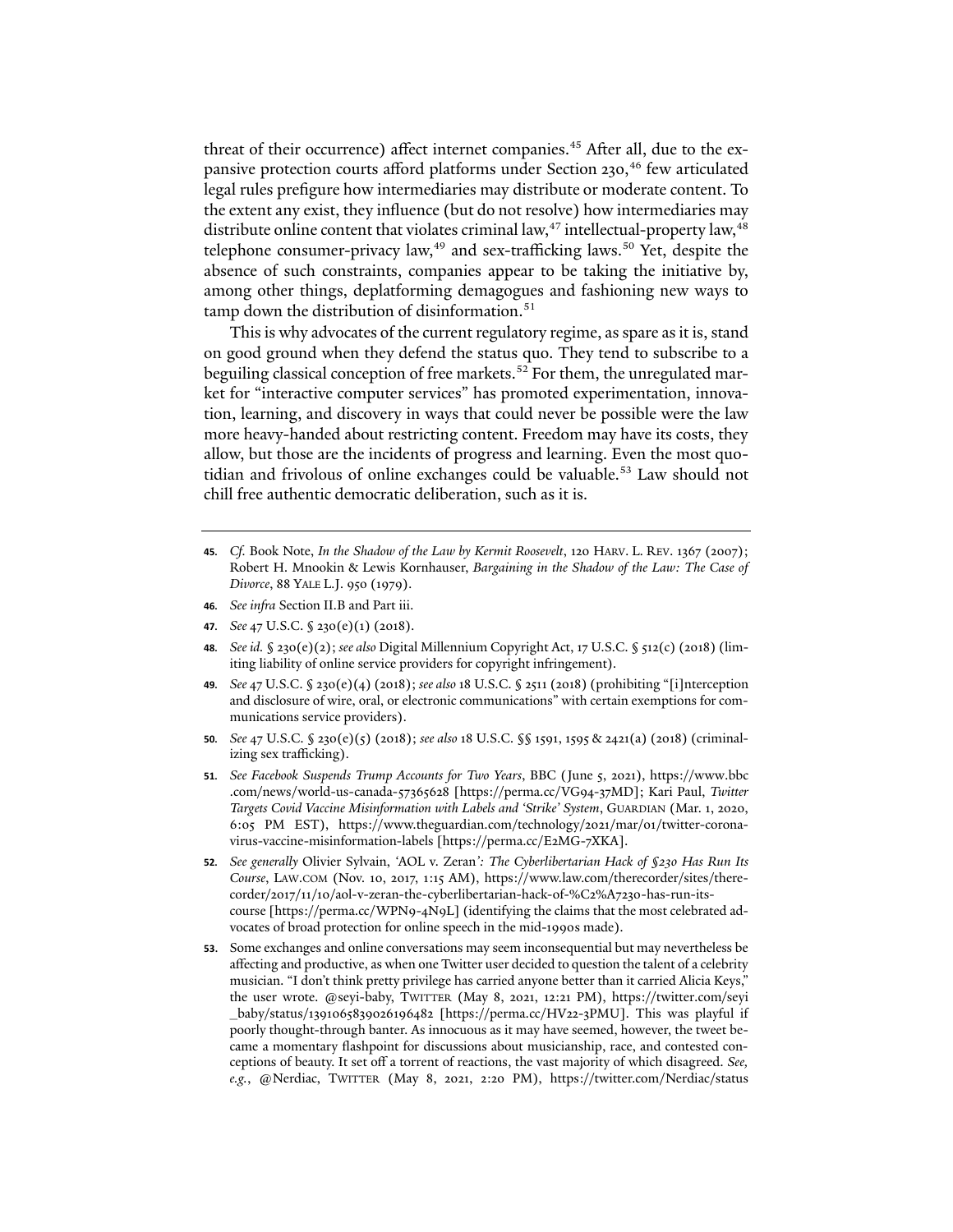Other proponents of the status quo laissez-faire approach might recognize that regulation would be necessary if the market for online services was not filled with variety. But, as there are none of the same trappings of scarcity online as there are in other industries, they might argue, regulation is not necessary. Users enjoy an abundance of options for content and services. The means of production are different, too. Indeed, the barriers to entry for content creators are low: almost anyone can publish anything on some platform. Or they can create their own substack, Medium account, or webpage. And the market for online content moderation responds to consumer demand. Users who want a heavily curated and moderated online experience can patronize a variety of familiar content producers. On the one hand, prominent producers of online content like Amazon, Netflix, Peacock, and Disney Plus offer heavily curated entertainment that features their content and excludes much content of other companies. Consumers can also find or subscribe to matching and recommendation services in specialized areas: everything from music sharing sites like SoundCloud or BandCamp, to health technology sharing sites for doctors like Doximity, to sites that facilitate the buying and selling of unregistered firearms like Armslist. Consumers may also find services that restrict harmful content, such as services that forbid sexually explicit material like Instagram. Other consumers will prefer services that are ostensibly far more permissive like Parler. Still others will look for services that host the most alarming and offensive content, including websites like Gab that distribute material that is racist, misogynist, white-nationalist, and antise-mitic.<sup>[54](#page-10-0)</sup>

This is the unfettered market for online content and services. Proponents of the laissez-faire approach contend that, as vibrant as the information ecosystem is, neither legislatures nor regulators should intervene; the free market for content moderation and recommendation is robust in ways that, for them, is nor-matively desirable and consistent with prevailing First Amendment doctrine.<sup>[55](#page-10-1)</sup>

- <span id="page-10-0"></span>**54***. See* Micah Lee, *Inside Gab, the Online Safe Space for Far-Right Extremists*, INTERCEPT (Mar. 15, 2021, 6:00 AM), https://theintercept.com/2021/03/15/gab-hack-donald-trump-parler-extremists [https://perma.cc/WAJ9-895R]; Tanya Basu, *The "Manosphere" Is Getting More Toxic as Angry Men Join the Incels*, TECH. REV. (Feb. 7, 2020), https://www.technologyreview.com/2020/02/07/349052/the-manosphere-is-getting-more-toxic-as-angry-menjoin-the-incels [https://perma.cc/SB7D-WVC2].
- <span id="page-10-1"></span>**55***. See, e.g.*, Daphne Keller, *Amplification and Its Discontents*, KNIGHT FIRST AMEND.INST.COLUM. UNIV. (June 8, 2021), https://knightcolumbia.org/content/amplification-and-its-discontents [https://perma.cc/EB92-N9R4] ("[P]latforms' own algorithmic ranking and recommendation have been held to constitute protected speech. A law explicitly prohibiting such speech—or requiring platforms to replace their own preferred algorithm with the state's

<sup>/1391095639744856067 [</sup>https://perma.cc/G5PA-A83D] ("Alicia Keys is one of the few times the industry got it right. Total package: writer, producer, musician, beautiful, vocals, and young. They debuted her quick because they'd be fools not to. Her being pretty is a given, ALL mainstream music stars are good looking. You clownin."). The original tweet hit a nerve and Twitter's moderation algorithms shuttled it from user to user until it started "trending." Thousands of similar episodes likely take place across the internet every day. They create opportunities for engagement—explicit and sublimated—on the challenging and not-so-challenging preoccupations of the day. This is presumably what Twitter founder Jack Dorsey had in mind when, in explaining the social-media company's decision to deplatform former President Trump, he asserted that social media was a platform for democratic deliberation. *See* Jack Dorsey (@jack), TWITTER (Jan. 13, 2021, 7:16 PM ET), https://twitter.com/jack/status/1349510784620003330?lang=en [https://perma.cc/JY9K-5MCX] ("I believe the internet and global public conversation is our best and most relevant method of achieving this. I also recognize it does not feel that way today. Everything we learn in this moment will better our effort, and push us to be what we are: one humanity working together.").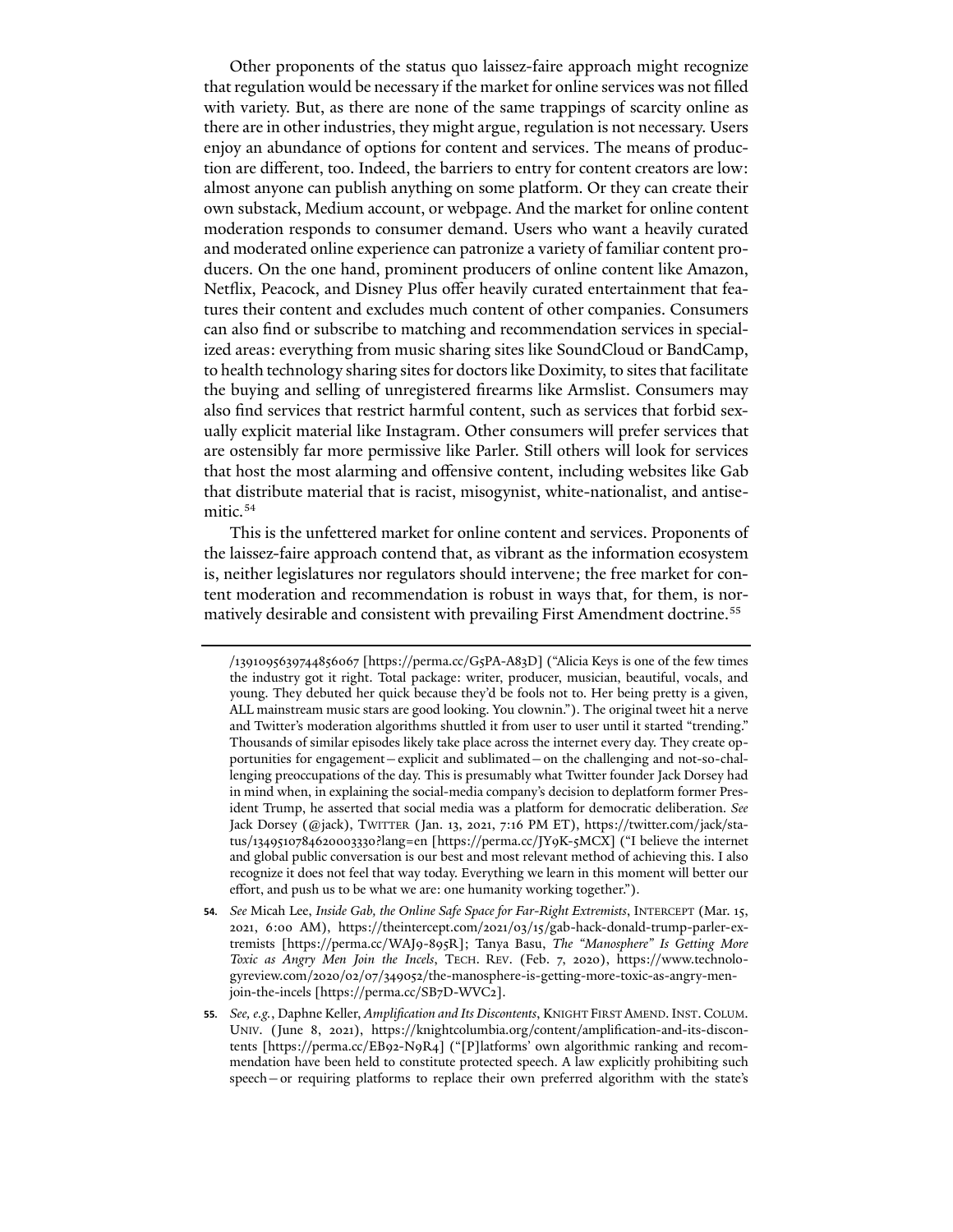The positive case for the laissez-faire approach resonates with an emerging view that companies, especially internet companies, have a constitutional right to decide which ideas to distribute or promote and which ideas to demote or block.[56](#page-11-0) The strongest version of this view conceives of almost all information flows, even overtly commercial ones, as presumptively protected communicative acts under the First Amendment—notwithstanding the fact that in other contexts, overtly commercial speech is afforded less protection than other expressive acts.[57](#page-11-1) Scholars have labeled this emergent view the "New *Lochner*" because of the ways in which courts have applied the strong constitutional interest in free speech to shield commercial activities that historically have not been protected.<sup>[58](#page-11-2)</sup> These writers invoke *Lochner v. New York*, [59](#page-11-3) a Supreme Court case notorious for its grotesquely expansive view of freedom to contract that overrode Congress's interest in minimum-wage and maximum-hours labor legislation.<sup>[60](#page-11-4)</sup> Some of the more recognizable contemporary artifacts of the New *Lochner* are the Supreme Court's decisions on campaign-finance regulation (such as *Citizens United v. FEC*, [61](#page-11-5) in which the Court invalidated limits on contributions to issue advertising) and targeted marketing (such as *Sorrell v. IMS Health Inc.*, [62](#page-11-6) in which the Court struck down limits on promotional campaigns by pharmaceutical companies). $63$ 

Against this backdrop, proponents of the current regime warn about the unintended consequences of regulation. Social-media companies have been demonstrably creative, innovative, and prolific; they have transformed the internet

- <span id="page-11-1"></span>**57***. See, e.g.*, Sorrell v. IMS Health Inc., 564 U.S. 552 (2011).
- <span id="page-11-2"></span>**58***. See, e.g.*, Amanda Shanor, *The New* Lochner, 2016 WIS. L. REV. 133, 136 (tracing the ways in which companies and commercial interests have successfully invoked the First Amendment as a powerful deregulatory tool across legislative fields over the past few decades).
- <span id="page-11-3"></span>**59**. 198 U.S. 45 (1905).
- <span id="page-11-4"></span>**60***. See generally* Jamal Greene, *The Anticanon*, 125 HARV. L. REV. 379, 380 (2011) (explaining the ways in which scholars, teachers, lawyers, and writers invoke "anticanonical cases" like *Lochner* to "dispel dissensus about or sanitize the Constitution" in ways that may obfuscate the evolution and contested nature of the founding document).
- <span id="page-11-5"></span>**61**. 558 U.S. 310 (2010).
- <span id="page-11-6"></span>**62**. 564 U.S. 552 (2011).

preferred algorithm, as a chronological ranking mandate would do—is likely to face real constitutional problems."); *see also* Packingham v. North Carolina, 137 S. Ct. 1730, 1735-36 (2017) ("[S]ocial media users employ these websites to engage in a wide array of protected First Amendment activity on topics 'as diverse as human thought.'" (quoting Reno v. ACLU, 521 U.S. 844, 870 (1997))).

<span id="page-11-0"></span>**<sup>56</sup>***. See, e.g.*, Search King, Inc. v. Google Tech., Inc., No. CIV-02-1457-M, 2003 WL 21464568, at \*3-4 (W.D. Okla. May 27, 2003); Zhang v. Baidu.com Inc., 10 F. Supp. 3d 433, 438 (S.D.N.Y. 2014); Prager Univ. v. Google LLC, 951 F.3d 991, 996-97 (9th Cir. 2020).

<span id="page-11-7"></span>**<sup>63</sup>***. See also* Manhattan Cmty. Access Corp. v. Halleck, 139 S. Ct. 1921, 1928 (2019) (noting that the Free Speech Clause "prohibits only *governmental* abridgment of speech," not "*private* abridgment of speech"). Justice Kavanaugh, who was not on the bench when the Court announced *Citizens United* and *Sorrell*, is now the clearest proponent of this muscular conception of speech on the Court*. See, e.g.*, U.S. Telecom Ass'n v. FCC, 855 F.3d 381, 426-31 (D.C. Cir. 2017) (Kavanaugh, J., dissenting) (arguing that broadband-service providers have a First Amendment right to be free from open-internet regulation).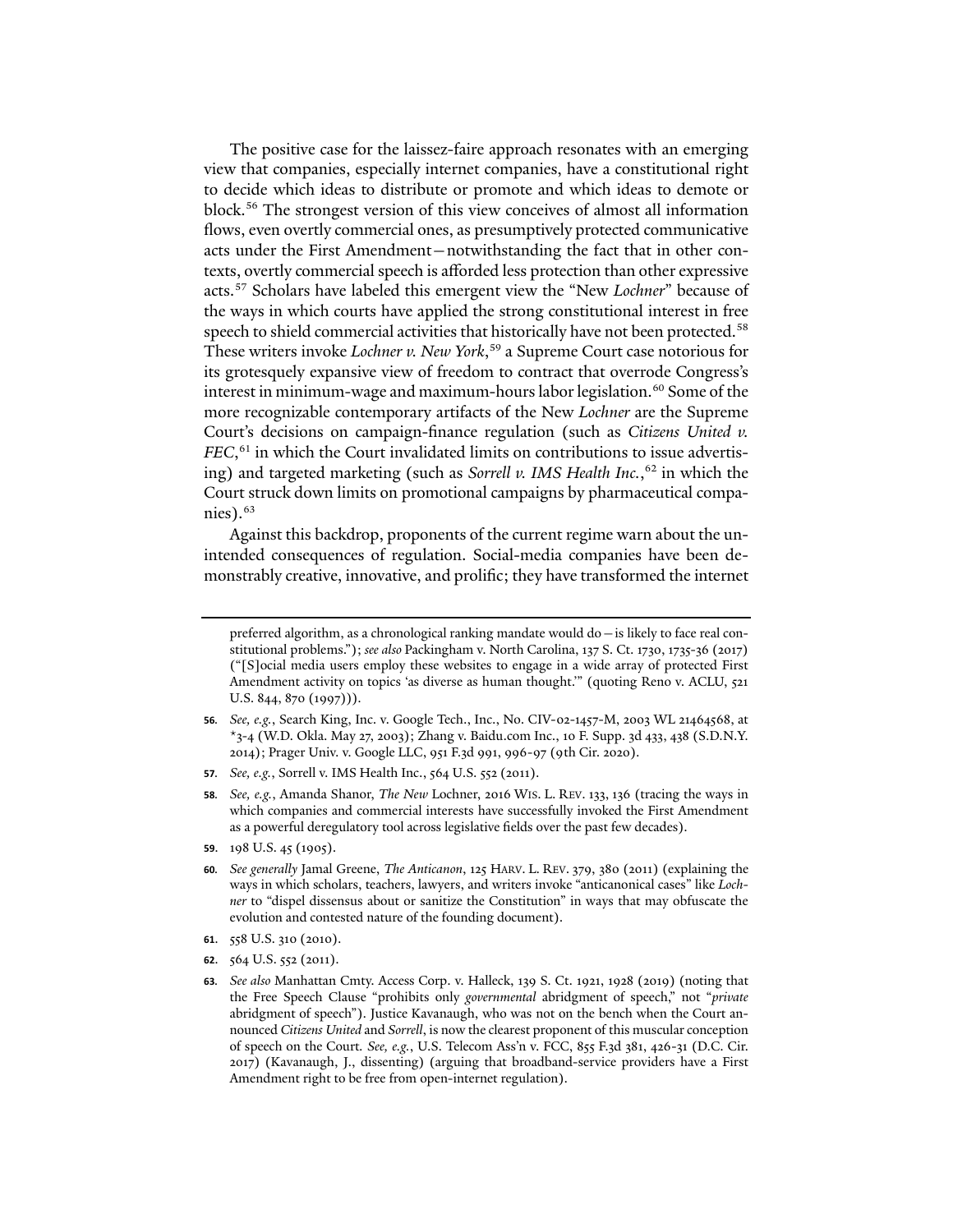into a vast bazaar of goods for everyone. They fear that legal oversight will have a chilling effect on innovation and expression.<sup>[64](#page-12-0)</sup> Developers anxious about attracting legal trouble will be less creative and adventurous about pursuing untested business models and novel content, effectively entrenching the power of the biggest companies.<sup>[65](#page-12-1)</sup> They also posit that it might backfire against vulnerable groups and minorities that espouse unpopular views.<sup>[66](#page-12-2)</sup> This could have the affect of silencing social movements for reform, including, for example, #Black-LivesMatter and #MeToo. Some even worry that entrepreneurs in this country would lose their competitive edge if the United States imposes legal constraints on what internet companies can develop or sell.<sup>[67](#page-12-3)</sup>

## *B. The Disincentive to Moderate*

But none of this means that social-media companies are unaffected by law. Even though there is no positive law regulating content moderation, internet companies have been free to develop moderation standards because of the protection under Section 230. For over two decades, the courts have concluded that, pursuant to Section  $230(c)(1)$ ,<sup>[68](#page-12-4)</sup> online intermediaries are not liable for the

- <span id="page-12-3"></span>**67***. Comments of Consumer Technology Association, in the Matter of Section 230 of the Communications Act of 1934*, CONSUMER TECH. ASS'N (Sept. 2, 2020) https://cdn.cta.tech/cta/media/media /advocacy/issues/comments-of-cta-rm-11862.pdf [https://perma.cc/M2HJ-AVAS] ("The unique balance of protections afforded by Section 230 has enabled the United States to be the global leader in internet innovation.").
- <span id="page-12-4"></span>**68**. The term Section 230 is colloquial as much as a simple indication of its codification. *See* 47 U.S.C. § 230 (2018). Congress enacted the provision as part of the Communications Decency Act of 1996 (CDA), which amended Title 47 in several places. *See, e.g.*, *id.* § 223 (setting forth prohibitions, which the CDA amended, on sending obscene or harassing comments by means of a telecommunications device). The Supreme Court invalidated those other provisions, *see* Reno v. ACLU, 521 U.S. 844 (1997) (holding that two CDA provisions violated the freedom of speech), so that, now, Section 230 is all that remains.

<span id="page-12-0"></span>**<sup>64</sup>***. See, e.g.*, Christopher Mims, *How Congress Might Upend Section 230, the Law Big Tech Is Built on*, WALL ST. J. (Feb. 13, 2021, 12:00 AM ET), https://www.wsj.com/articles/how-congressmight-upend-section-230-the-internet-law-big-tech-is-built-on-11613172368 [https://perma .cc/45RL-YNPA] (explaining that, if social-media companies have to return to their pre-1996 legal status, they would likely "have to drastically narrow the scope and volume of what's permitted on their platforms"); *see also* Daphne Keller, *Amplification and Its Discontents*, KNIGHT FIRST AMEND. INST. COLUM. UNIV. 9-17 (June 8, 2021), https://knightcolumbia.org /content/amplification-and-its-discontents [https://perma.cc/5HMG-EL4Z] (arguing that laws that regulate content amplification would encourage companies to "over-enforce and suppress lawful speech").

<span id="page-12-1"></span>**<sup>65</sup>***. See* Mark Weinstein, *Small Sites Need Section 230 to Compete*, WALL ST. J. (Jan. 25, 2021, 2:16 PM ET), https://www.wsj.com/articles/small-sites-need-section-230-to-compete-11611602173 [https://perma.cc/EDU8-826K] (arguing that revoking Section 230 "would significantly harm smaller companies" and "new startups that compete with the tech giants," as only the biggest companies would have the resources to "hire the massive modernization and legal teams that would be necessary to defend themselves" against liability); Matt Perault, *Well-Intentioned Section 230 Reform Could Entrench the Power of Big Tech*, SLATE (June 1, 2021, 9:00 AM), https://slate.com/technology/2021/06/section-230-reform-antitrust-big-techconsolidation.html [https://perma.cc/4CCD-92AZ] (making a similar argument).

<span id="page-12-2"></span>**<sup>66</sup>**. Billey Easley, *Revising the Law that Lets Platforms Moderate Content Will Silence Marginalized Voices*, SLATE (Oct. 29, 2020, 5:43 PM), https://slate.com/technology/2020/10/section-230 marignalized-groups-speech.html [https://perma.cc/98J9-3D2L] ("There are likely marginalized groups today who have not yet come to more mainstream acceptance that will be denied this same opportunity [to speak freely] if they do not have open internet platforms that allow users to generate their own content.").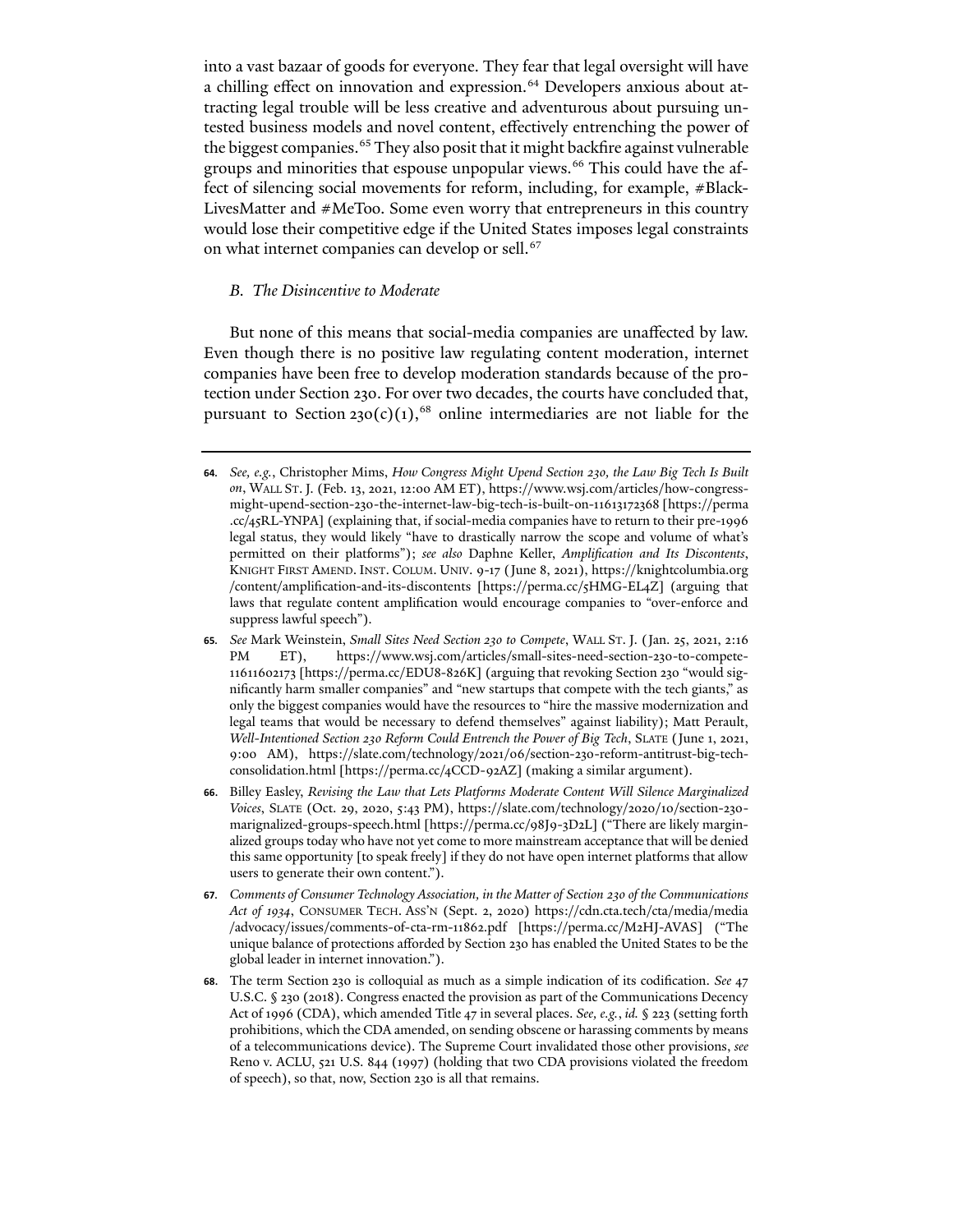unlawful material that their users create or develop.<sup>[69](#page-13-0)</sup> Nor, under Section  $230(c)(2)$ , are companies legally responsible for their decisions to remove or block third-party content or make filtering technology available.<sup>[70](#page-13-1)</sup> Congress concluded that if such companies were held liable for any of these activities, the free flow of ideas and information would slow and stall.<sup>[71](#page-13-2)</sup> Courts accordingly have shielded intermediaries from liability to the extent those companies provide platforms for third-party content, no matter how heinous the material is.[72](#page-13-3)

<span id="page-13-9"></span>This protection goes beyond the protections that the First Amendment provides. That is, Section 230 shields defendants from liability for third-party content that falls outside the scope of First Amendment protections, including defamation or commercial speech.[73](#page-13-4) Evidently, Congress's aim was to ensure that all views and ideas, even abhorrent ones, are exposed and debated in the marketplace of ideas.

Courts have read Section 230 to bar third-party liability suits against intermediaries, even when the companies know that their services will distribute un-lawful or illicit content.<sup>[74](#page-13-5)</sup> This is a departure from traditional publisher liability rules in common-law tort, as well as the general principles of third-party liability across legislative fields.<sup>[75](#page-13-6)</sup> Under the first of the protections - Section 230(c)(1) plaintiffs must successfully establish that an intermediary has "contribute[d] materially" to the development of the content in order for such suits to proceed to discovery, let alone succeed on the merits.<sup>[76](#page-13-7)</sup> Pursuant to the second protec-tion – Section 230(c)(2)(A)<sup>[77](#page-13-8)</sup> – an online service's decision to takedown or block

- <span id="page-13-1"></span>**70***. See* 47 U.S.C. § 230(c)(2)(A) (2018). Section 230(c)(2)(B) provides a third protection for entities that provide content filtering—that is, for "interactive computer service[s]" that "enable or make available to information content providers or others the technical means to restrict access" to content. This provision is rarely, if ever, litigated.
- <span id="page-13-2"></span>**71***. See Zeran*, 129 F.3d at 331 ("The specter of tort liability in an area of such prolific speech would have an obvious chilling effect. It would be impossible for service providers to screen each of their millions of postings for possible problems. Faced with potential liability for each message republished by their services, interactive computer service providers might choose to severely restrict the number and type of messages posted.").
- <span id="page-13-3"></span>**72***. See* Gonzalez v. Google LLC, 2 F.4th 871, 897-99 (9th Cir. 2021).
- <span id="page-13-4"></span>**73**. This is to say nothing of its other procedural advantages. *See generally* Eric Goldman, *Why Section 230 Is Better than the First Amendment*, 95 NOTRE DAME L. REV. REFLECTION 33 (2019) (explaining that Section 230 provides defendants with more substantive and procedural benefits than the First Amendment does).
- <span id="page-13-5"></span>**74***. See, e.g.*, *Dirty World Ent. Recordings LLC*, 755 F.3d at 414; *Backpage.com, LLC*, 817 F.3d at 21.
- <span id="page-13-6"></span>**75***. Zeran*, 129 F.3d at 333-34.
- <span id="page-13-7"></span>**76**. Fair Hous. Council v. Roommates.com, LLC , 521 F.3d 1157, 1168 (9th Cir. 2008) (interpreting  $47$  U.S.C. § 230(c)(1) (2018) to impose a material-contribution requirement for liability).
- <span id="page-13-8"></span>**77**. 47 U.S.C. § 230(c)(2)(A) (2018).

<span id="page-13-0"></span>**<sup>69</sup>***. See, e.g.*, Zeran v. Am. Online, Inc., 129 F.3d 327, 328 (4th Cir. 1997); Carafano v. Metrosplash.com, Inc., 339 F.3d 1119, 1120-21 (9th Cir. 2003); Chi. Laws.' Comm. for C.R. Under L., Inc. v. Craigslist, Inc., 519 F.3d 666, 671 (7th Cir. 2008); Doe v. MySpace, Inc., 528 F.3d 413, 418 (5th Cir. 2008); Jones v. Dirty World Ent. Recordings LCC, 755 F.3d 398, 402 (6th Cir. 2014); Doe v. Backpage.com, LLC, 817 F.3d 12, 15 (1st Cir. 2016); Herrick v. Grindr Holding Co., 765 F. App'x 586, 591 (2d Cir. 2019); Dyroff v. Ultimate So�ware Grp., 934 F.3d 1093, 1094 (9th Cir. 2019).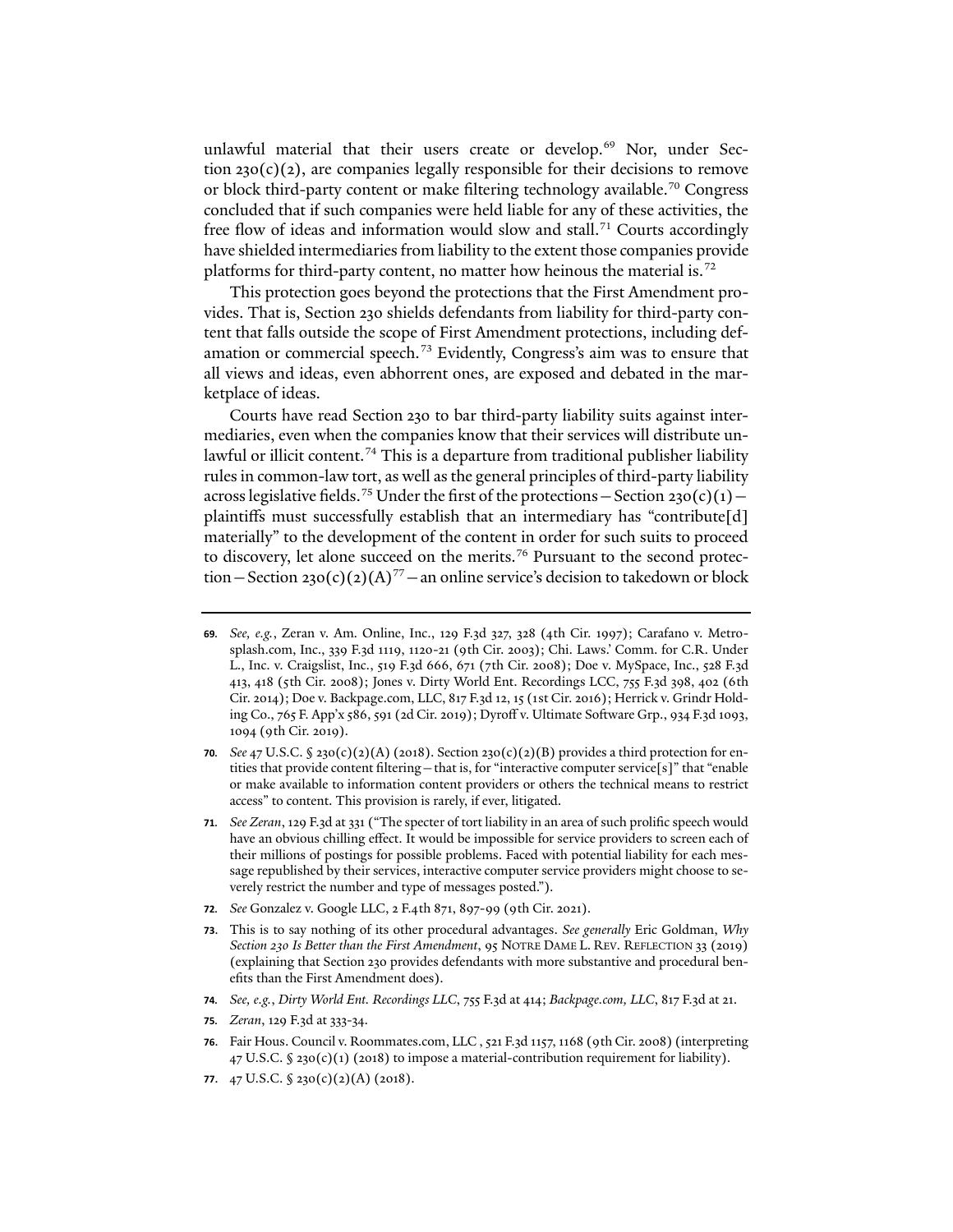third-party content is not actionable if that decision is voluntary and in "good faith."[78](#page-14-0) The third, far less litigated protection shields intermediaries who make filtering technology available.[79](#page-14-1)

In its foundational interpretation of the first of those provisions almost a quarter century ago, a Fourth Circuit panel concluded in *Zeran v. America Online, Inc.* that "[t]he specter of tort liability in an area of such prolific speech would have an obvious chilling effect" because of the "staggering" amount of thirdparty content that flows through their servers, some of which is surely unlawful or harmful.<sup>[80](#page-14-2)</sup> The panel accordingly decided to read Section 230's protections broadly, but without specifying which of the three protections among Sec-tion 230(c)(1), 230(c)(2)(A), or 230(c)(2)(B) it was interpreting.<sup>[81](#page-14-3)</sup> Otherwise, the Fourth Circuit reasoned, online companies would likely choose "to severely restrict the number and type of messages posted."[82](#page-14-4) Under that logic, the doctrine should be broadly protective and generous "to avoid any such restrictive effect."[83](#page-14-5) Moreover, the court inferred a congressional belief that intermediaries would have it in their commercial self-interest to regulate content to keep their consumers happy; consumer demand would be regulation enough and, in any case, a far better judge of which content ought to be allowed.<sup>[84](#page-14-6)</sup>

Federal and state courts across the country have since adopted this reason-ing.<sup>[85](#page-14-7)</sup> Almost two decades later, in a case involving an online service that notoriously facilitated sex trafficking of minors, the First Circuit elaborated that this "hands-off approach is fully consistent with Congress's avowed desire to permit

<span id="page-14-1"></span>**79***. See* 47 U.S.C. § 230(c)(2)(B) (2018).

- <span id="page-14-4"></span>**82***. Zeran*, 129 F.3d at 331.
- <span id="page-14-5"></span>**83***. Id.*
- <span id="page-14-6"></span>**84***. Id.*

<span id="page-14-0"></span><sup>78.</sup> Enigma Software Grp. U.S.A., L.L.C. v. Malwarebytes, Inc., 946 F.3d 1040, 1051 (9th Cir. 2019) (holding that  $\S 230(c)(2)(A)$  does not apply to claims that the defendant blocked access to the plaintiff's services for anticompetitive reasons). For what it is worth, courts have also dismissed plaintiffs' claims that "deplatforming" decisions or takedowns violate the First Amendment because they are biased against certain viewpoints. *See, e.g.*, Prager Univ. v. Google, 951 F.3d 991, 997-98 (9th Cir. 2020) (holding that YouTube's decision to demonetize plaintiff's YouTube channel did not violate the First Amendment because YouTube is not a state actor and does not perform a "quintessential public function" that implicates that constitutional provision). When rejecting such claims, courts have explained that plaintiffs have it backwards. The prevailing doctrine, the Ninth Circuit recently clarified, presumes that private companies, like individuals, have the constitutional right to choose what content to carry, no matter how big they are; consumers do not have a corollary right to speak freely on those services. *Id.*; *see also* Manhattan Cmty. Access Corp. v. Halleck, 139 S. Ct. 1921, 1928 (2019) (holding that the First Amendment "prohibits only governmental abridgment of speech," not "*private* abridgment of speech").

<span id="page-14-2"></span>**<sup>80</sup>**. 129 F.3d at 331.

<span id="page-14-3"></span>**<sup>81</sup>***. Id.* The panel did not distinguish among the protections under  $\S(\c)$ (1), (c)(2)(A), or (c)(2)(B). It also altogether omitted the fact that Congress appeared to have been most interested in the operative Good Samaritan aims under the second of the provisions (§ 230(c)(2)), and not § 230(c)(1). *See* Force v. Facebook, Inc., 934 F.3d 53, 79-80 (2d Cir. 2019) (Katzmann, C.J., concurring in part and dissenting in part) ("Congress emphasized the narrow civil liability shield that became  $\S 230(c)(2)$ , rather than the broad rule of construction laid out in § 230(c)(1)."); *see also* Doe v. G.T.E. Corp., 347 F.3d 655, 659-60 (7th Cir. 2003) (speculating that such a broad protection is a disincentive to moderate tortious user-generated content).

<span id="page-14-7"></span>**<sup>85</sup>***. See* Fair Hous. Council v. Roommates.com, LLC, 521 F.3d 157, 1179-80 (9th Cir. 2008) (en banc).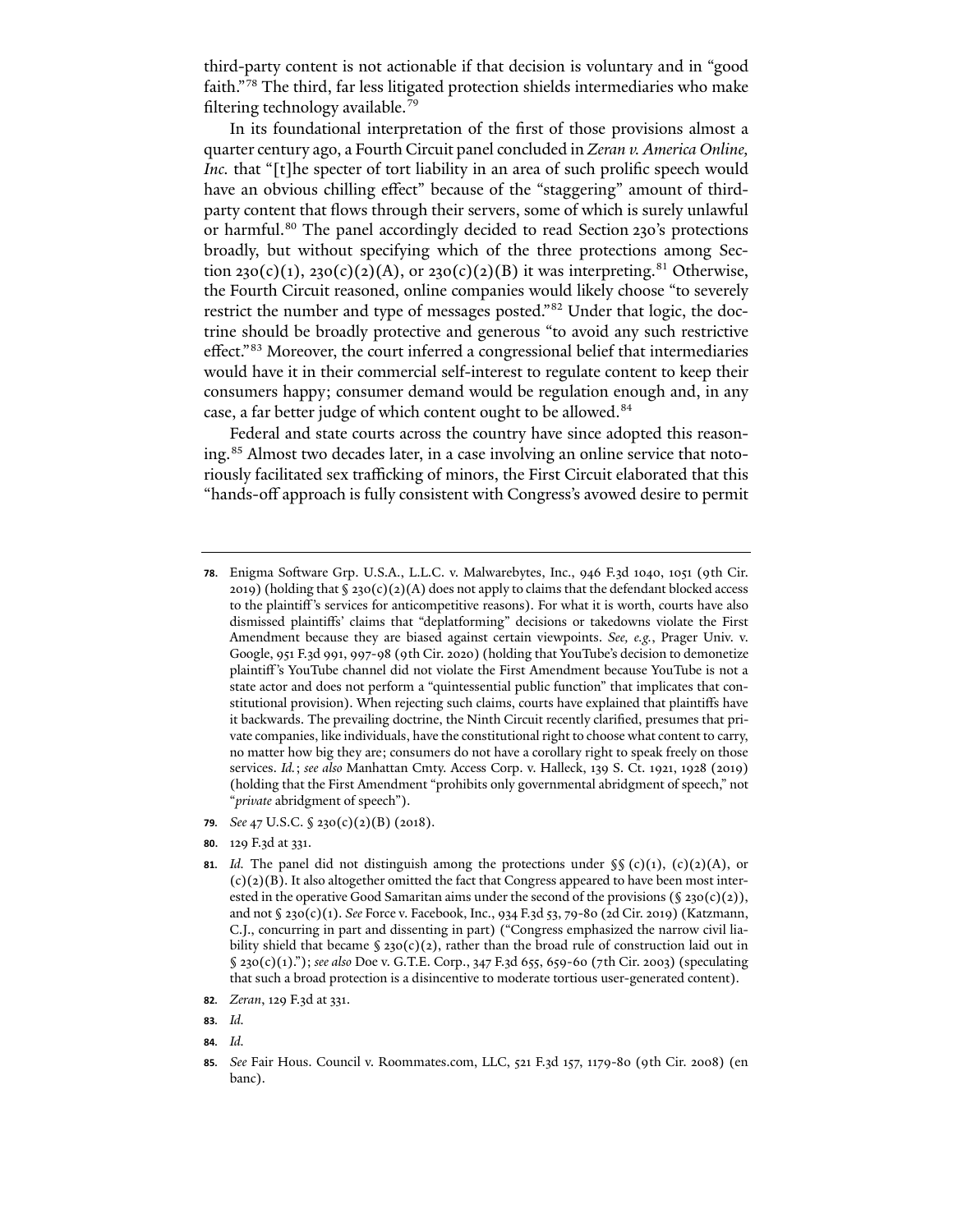the continued development of the internet with minimal regulatory interference."[86](#page-15-0)

But as understood by the courts, Congress did more than simply set out a legal protection for "interactive computer service[s]."[87](#page-15-1) It privileged services that host and distribute user-generated content in particular by removing all affirm-ative duties under law to monitor, moderate, or block illegal content.<sup>[88](#page-15-2)</sup> Legislators, of course, did not invent online forums like these. Electronic bulletin boards, newsgroups, and similar online communities proliferated in the years before legislators enacted Section 230. Indeed, Congress intervened in 1996 because a trial-level state court decision in New York assigned secondary liability to an online service that distributed defamatory statements by one of their us-ers.<sup>[89](#page-15-3)</sup> Section 230 overturned that decision.<sup>[90](#page-15-4)</sup> Through its legislation, Congress signaled a policy preference for a certain kind of user-focused service design.<sup>[91](#page-15-5)</sup>

Silicon Valley responded almost immediately. Investors and internet entrepreneurs eagerly started developing services that feature "user-generated content" with the knowledge that they would not be held legally responsible for any of it.[92](#page-15-6) Put differently, the protection under Section 230(c) and the *Zeran* rule that soon followed established a new disincentive for companies to create, develop, or showcase their own content. It is no surprise, then, that emergent companies at this early stage shied away from content production and instead created services for "user-generated content" without fear of legal exposure, <sup>[93](#page-15-7)</sup> even if they knew or could reasonably anticipate that their consumers would use the new services to do harm. Congress and the courts, in short, have created the

- <span id="page-15-6"></span>**92**. KOSSEFF, *supra* note [9,](#page-1-6) at 120-22.
- <span id="page-15-7"></span>**93**. Content producers today like Amazon, Netflix, and Disney aggressively develop and control access to content on the internet. But they do not enjoy Section 230 protection generally.

<span id="page-15-0"></span>**<sup>86</sup>**. Doe No. 1 v. Backpage.com, LLC, 817 F.3d 12, 19 (1st Cir. 2016).

<span id="page-15-1"></span>**<sup>87</sup>**. 47 U.S.C. § 230(f)(2) (2018) ("The term 'interactive computer service' means any information service, system, or access software provider that provides or enables computer access by multiple users to a computer server, including specifically a service or system that provides access to the Internet and such systems operated or services offered by libraries or educational institutions.").

<span id="page-15-2"></span>**<sup>88</sup>***. See Roommates.com*, 521 F.3d at 1171-72 ("The claim against the website was, in effect, that it failed to review each user-created profile to ensure that it wasn't defamatory. That is precisely the kind of activity for which Congress intended to grant absolution with the passage of Section 230. With respect to the defamatory content, the website operator was merely a passive conduit and thus could not be held liable for failing to detect and remove it."); Fed. Trade Comm'n v. LeadClick, 838 F.3d 158, 174 (2d Cir. 2016) (stating that Section 230 "bars 'lawsuits seeking to hold a service provider liable for its exercise of a publisher's traditional editorial functions—such as deciding whether to publish, withdraw, postpone or alter content'" provided by another for publication (quoting Jones v. Dirty World Ent. Recordings LLC, 755 F.3d 398, 407 (6th Cir. 2014))).

<span id="page-15-3"></span>**<sup>89</sup>***. See* 141 CONG. REC. 22,044-45 (statement of Rep. John Cox discussing *Stratton Oakmont v. Prodigy*, No. 031063/94, 1995 WL 323710 (N.Y. Sup. Ct. May 24, 1995)).

<span id="page-15-4"></span>**<sup>90</sup>**. Force v. Facebook, 934 F.3d 53, 79 (2d Cir. 2019).

<span id="page-15-5"></span>**<sup>91</sup>**. Zeran v. Am. Online, Inc., 129 F.3d 327, 330-31 (observing Section 230 reflects Congress's decision "not to deter harmful online speech through the separate route of imposing tort liability on companies that serve as intermediaries for other parties' potentially injurious messages").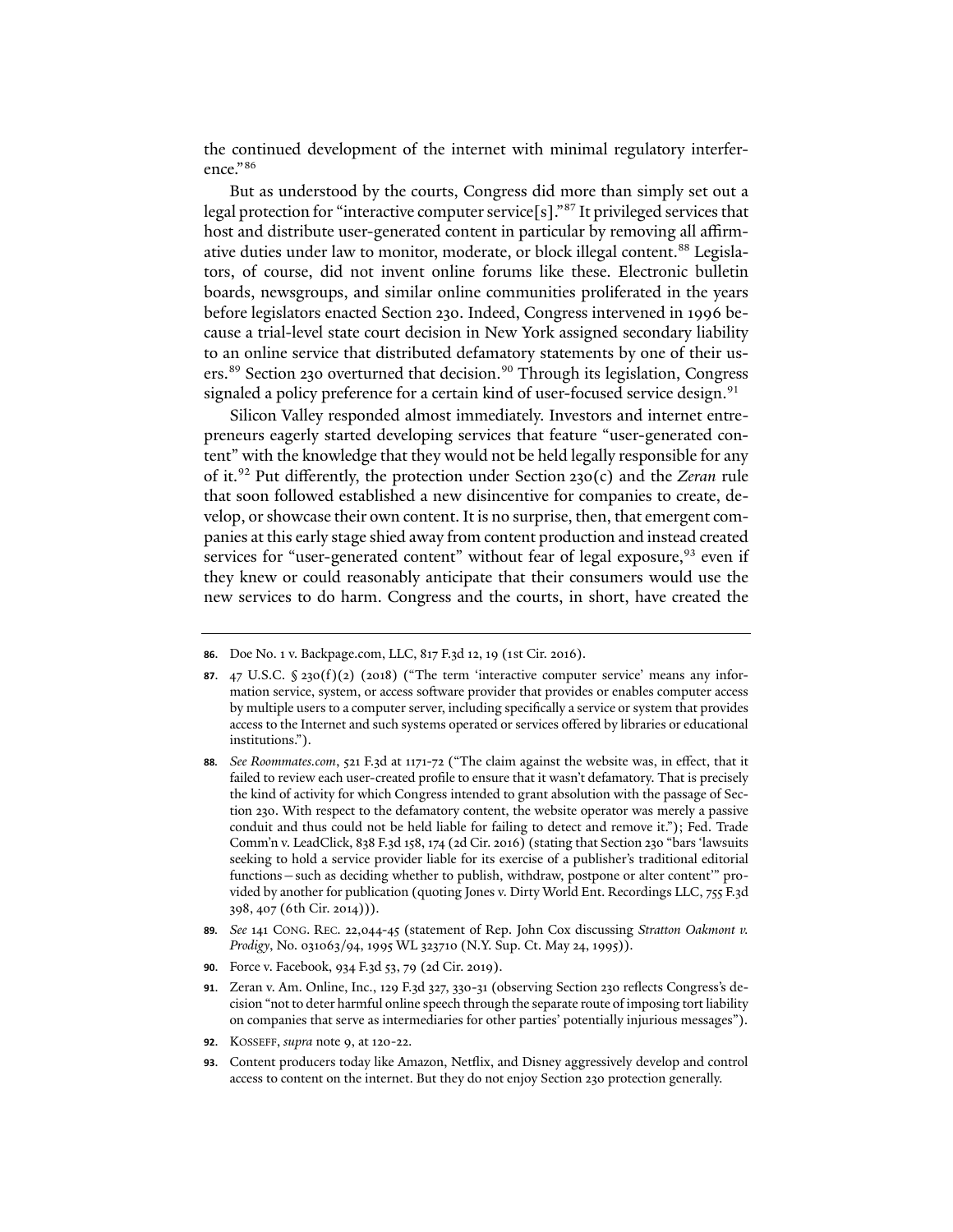statutory equivalent of an invisibility cloak for services that feature (but do not contribute to) third-party content.<sup>[94](#page-16-1)</sup>

Ever since, a ready-made populist ideology has supplied more normative heft to this legal fiction, going beyond the laissez-faire justifications set out above. It posits that, with the internet, consumers no longer have to abide by the unilateral designs and service terms of powerful legacy media companies and retailers. The internet will empower consumers to be the architects of their own online experiences.<sup>[95](#page-16-2)</sup> Social-media companies are the apotheosis in this framing. They are the necessary outgrowth of the legal protection that Congress created.

So, in spite of its title, the CDA discourages companies to act with decency. Under prevailing judicial interpretations of Section 230, companies are free to leave up or take down unlawful or harmful content as they please. This is a policy that, in practice, disincentivizes moderation and incentivizes the distribution of third-party material. It explains, at least in part, Silicon Valley companies' desire to hold consumer attention and collect consumer data. In this way, the laissezfaire policy approach set out by Congress and elaborated by the courts has become a perversion of the statute's titular objective. It is to this to which I turn next in Part III below.

#### <span id="page-16-0"></span>**iii. commercial designs and perverse incentives**

Today, social-media companies do much more than simply host or distribute user-generated content. They solicit, sort, deliver, and amplify content that holds consumer attention for advertisers.<sup>[96](#page-16-3)</sup>

Most companies' targeted-content delivery systems are not as sophisticated as those of large and powerful companies like Facebook and YouTube.<sup>[97](#page-16-4)</sup> But they, too, fashion their sites with advertisers in mind.<sup>[98](#page-16-5)</sup> The Experience Project, for example, was a website that innocuously aimed to make connections between anonymous users based on the information that users entered into a straightfor-ward query box.<sup>[99](#page-16-6)</sup> As with most popular online services today, automated decision-making systems were essential to building community groups on the site. Typing something as simple as "I like dogs" or "I believe in the paranormal" would be enough for the service to make a connection.<sup>[100](#page-16-7)</sup> It would also send users an email notification whenever other users on the site responded to related

- <span id="page-16-2"></span>**95**. This is the conception that animates the idea of the internet "user."
- <span id="page-16-3"></span>**96***. See, e.g.*, Hao, *supra* not[e 19.](#page-4-6)

- <span id="page-16-5"></span>**98***. See, e.g.*, Dryoff v. Ultimate So�ware Grp., 934 F.3d 1093, 1094-95 (9th Cir. 2019).
- <span id="page-16-6"></span>**99***. Id.* at 1094.

<span id="page-16-1"></span>**<sup>94</sup>**. The Supreme Court has recognized the "technology-forcing" aspect of law. *See* Motor Vehicle Mfrs. Ass'n v. State Farm Mut. Auto. Ins. Co., 463 U.S. 29, 49 (1983). *State Farm*, for example, is less known for its significant place in technology law than in administrative-law doctrine, but it provides an important lesson on the impact of law in prefiguring how companies develop and deploy technologies.

<span id="page-16-4"></span>**<sup>97</sup>***. See* Matt Perault, *Well-Intentioned Section 230 Reform Could Entrench the Power of Big Tech*, SLATE (June 1, 2021), https://slate.com/technology/2021/06/section-230-reform-antitrustbig-tech-consolidation.html [https://perma.cc/2LPN-5LMH].

<span id="page-16-7"></span>**<sup>100</sup>**. Liz Spikol, *The Experience Project Is the Worst Social Networking Website*, PHILADELPHIA (May 8, 2013, 10:58 AM), https://www.phillymag.com/news/2013/05/08/social-network-experience-project-terrible [https://perma.cc/3TJP-DY9Q].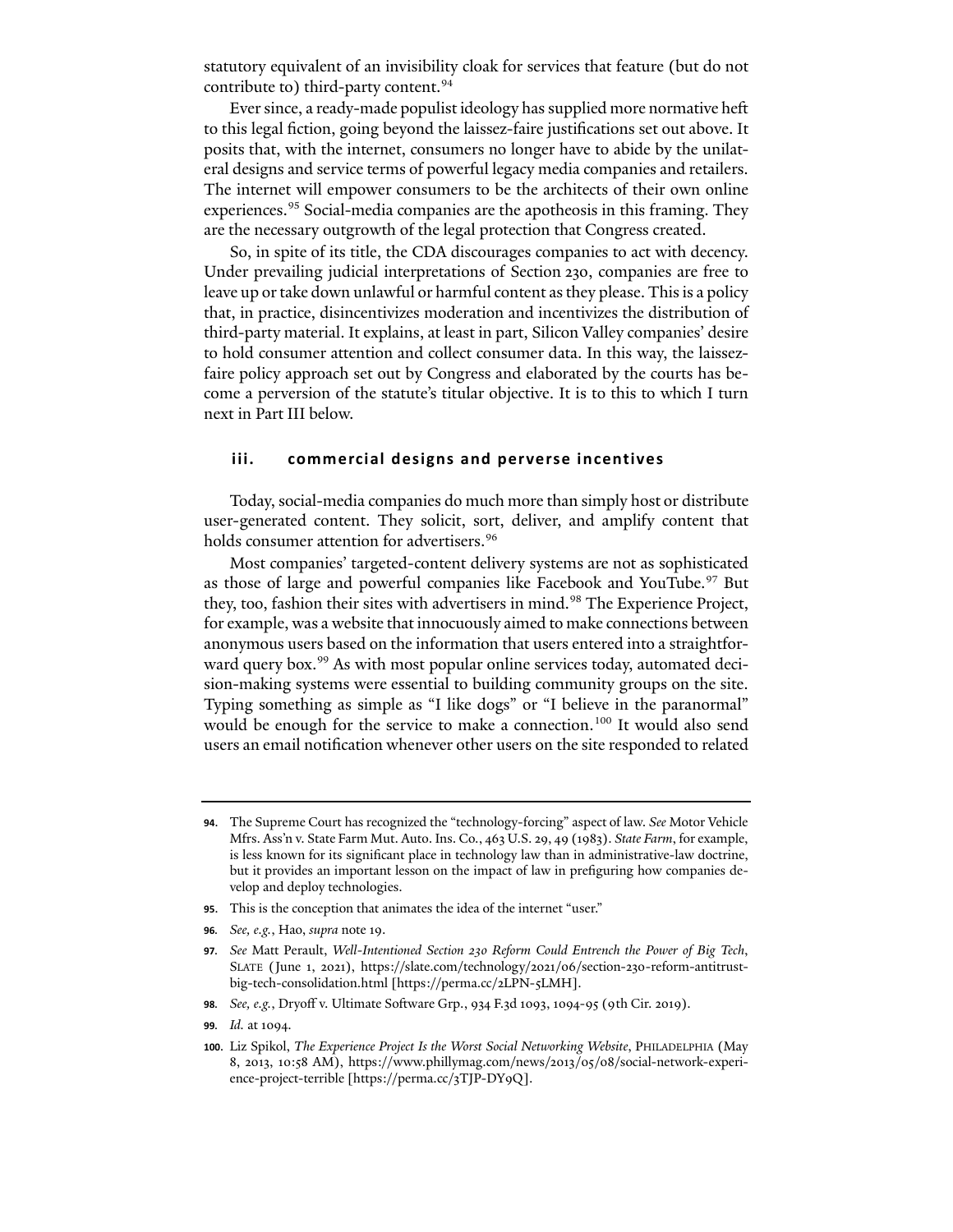inquiries.<sup>[101](#page-17-0)</sup> The company generated income through advertisements, donations, and the sale of tokens that users could spend to communicate with others in their groups.<sup>[102](#page-17-1)</sup>

As the Experience Project's userbase grew, so too did the range of community groups that emerged. The company shuttered its service in 2016<sup>[103](#page-17-2)</sup> because, as commentators in this field like to observe, "moderation at scale" is difficult if not impossible.<sup>[104](#page-17-3)</sup> The Experience Project claimed it had to go offline because of the "bad apples" that were flocking to the site.<sup>[105](#page-17-4)</sup> And by "bad apples," it was referring to a sexual predator who had used the site to entrap underage victims and a murderer who killed a woman he met through its services.<sup>[106](#page-17-5)</sup>

Before it closed, the Experience Project's automated system sent a notifica-tion to Wesley Greer, who was using the site to meet people and find heroin.<sup>[107](#page-17-6)</sup> Greer found what he was looking for—and more, as it turns out. He died of fentanyl poisoning a�er unknowingly purchasing heroin laced with fentanyl from another user.<sup>[108](#page-17-7)</sup> Greer's mother sued the Experience Project for wrongful death. She argued that he would not have obtained the drugs that killed him without its services. But she could not prevail in court. Her claim failed because the Experience Project was immune under Section 230 from legal liability. According to the court, the service merely connected users to likeminded people and com-munities they sought out.<sup>[109](#page-17-8)</sup> Greer's mother could not even proceed to an initial hearing on the question of whether the Experience Project's service design somehow contributed to the death of her son.

- <span id="page-17-1"></span>**102***. See* Answering Brief of Appellee Ultimate So�ware Grp., Inc. at 15, *Dryoff*, 934 F.3d 1093 (No. 3:17-cv-05359-LB).
- <span id="page-17-2"></span>**103***. See Dryoff*, 934 F.3d at 1095.
- <span id="page-17-3"></span>**104***. See* Mike Masnick, *Content Moderation at Scale Is Impossible: Recent Examples of Misunderstanding Context*, TECHDIRT (Feb. 26, 2021, 9:37 AM), https://www.techdirt.com/articles/20210225/10365146316/content-moderation-scale-is-impossible-recent-examples-misunderstanding-context.shtml [https://perma.cc/6UTM-8BRK] (arguing that large-scale moderation is impossible because of the difficulty of understanding context).
- <span id="page-17-4"></span>**105***. Until We Meet Again*, EXPERIENCE PROJECT, http://www.experienceproject.com/until-wemeet-again [https://web.archive.org/web/20160409092804/http:/www.experienceproject.com/until-we-meet-again].
- <span id="page-17-5"></span>**106***. See* Teri Knight, *Trial Too Traumatic for Victim's Family; Chilling Blaze Destroys Dairy Barn; Arts Guild Receives Large Grant*, KYMN RADIO (Jan. 13, 2017), https://kymnradio.net/2017/01/13 /trial-traumatic-victims-family-chilling-blaze-kills-animals-arts-guild-receives-large-grant [https://perma.cc/37AG-BSE7]; Rebecca Roberts, *Sting Busts Troy Man Trying to Have Sex with 13-Year-Old Girl and Her Mom*, KTVI FOX 2 (Apr. 10, 2015), https://fox2now.com/news /sting-busts-troy-man-trying-to-have-sex-with-13-year-old-girl-and-her-mom [https:// perma.cc/PTK7-Z6XD].
- <span id="page-17-6"></span>**107**. Bob Egelko, *Defunct Website Not Culpable in Death of Man from Fentanyl, Court Rules*, S.F. CHRON. (Aug. 21, 2019), https://www.sfchronicle.com/nation/article/Defunct-website-notculpable-in-death-of-man-from-14368906.php [https://perma.cc/33LJ-YCV2].
- <span id="page-17-7"></span>**108***. Id.*
- <span id="page-17-8"></span>**109**. Dryoff v. Ultimate So�ware Grp., 934 F.3d 1093, 1099 (9th Cir. 2019) ("The recommendation and notification functions helped facilitate this user-to-user communication, but it did not materially contribute, as Plaintiff argues, to the alleged unlawfulness of the content.").

<span id="page-17-0"></span>**<sup>101</sup>***. Dryoff*, 934 F.3d at 1095.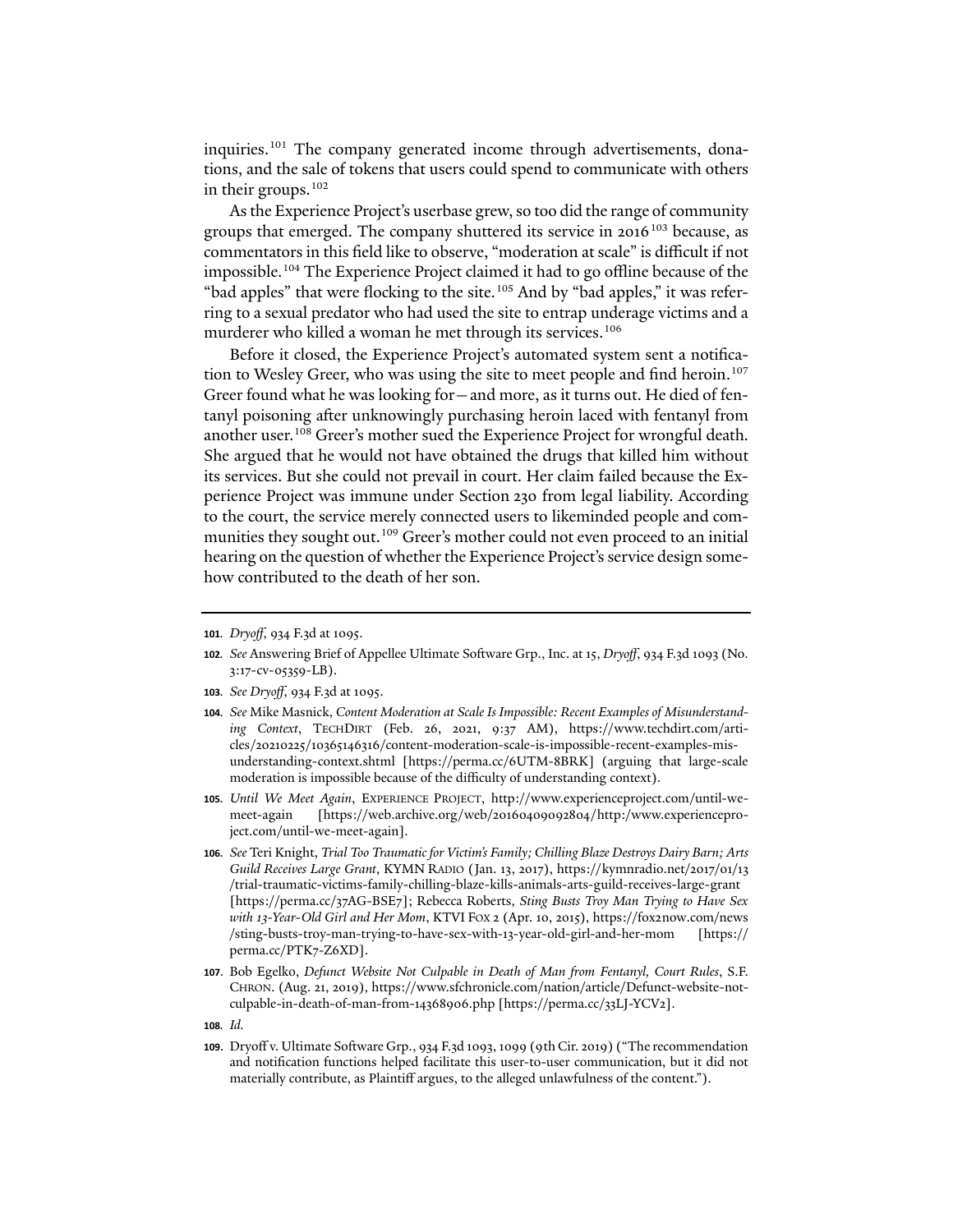As complicit as social-media sites may seem, courts have barred cases where plaintiffs allege legal fault for design features like anonymity, $110$  notifications, $111$ recommendations,<sup>[112](#page-18-3)</sup> and location tracking.<sup>[113](#page-18-4)</sup> They have held that those functions only help to deliver the user-generated content that the intermediary receives and, as such, do not rise to the level of "material contribution."[114](#page-18-5) They have also repeatedly refused to impose duties on an "interactive computers service" to monitor for malicious use of their service or implement safety measures to protect against known informational harms.<sup>[115](#page-18-6)</sup>

<span id="page-18-0"></span>In many regards, this legal regime is upside down. By way of comparison, Greer's experience with the Experience Project resembles that of the young adults who have jumped off "the Vessel," a "spiraling staircase" in Manhattan's Hudson Yards with waist-high guardrails that whimsically climb sixteen stories into the air.<sup>[116](#page-18-7)</sup> The developers closed access to visitors after a third young person committed suicide by leaping from the structure.<sup>[117](#page-18-8)</sup> There can be little doubt that, like the Vessel, certain design features for distribution, delivery, and amplification of information can sometimes be predictably dangerous, even if ostensibly innocuous.

Over the past couple of years, courts have become more scrutinizing of the ways in which interactive computer-service design impacts online behavior.<sup>[118](#page-18-9)</sup> Consider the *Force v. Facebook, Inc.* case, decided in the Second Circuit.<sup>119</sup> There, plaintiffs had argued that Facebook materially supported terrorism by making friend recommendations and supporting online groups.<sup>[120](#page-18-11)</sup> The panel rejected that argument, holding that Facebook could not be sued for enabling foreign terrorists to meet and collaborate in violation of federal antiterrorism laws.<sup>[121](#page-18-12)</sup> The case is notable, however, because of then-Chief Judge Katzmann's separate concurring and dissenting opinion in which he argued that "the CDA does not

- <span id="page-18-4"></span>**113***. See* Herrick v. Grindr LLC, 765 F. App'x. 586, 590-91 (2d Cir. 2019).
- <span id="page-18-5"></span>**114***. Dryoff*, 934 F.3d at 1000.
- <span id="page-18-6"></span>**115***. Herrick*, 765 F. App'x. at 589-90.
- <span id="page-18-7"></span>**116**. Ed Shanahan & Kimiko de Freytas-Tamura, *150-Foot Vessel Sculpture at Hudson Yards Closes A�er 3rd Suicide*, N.Y. TIMES (Jan. 12, 2021), https://www.nytimes.com/2021/01/12/nyregion/hudson-yards-suicide-vessel.html [https://perma.cc/X9N3-4FEX]; *accord* Snejana Farberov, *Vessel at NYC's Hudson Yards Is CLOSED Indefinitely Just Days A�er Murder Suspect Jumped to His Death From 16-Story Sculpture—The Third Suicide Since It Opened Less Than Two Years Ago*, DAILY MAIL (Jan. 14, 2021), https://www.dailymail.co.uk/news/article-9148201/Vessel-NYCs-Hudson-Yards-closed-indefinitely-suicide.html [https://perma.cc/R4ZD-LUDT].
- <span id="page-18-8"></span>**117**. Farberov, *supra* not[e 116.](#page-18-0)
- <span id="page-18-9"></span>**118**. I have elsewhere argued that courts should be far more alert than they have been to the nuances of internet services' designs and targeted delivery of information to consumers, especially when they differentially impact racial minorities and other historically marginalized and vulnerable groups. *See* Sylvain, *Discriminatory Designs*, *supra* note [10;](#page-1-7) Sylvain, *Intermediary Duties*, *supra* not[e 10.](#page-1-7)
- <span id="page-18-10"></span>**119**. 934 F.3d 53 (2d Cir. 2019).
- <span id="page-18-11"></span>**120***. Id*. at 59.
- <span id="page-18-12"></span>**121**. Force v. Facebook, Inc., 934 F.3d 53, 57 (2d Cir. 2019).

<span id="page-18-1"></span>**<sup>110</sup>***. Id.* at 1100.

<span id="page-18-2"></span>**<sup>111</sup>***. Id.* at 1101.

<span id="page-18-3"></span>**<sup>112</sup>***. See* Force v. Facebook, Inc., 934 F.3d 53, 70 (2d Cir. 2019); Carafano v. Metrosplash.com, Inc., 339 F.3d 1119, 1124 (9th Cir. 2003).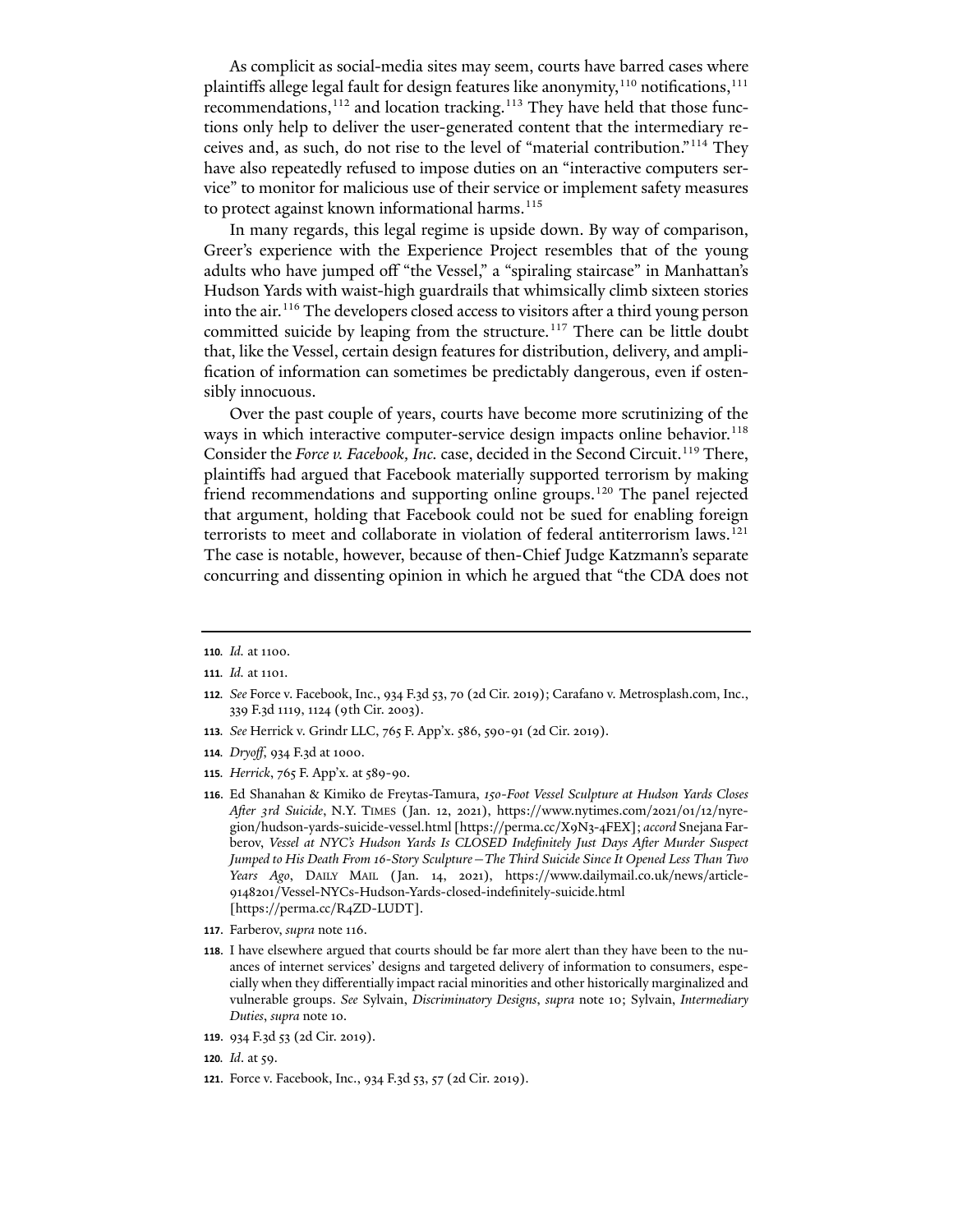protect Facebook's friend- and content-suggestion algorithms."[122](#page-19-0) In Chief Judge Katzmann's reading, neither the statutory text nor the stated purposes of the statute supported the view that an intermediary gets immunity when it showcases user-generated data or content.<sup>[123](#page-19-1)</sup> He would have held that Facebook's recommendations should not count as "publishing" under Section  $230(c)(1)$  because Facebook is, first, communicating its own views about who among its users should be friends and, second, creating "real-world (if dig-ital) connections" with demonstrably real-world consequences.<sup>[124](#page-19-2)</sup>

Chief Judge Katzmann's separate opinion in *Force* marks an important inflection point in the evolution of the doctrine. Over the past couple of years in particular, courts have started to look far more carefully at the ways in which the designs of interactive computer services cause informational harm.<sup>[125](#page-19-3)</sup> Chief Judge Katzmann's opinion cites *HomeAway.com v. City of Santa Monica*, [126](#page-19-4) one of a handful of cases concerning municipal ordinances that impose nonpublishing duties on online homesharing services to report or register short-term rentals with public officials. In cases from Boston to New York to San Francisco, federal courts have rejected the Section 230 defense on the view that Section 230 "does not mandate 'a but-for test that would provide immunity . . . solely because a cause of action would not otherwise have accrued but for the third-party content.'"[127](#page-19-5) An interactive computer service may, at once, distribute third-party content without fear of liability, but also be subject to legal duties surrounding how it designs and provides its systems to consumers. Thus, the courts have determined that homesharing sites, for example, are not free to ignore whether

- <span id="page-19-1"></span>**123***. Id.*
- <span id="page-19-2"></span>**124***. Id.* at 82-83.

- <span id="page-19-4"></span>**126**. 918 F.3d 676 (9th Cir. 2019).
- <span id="page-19-5"></span>**127***. Force*, 934 F.3d at 82 (Katzmann, C.J., concurring in part and dissenting in part) (quoting *HomeAway.com, Inc.*, 918 F.3d at 682) (internal quotation marks omitted); *see also HomeAway.com, Inc.*, 918 F.3d at 682 (rejecting the but-for test); Airbnb v. City of Boston, 386 F. Supp. 3d 113, 120-22 (D. Mass. 2019) (same).

<span id="page-19-0"></span>**<sup>122</sup>***. Id.* at 82 (Katzmann, C.J., concurring in part and dissenting in part).

<span id="page-19-3"></span>**<sup>125</sup>***. See, e.g.*, Gonzalez v. Google LLC, 2 F.4th 871, 913-18 (9th Cir. 2021) (Berzon, J., concurring) (quoting and discussing Chief Judge Katzmann's opinion); *id.* at 919 (Gould, J., concurring in part and dissenting in part) (same); Lemmon v. Snap, Inc., 995 F.3d 1085, (9th Cir. 2021) (holding that the social-media company was not immune under Section 230 in a claim for negligent design). The Federal Trade Commission (FTC) has been at the forefront of this work. It successfully argued, for example, that an online company that promoted false stories about nutritional supplements across a network of affiliated websites was not a mere "publisher" within the meaning of Section 230. FTC v. LeadClick Media, LLC, 838 F.3d 158 (2d Cir. 2016). The Tenth Circuit has also rejected the Section 230 defense in a federal enforcement action the FTC brought against a company that sold personal data about people to all comers, including telephone records, in violation the Telecommunications Act. FTC v. Accusearch Inc., 570 F.3d 1187, 1197-1201 (10th Cir. 2009). That company operated a website that sold confidential information it paid third-party researchers to acquire upon its request. This, for the panel, was not "information provided by another information content provider," within the meaning of Section 230. *Id.* at 1197. The company was "responsible for the development of the specific content that was the source of the alleged liability." *Id.* at 1198.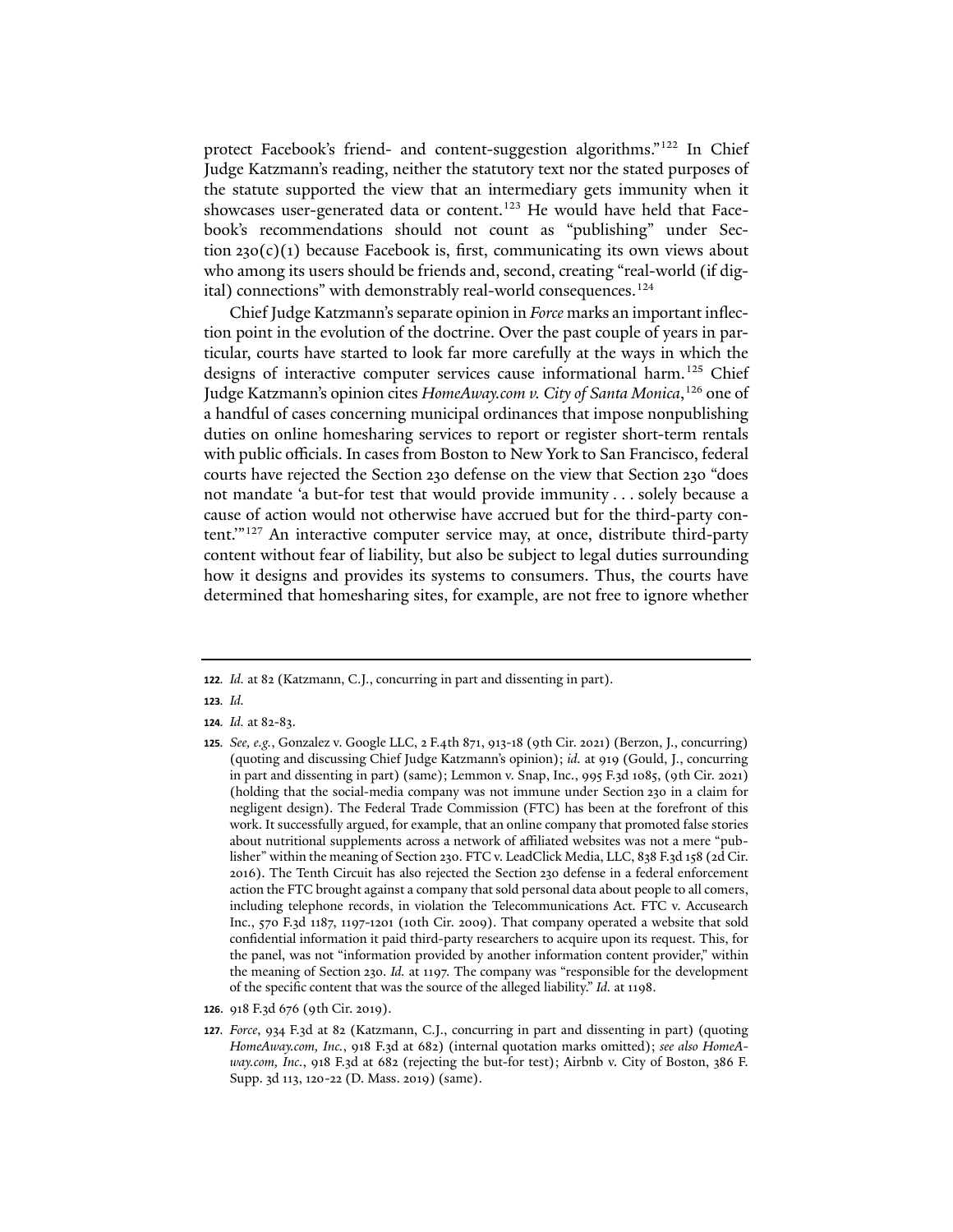their guests and hosts are lawfully registered under local housing or hotelier  $laws.<sup>128</sup>$  $laws.<sup>128</sup>$  $laws.<sup>128</sup>$ 

<span id="page-20-0"></span>Amazon, too, has been on the losing end in federal- and state-court litigation in which plaintiffs have alleged that the retail behemoth is a seller (subject to products liability for product defects) rather than a mere publisher of information from third-party manufacturers.<sup>129</sup> Federal and state courts across the country have been taken by the way Amazon controls the marketing, pricing, delivery logistics, and general political economy of online consumer retail purchasing. Even if, in any given case, Amazon may not have a duty to warn or monitor third-party products, the courts have generally concluded that the work that it does behind the scenes is not "publishing."[130](#page-20-4) It is, rather, a seller—for the purposes of product-liability law, at least. This is to say that, in the eyes of most courts, Amazon is a market actor deeply embedded in the marketing and pricing of consumer products, even if not their manufacturing. An exception, however, arises in Texas, where the court of last resort held that Amazon is not a "seller" under state law if the originating manufacturer "do[es] not relinquish title to [its] products."<sup>[131](#page-20-5)</sup>

<span id="page-20-1"></span>Finally, in *Lemmon v. Snap, Inc.*, the Ninth Circuit rejected a Section 230 defense to a claim alleging wrongful death. In that case, the plaintiffs argued that Snapchat, a popular social-media app through which users share disappearing photos and videos with annotations, negligently contributed to their teenage sons' fatal car crash.<sup>[132](#page-20-6)</sup> The Snapchat feature at issue allows users to track their land speed and share that information with friends through a "Speed Filter," which superimposed a real-time speedometer over another image.<sup>[133](#page-20-7)</sup> One plaintiff's son was allegedly using this filter while driving, shortly before running off the road at 113 miles per hour and ramming into a tree.<sup>[134](#page-20-8)</sup> The other plaintiff was in the passenger seat. According to the plaintiffs, Snap (the owner of Snapchat) knew that users went faster than 100 miles per hour on the mistaken belief that they would be rewarded with in-app "trophies,"[135](#page-20-9) but it did not do anything

- <span id="page-20-5"></span>**131***. See* McMillan v. Amazon.com, Inc., 2 F.4th 525, 525 (5th Cir. 2021) (mem.) (reversing trial court after seeking and receiving answer from the Supreme Court of Texas in *Amazon.com*, *Inc. v. McMillan*, 625 S.W.3d 101 (Tex. 2021), on the certified question of whether Amazon could be a seller under state law).
- <span id="page-20-6"></span>**132**. Lemmon v. Snap, Inc., 995 F.3d 1085, 1088-90 (9th Cir. 2021).
- <span id="page-20-7"></span>**133***. Id.* at 1088. Snap discontinued the Speed Filter in 2021 following criticism that it encouraged reckless driving. *See* Bobby Allyn, *Snapchat Ends 'Speed Filter' That Critics Say Encouraged Reckless Driving*, NPR (June 17, 2021, 11:58 AM ET), https://www.npr.org/2021/06/17/1007385955 /snapchat-ends-speed-filter-that-critics-say-encouraged-reckless-driving [https://perma.cc  $/N$ <sub>7</sub>CX-HRS<sub>5</sub>].
- <span id="page-20-8"></span>**134**. 995 F.3d at 1088.

<span id="page-20-2"></span>**<sup>128</sup>***. See, e.g.*, *HomeAway.com, Inc.*, 918 F.3d 676; Airbnb, Inc. v. City of San Francisco, 217 F. Supp. 3d 1066 (N.D. Cal. 2016).

<span id="page-20-3"></span>**<sup>129</sup>***. See, e.g.*, Oberdorf v. Amazon.com Inc., 930 F.3d 136, 153 (3d Cir. 2019), *vacated*, 936 F.3d 182 (3d Cir. 2019); Erie Ins. Co. v. Amazon.com, Inc., 925 F.3d 135, 137 (4th Cir. 2019); Bolger v. Amazon.com, LLC, 267 Cal. Rptr. 3d 601, 604 (Ct. App. 2020); State Farm Fire & Cas. Co. v. Amazon.com Servs., Inc., 137 N.Y.S.3d 884, 887-89 (Sup. Ct. 2020).

<span id="page-20-4"></span>**<sup>130</sup>***. See, e.g.*, Bolger v. Amazon.com, LLC, 267 Cal. Rptr. 3d 601, 626 (Ct. App. 2020).

<span id="page-20-9"></span>**<sup>135</sup>***. Id.* at 1088-89 (describing the ways in which Snapchat rewards users "with trophies, streaks, and social recognitions based on the snaps they send" and some users' suspicions that these rewards are unlocked for using the Speed Filter at more than 100 mph).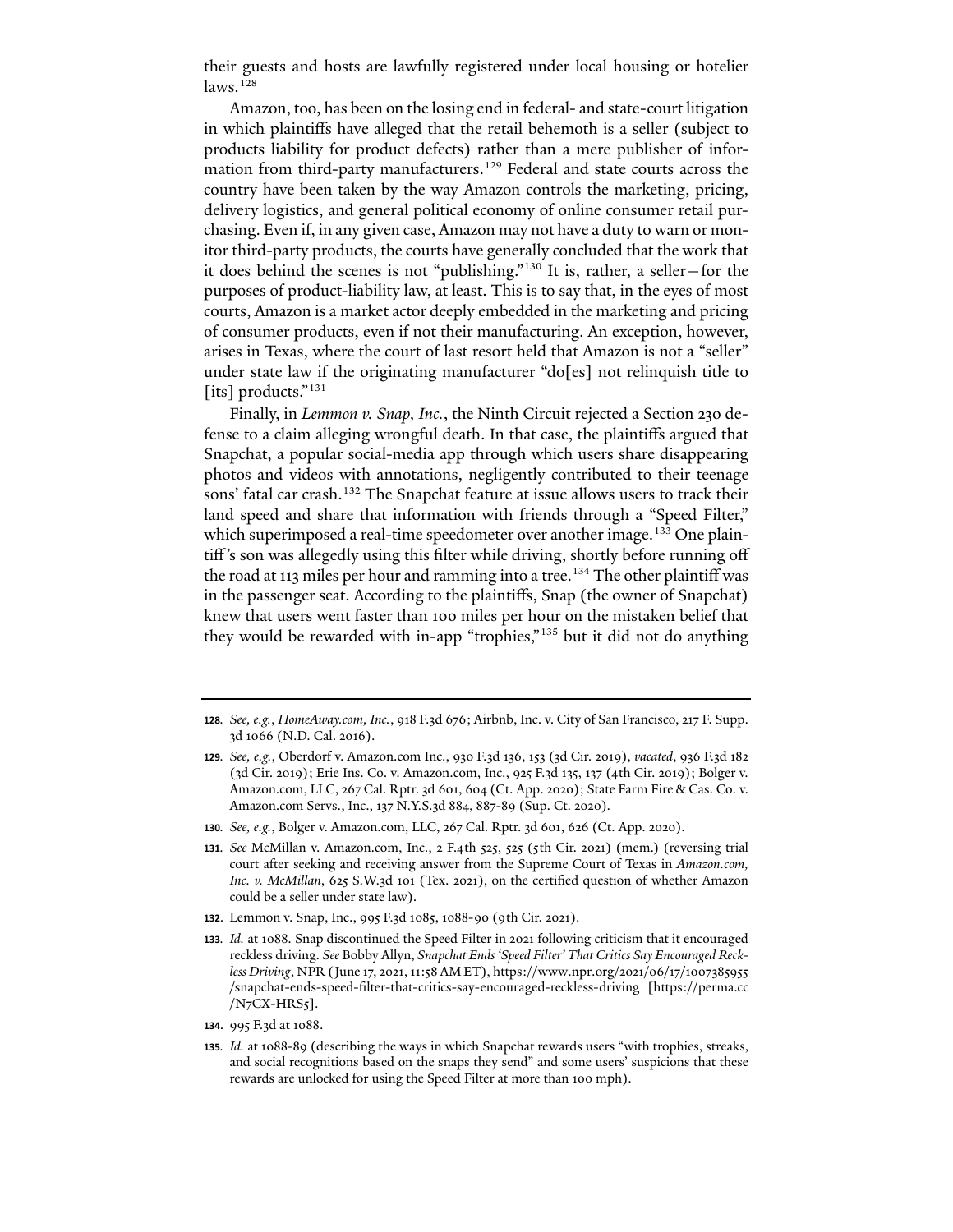that effectively dissuaded them from doing so.<sup>[136](#page-21-0)</sup> The young occupants' parents sued, alleging that Snap's "Speed Filter" negligently caused their son's death.<sup>[137](#page-21-1)</sup> Snapchat moved to dismiss, arguing that the parents' suit sought to impose liability for publishing user content—here, the driving speed.

The Ninth Circuit rejected Snap's Section 230 defense, reversing the lower court's decision. The panel concluded that the plaintiffs' claims targeted the de-sign of the application, not Snap as a publisher.<sup>[138](#page-21-2)</sup> According to the Ninth Circuit, plaintiffs' negligent-design claim faulted Snap solely for Snapchat's design; the parents contended that the application's "Speed Filter and reward system worked together to encourage users to drive at dangerous speeds."<sup>[139](#page-21-3)</sup> It does not matter, the panel explained, that the company provides "neutral tools," as long as plaintiffs' allegations are not addressed to the content that users generate with those tools.[140](#page-21-4) This conclusion, echoing Chief Judge Katzmann's partial concurrence in *Force*, may very well instigate creative new lawsuits that could better tailor Section 230 doctrine to our times.<sup>[141](#page-21-5)</sup>

This emerging view among judges is refreshing because it suggests that courts are no longer so immediately taken by the pretense that internet companies are mere publishers or distributors of user-generated content—or that they are mere platforms that do little more than facilitate free expression and human connection. Sometimes they are. But o�en they are not. The sooner that policy makers dispense with the romantic story about beneficent online platforms for user-generated content and recognize their uncontestable pecuniary aims, the better.<sup>[142](#page-21-6)</sup>

#### <span id="page-21-7"></span>**iv. informational inequality**

The problem with prevailing Section 230 doctrine today is not only that it protects online services that amplify and deliver misleading or dangerous information by design. To be sure, this is bad enough because the entities that are most responsible for distributing and delivering illicit or dangerous content are

<span id="page-21-0"></span>**<sup>136</sup>***. Id.* at 1089-90.

<span id="page-21-1"></span>**<sup>137</sup>***. Id.* at 1090. The court laid out as a requirement for the plaintiffs' negligence claim that "a reasonable person would conclude that 'the reasonably foreseeable harm'" of Snap's Speed Filter outweighs its utility. *Id.* at 1092 (quoting Merrill v. Navegar, Inc., 28 P.3d 116, 125 (Cal. 2001)).

<span id="page-21-2"></span>**<sup>138</sup>***. Id.* at 1093-94.

<span id="page-21-3"></span>**<sup>139</sup>***. Id.* at 1093.

<span id="page-21-4"></span>**<sup>140</sup>***. Id.* at 1094.

<span id="page-21-5"></span>**<sup>141</sup>***. See, e.g.*, Sam Dean, *A Teen Who Was Bullied on Snapchat Died. His Mom Is Suing to Hold Social Media Liable*, L.A. TIMES (May 10, 2021), https://www.latimes.com/business/story/2021-05- 10/lawsuit-snap-teen-suicide-yolo-lmk [https://perma.cc/RTW2-DWQE].

<span id="page-21-6"></span>**<sup>142</sup>***. Cf.* Danielle Keats Citron & Mary Anne Franks, *The Internet as a Speech Machine and Other Myths Confounding Section 230 Reform*, 2020 U. CHI. LEGAL F. 45, 47 (noting that while "their assessments of the problem differ, lawmakers agree that Section 230 needs fixing . . . [i]n a few short years, Section 230 reform efforts have evolved from academic fantasy to legislative reality").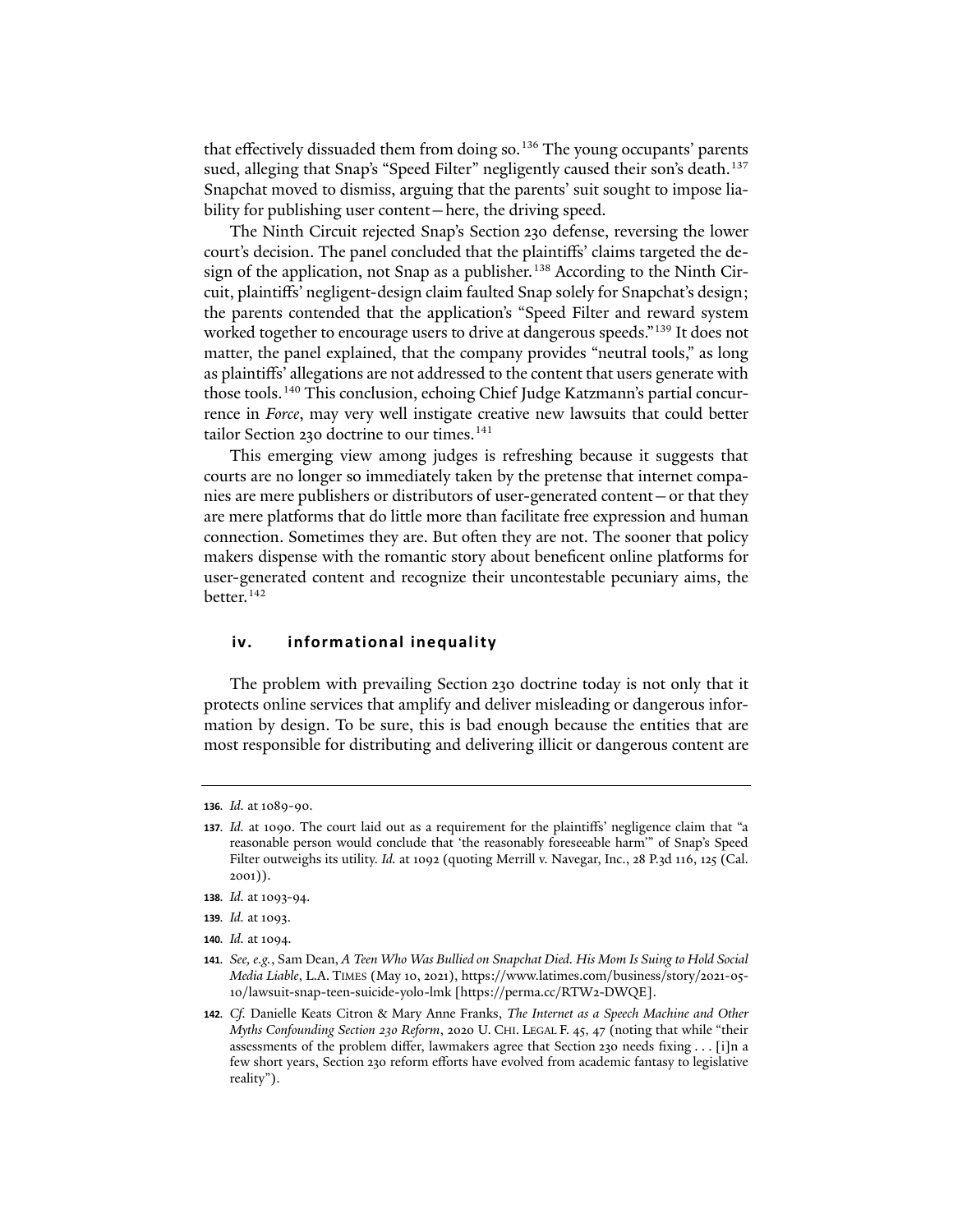the least likely to be held responsible for it. But the principal problems that this Part highlights are the ways in which powerful online application and service designs harm people for whom hard-fought public-law consumer protections (such as civil-rights laws or rules against unfair or deceptive trade practices) are essential. And yet, under the prevailing Section 230 doctrine, it appears that interactive computer services can never be held liable for any of the harms that they contribute to or cause.

What is worse, most courts resolve Section 230 disputes at the motion to dis-miss stage, before discovery can unfold.<sup>[143](#page-22-0)</sup> They do this even as the text of the statute does not explicitly advert that intention. Courts have chosen to limit their analysis to the question of whether plaintiffs have alleged that the respective defendant interactive computer service is acting as a publisher or distributor of third-party content or is materially contributing to unlawful content.<sup>[144](#page-22-1)</sup> Courts rarely, if ever, scrutinize how deeply involved the defendant service is in creating or developing the offending content.<sup>[145](#page-22-2)</sup> In practice, then, the doctrine has effectively foreclosed any opportunity for the vast majority of plaintiffs (or the public generally) to scrutinize internet companies' role in the alleged harm.[146](#page-22-3) This presents a substantial hurdle to holding intermediaries accountable, even if, in the end, they are not liable pursuant to plaintiffs' legal theory of the case. This is especially true given the ways in which the most powerful internet companies today zealously resist public scrutiny of the systems that animate user experi-ence.<sup>[147](#page-22-4)</sup>

My reform proposal is simple: online intermediaries should not be immune from liability to the extent that their service designs produce outcomes that conflict with hard-won but settled legal protections for consumers—including consumer-protection and civil-rights laws and regulations. At a minimum, law in this area should be far more skeptical of online intermediaries to the extent that they know that their systems are causing informational harms and that they have the capacity to stop or prevent. And that burden should be substantial when the offending content or online conduct harms consumers and members of historically marginalized groups.[148](#page-22-5)

<span id="page-22-0"></span>**<sup>143</sup>***. See, e.g.*, Force v. Facebook, Inc., 934 F.3d 53 (2d. Cir. 2019); Jane Doe No. 1 v. Backpage.com, LLC, 817 F.3d 12 (1st Cir. 2016).

<span id="page-22-1"></span>**<sup>144</sup>***. See, e.g.*, Zeran v. Am. Online, Inc., 129 F.3d 327, 331 (4th Cir. 1997); Fair Hous. Council v. Roommates.com, LLC, 521 F.3d 1157, 1168 (9th Cir. 2008).

<span id="page-22-2"></span>**<sup>145</sup>***. See Zeran*, 129 F.3d at 331; *Roomates.com*, 521 F.3d at 1168. *But see* FTC v. Accusearch, 570 F.3d 1187, 1190 (10th Cir. 2009) (holding Accusearch, an internet-service provider, accountable for published content on the grounds that "Accusearch's actions were not 'neutral' with respect to generating offensive content . . . its actions were intended to generate such content").

<span id="page-22-3"></span>**<sup>146</sup>***. See* Goldman, *supra* note [73,](#page-13-9) at 39-42.

<span id="page-22-4"></span>**<sup>147</sup>***. Cf.* FRANK PASQUALE, THE BLACK BOX SOCIETY: THE SECRET ALGORITHMS THAT CONTROL MONEY AND INFORMATION 8 (2015) ("Without knowing what Google actually *does* when it ranks sites, we cannot assess when it is acting in good faith to help users . . . [a]ll these [algorithms] are protected by laws of secrecy and technologies of obfuscation.").

<span id="page-22-5"></span>**<sup>148</sup>**. I do not here take up the question of which agency should do this, though it seems obvious that the Federal Trade Commission would be the best fit.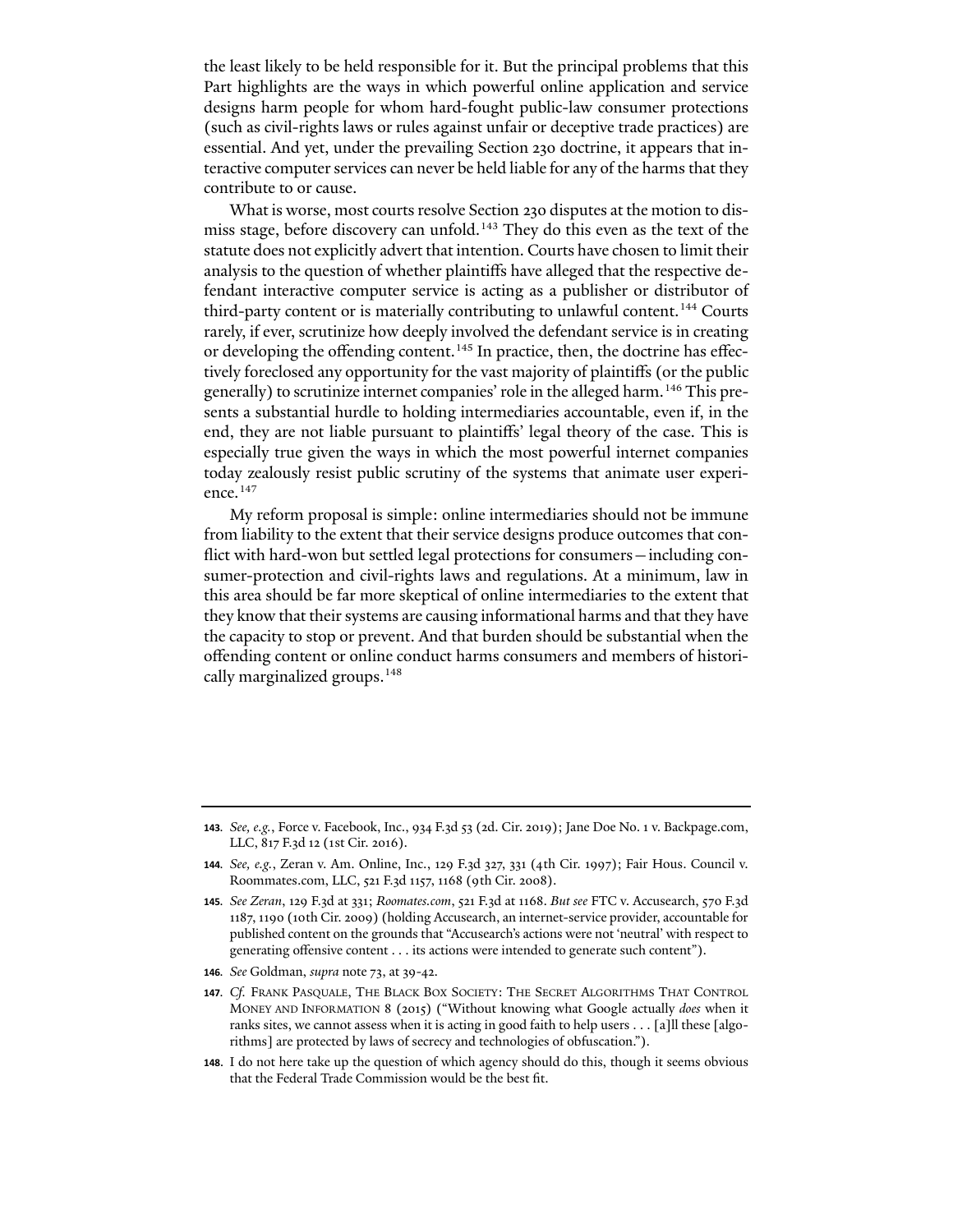#### *A. Knowingly Entrenching Inequality*

Informational harms spread unevenly across politically or culturally salient groups. Owing to the way in which structural inequality permeates all aspects of society, historically marginalized groups and consumers are likely to be the worst off in the absence of regulatory checks.<sup>[149](#page-23-0)</sup> Safiya Noble identified this problem a few years ago in the context of online search. [150](#page-23-1) She explained that ostensibly innocuous terms return and, with each query, entrench prevailing racist and misogynist meanings. In other words, before Google rectified this problem, when someone searched for "black girls," the top results were likely to include sexualized or debasing terms, while the top search results for "white girls" tended to be less degrading.

These same problems continue, even as Noble's writing (and that of others) has raised awareness about the ways in which putatively neutral technologies perpetuate or entrench extant inequalities.<sup>[151](#page-23-2)</sup> These consequences could be highstakes—even life-or-death. Consider, for instance, that some social-media companies distributed information about COVID-19 safety, treatment, and vaccinations to Black people far less than to other groups during the height of the pandemic.<sup>[152](#page-23-3)</sup> Indeed, those belonging to all other racial categories saw significantly more public-health announcements from the Department of Health and Human Services and other public-health bodies.<sup>[153](#page-23-4)</sup> Consider also the ways in which political operatives sought to deflate faith in the administration of

<span id="page-23-0"></span>**<sup>149</sup>***. See generally* DARIA ROTHMAYR, REPRODUCING RACISM: HOW EVERYDAY CHOICES LOCK IN WHITE ADVANTAGE (2014) (arguing that white socioeconomic advantage is self-perpetuating); William Julius Wilson, *Toward a Framework for Understanding Forces That Contribute to or Reinforce Racial Inequality*, 1 RACE & SOC. PROBS. 3 (2009) (proposing a framework for understanding the formation and perpetuation of racial inequality).

<span id="page-23-1"></span>**<sup>150</sup>***. See generally* SAFIYA NOBLE, ALGORITHMS OF OPPRESSION: HOW SEARCH ENGINES REINFORCE RACISM (2018); Joy Buolamwini & Timnit Gebru, *Gender Shades: Intersectional Accuracy Disparities in Commercial Gender Classification*, 81 PROC. MACH. LEARNING RSCH. 77 (2018), (showing that automated facial-recognition so�ware has lower error rates for lighter-skinned men than darker-skinned women).

<span id="page-23-2"></span>**<sup>151</sup>***. See* Michelle Ruiz, *Safiya Noble Knew the Algorithm Was Oppressive*, VOGUE (Oct. 21, 2021), https://www.vogue.com/article/safiya-noble [https://perma.cc/UKZ6-3ZZQ] (discussing ongoing problems); Chris Stokel-Walker, *Is Social Media Racist by Design?*, ESQUIRE (Nov. 20, 2020), https://www.esquire.com/uk/culture/a34532613/social-media-racism [https://perma .cc/GAJ8-YLXJ] (same).

<span id="page-23-3"></span>**<sup>152</sup>**. Corin Faife & Dara Kerr, *Official Information About COVID-19 Is Reaching Fewer Black People on Facebook*, MARKUP (Mar. 4, 2021, 8:00 AM), https://themarkup.org/citizen-browser/2021 /03/04/official-information-about-covid-19-is-reaching-fewer-black-people-on-facebook [https://perma.cc/XK8B-MPT9].

<span id="page-23-4"></span>**<sup>153</sup>***. Id.* Perversely, reports suggest that these communities were also more likely to suffer from biased risk-prediction algorithms in medicine. *See* Donna M. Christensen, Jim Manley & Jason Resendez, *Medical Algorithms Are Failing Communities of Color*, HEALTH AFFS. (Sept. 9, 2021), https://www.healthaffairs.org/do/10.1377/hblog20210903.976632/full [https:// perma.cc/C4KK-HZDS].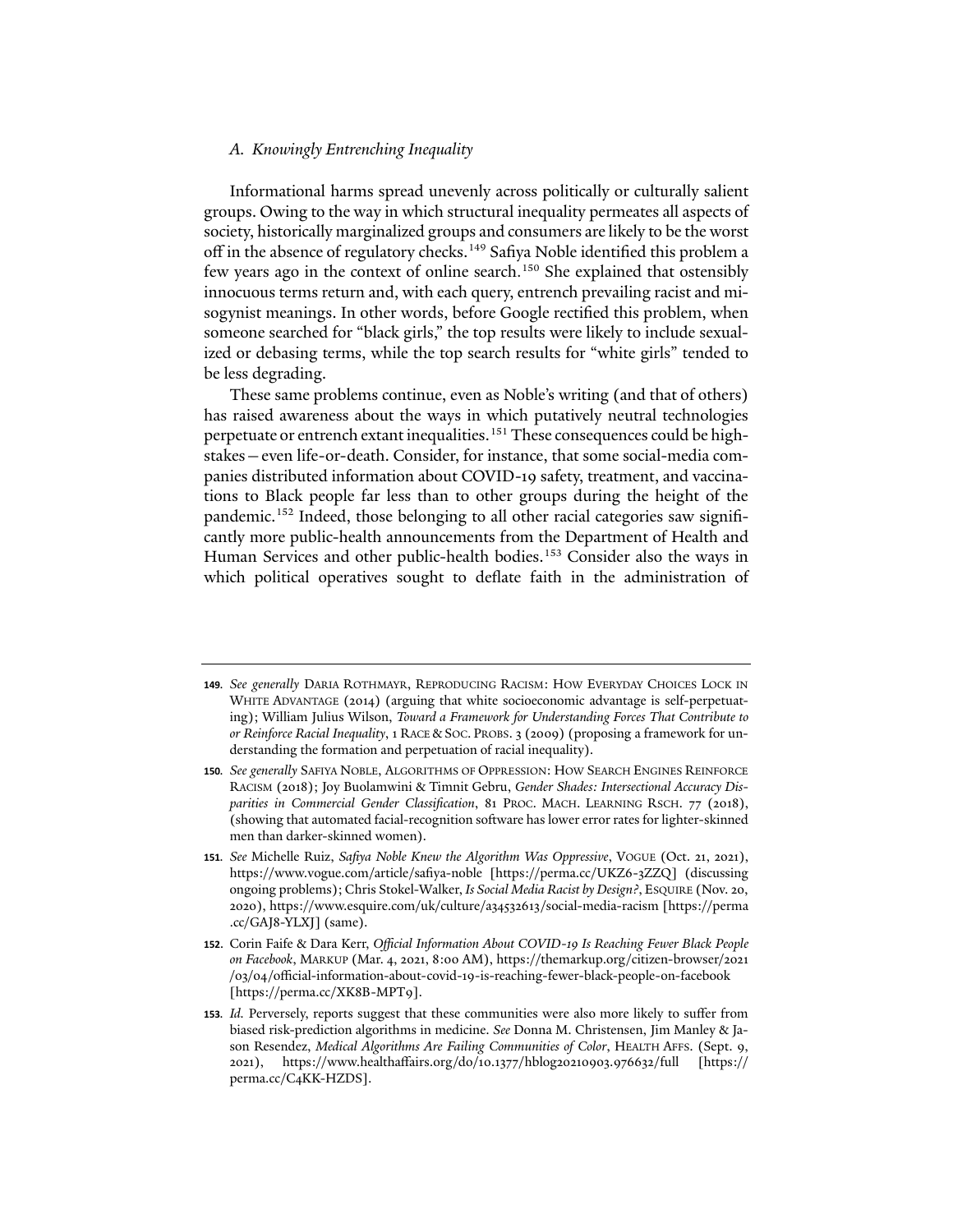elections among Black and Brown people with misleading and false information, effectively disenfranchising those groups.[154](#page-24-0)

These are direct informational harms that social media can stop and prevent. There can be little doubt about this last point. In the lead up to the 2020 election, for example, Facebook proudly announced that it would ratchet down content from putative news sources that are notorious for distributing disinformation, only to revert back to amplifying that material in the month or so after electors registered their votes.<sup>[155](#page-24-1)</sup>

There are few legal remedies for the distribution of high-stakes falsehoods and informational harms like these. Of course, there are rules that forbid the distribution of false election or nutritional or ingredient information—that is, information about the time and place of an election or information about food and drugs.<sup>[156](#page-24-2)</sup> But these laws probably do not prohibit falsity in campaign mate-rial or dangerous medical advice from laypeople.<sup>[157](#page-24-3)</sup> In which case, online companies would owe no legal obligation to take these down under a reformed Sec-tion 230 doctrine.<sup>[158](#page-24-4)</sup>

But there are certain kinds of informational harms for which the stakes are so high that their distribution is or should be unlawful. Current laws and judicial doctrine, for example, strictly forbid advertising that discriminates against people on the basis of protected classifications like race, gender, or age in high stakes areas like hiring, consumer finance, and housing.<sup>[159](#page-24-5)</sup> These are rules that apply

- <span id="page-24-1"></span>**155**. Nick Statt, *Facebook Tweaked the News Feed to Highlight More Mainstream News Sources A�er the Election*, VERGE (Nov. 24, 2020, 11:35 AM), https://www.theverge.com/2020/11/24/21612728/facebook-news-feed-us-election-change-mainstream-newsmisinformation [https://perma.cc/FW32-VARP].
- <span id="page-24-2"></span>**156***. See* Minn. Voters All. v. Mansky, 138 S. Ct. 1876, 1889 n.4 (2018) ("We do not doubt that the State may prohibit messages intended to mislead voters about voting requirements and procedures."); Bolger v. Youngs Drugs Prods. Corp., 463 U.S. 60, 68 (1983) ("Advertisers should not be permitted to immunize false or misleading product information from government regulation simply by including references to public issues.").
- <span id="page-24-3"></span>**157***. See generally* Richard Hasen, *Drawing the Line Between False Election Speech and False Campaign Speech*, KNIGHT FIRST AMEND. INST. COLUM. UNIV. (Oct. 12, 2021), https://knightcolumbia.org/blog/drawing-the-line-between-false-election-speech-and-false-campaign-speech [https://perma.cc/Q2TL-WPLJ].
- <span id="page-24-4"></span>**158**. This is say nothing of the First Amendment. *See* Prager Univ. v. Google, 951 F.3d 991 (9th Cir. 2020) (holding that the state-action doctrine under the First Amendment bars constitutional scrutiny of an internet company's decisions to remove or takedown third-party content); *cf*. United States v. Alvarez, 567 U.S. 7090 (2012) (holding that a federal statute that criminalized false claims about military service is unconstitutional because it "targets falsity and nothing more").
- <span id="page-24-5"></span>**159***. See, e.g.*, 42 U.S.C. § 2000e-2(k) (2018) (rules under Title VII of the Civil Rights Act); 12 C.F.R. pt. 1002, supp. I,  $\P 6(a)-2(2021)$  (rules under the Equal Credit Opportunity Act); 24 C.F.R. § 100.500(c)(1) (2021) (rules under the Fair Housing Act); *see also* Tex. Dep't of Hous. & Cmty. Affs. v. Inclusive Cmtys., 135 S. Ct. 2507, 2521 (2015) (recognizing that disparateimpact claims are "consistent with the [Fair Housing Act's] central purpose"). *See generally* Stephen Hayes & Kali Schellenberg, *Discrimination Is "Unfair": Interpreting UDA(A)P to Prohibit Discrimination*, STUDENT BORROWER PROT. CTR. (Apr. 2021), https://protectborrowers.org/wp-content/uploads/2021/04/Discrimination\_is\_Unfair.pdf

[https://perma.cc/JSV7-AKNK] (proposing a theory of unfairness under Section 5 of the

<span id="page-24-0"></span>**<sup>154</sup>**. Shannon Bond, *Black and Latino Voters Flooded with Disinformation in Election's Final Days*, NPR (Oct. 30, 2020, 7:49 AM), https://www.npr.org/2020/10/30/929248146/black-and-latino-voters-flooded-with-disinformation-in-elections-final-days [https://perma.cc/3GWF-TGRA].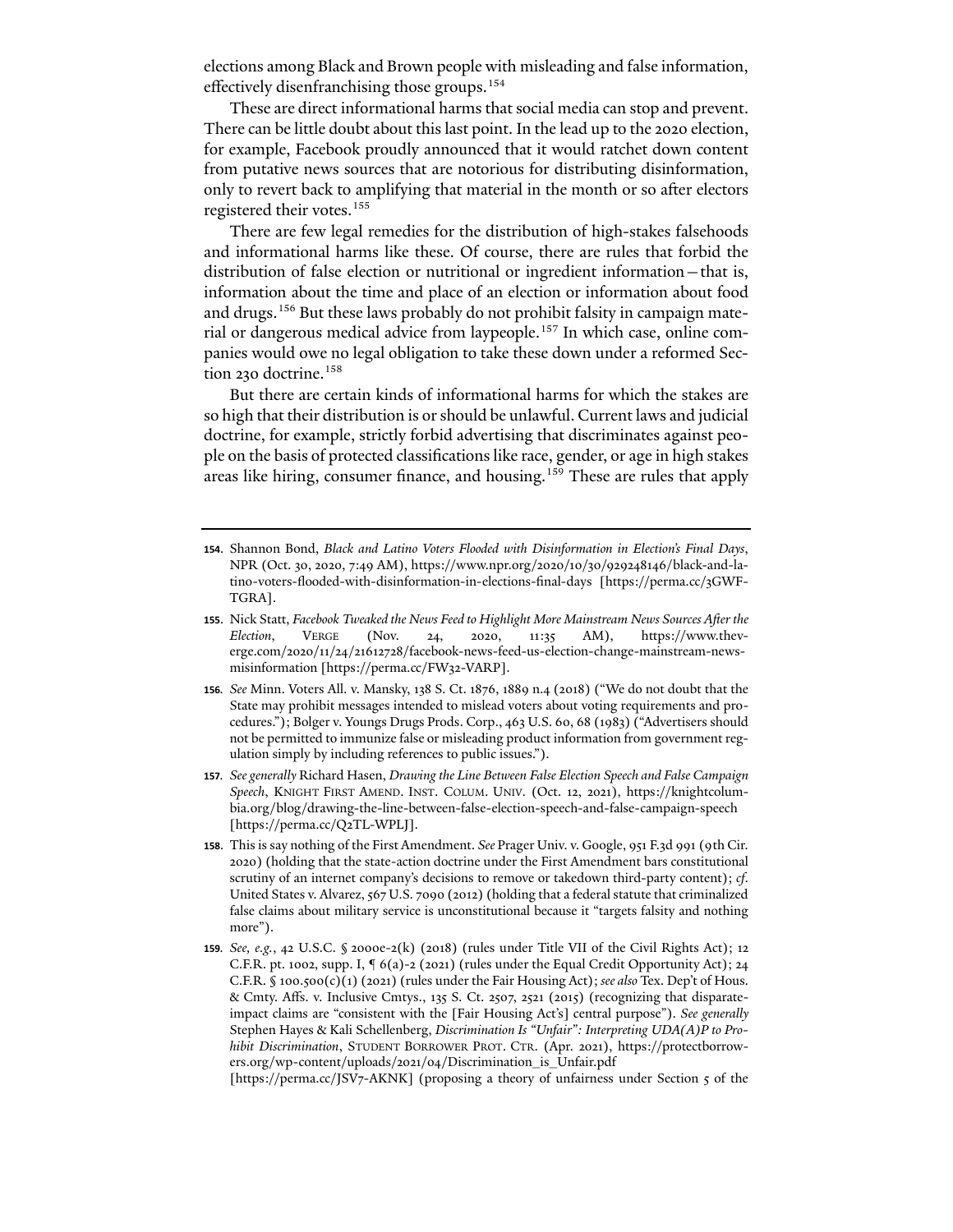with equal force to advertisers and third-party intermediaries (that are not online) as much as the companies whose services and products are being mar-keted.<sup>[160](#page-25-0)</sup> And yet, due to the protection for interactive computer services under Section 230, restrictive discriminatory advertising has proliferated across these sectors.<sup>[161](#page-25-1)</sup> Under the broad and prevailing interpretation of Section 230(c)(1), nothing in the law obligates these companies to take down or prevent its distribution even when they know it exists.

Online companies'capacity to control the delivery of these unlawful kinds of content, particularly when the disparities ostensibly leave historically marginalized groups less well off, would go unaddressed were it not for intrepid journalism. More to the point, the prevailing interpretation of Section 230 permits com-panies like these to rest easy and proceed "unfettered,"<sup>[162](#page-25-2)</sup> even when they know that their services facilitate informational disparities. Reddit, like Backpage be-fore it, knowingly hosts child pornography.<sup>[163](#page-25-3)</sup> Dating sites like Tinder and OKCupid do not screen for sexual predators.<sup>[164](#page-25-4)</sup> The law likely does not require them to do anything in these settings—even when they have knowledge that il-legal conduct is afoot.<sup>[165](#page-25-5)</sup>

This prevailing interpretation contorts Section 230's purposes in at least two ways. First, it flips the ostensible Good Samaritan purpose of the statute upside down by removing the burden to abide by consumer-protection laws. The doctrine in this way creates a disincentive to care rather than an incentive to self-

- <span id="page-25-0"></span>**160***. See, e.g.*, 42 U.S.C. § 3604(c) (2018) (Fair Housing Act); 12 C.F.R. pt. 1002, supp. I, ¶ 6(a)-2 (2021) (rules implementing the Fair Housing Act).
- <span id="page-25-1"></span>**161***. See, e.g.*, Aaron Rieke & Corrine Yu, *Discrimination's Digital Frontier*, ATLANTIC (Apr. 15, 2019), https://www.theatlantic.com/ideas/archive/2019/04/facebook-targeted-marketing-perpetuates-discrimination/587059 [https://perma.cc/2PJ7-7B8C]; Rory Cellan-Jones, *Facebook Accused of Allowing Sexist Job Advertising*, BBC (Sept. 9, 2019), https://www.bbc.com/news /technology-58487026 [https://perma.cc/7BZT-VYC4].
- <span id="page-25-2"></span>**162**. 47 U.S.C. § 230(b)(2) (2018).
- <span id="page-25-3"></span>**163**. Bob Van Voris, *Reddit Provides 'Safe Haven' for Child Porn, Lawsuit Claims*, BLOOMBERG L. (Apr. 23, 2021), https://www.bloomberglaw.com/bloomberglawnews/tech-and-telecom-law /X45M1264000000 [https://perma.cc/2QN9-RSQF]; *see also* Doe No. 1 v. Backpage.com, LLC, 817 F.3d 12 (1st Cir. 2016).
- <span id="page-25-4"></span>**164**. Hillary Flynn, Keith Cousins & Elizabeth Naismith Picciani, *Tinder Lets Known Sex Offenders Use the App. It's Not the Only One*, BUZZFEED NEWS (Dec. 2, 2019, 10:30 AM), https://www.buzzfeednews.com/article/hillaryflynn/tinder-lets-known-sex-offenders-usethe-app-its-not-the [https://perma.cc/RHH6-XY8H].
- <span id="page-25-5"></span>**165**. Herrick v. Grindr LLC, 765 F. App'x 586, 591 (2d Cir. 2019); Doe No. 14 v. Internet Brands, Inc., 824 F.3d 846, 853 (9th Cir. 2016). Under the prevailing doctrine, companies only owe a duty to warn their users about third-party malfeasance on their site when they obtain actual knowledge of such activity "from an outside source" (i.e., not through any content or material that consumers directly post to their services). *Internet Brands*, 824 F.3d at 853. In that circumstance, they are no longer acting as an online publisher within the meaning of the statute. *Id.*; *see also* HomeAway.com, Inc. v. City of Santa Monica, 918 F.3d 676, 682 (9th Cir. 2019) (finding that, in *Internet Brands*, the "underlying legal duty at issue did not seek to hold the defendant liable as a 'publisher or speaker' of third-party content" (quoting *Internet Brands*, 824 F.3d at 853)).

FTC Act, codified at 15 U.S.C. § 45, that would help to fill gaps in current antidiscrimination law).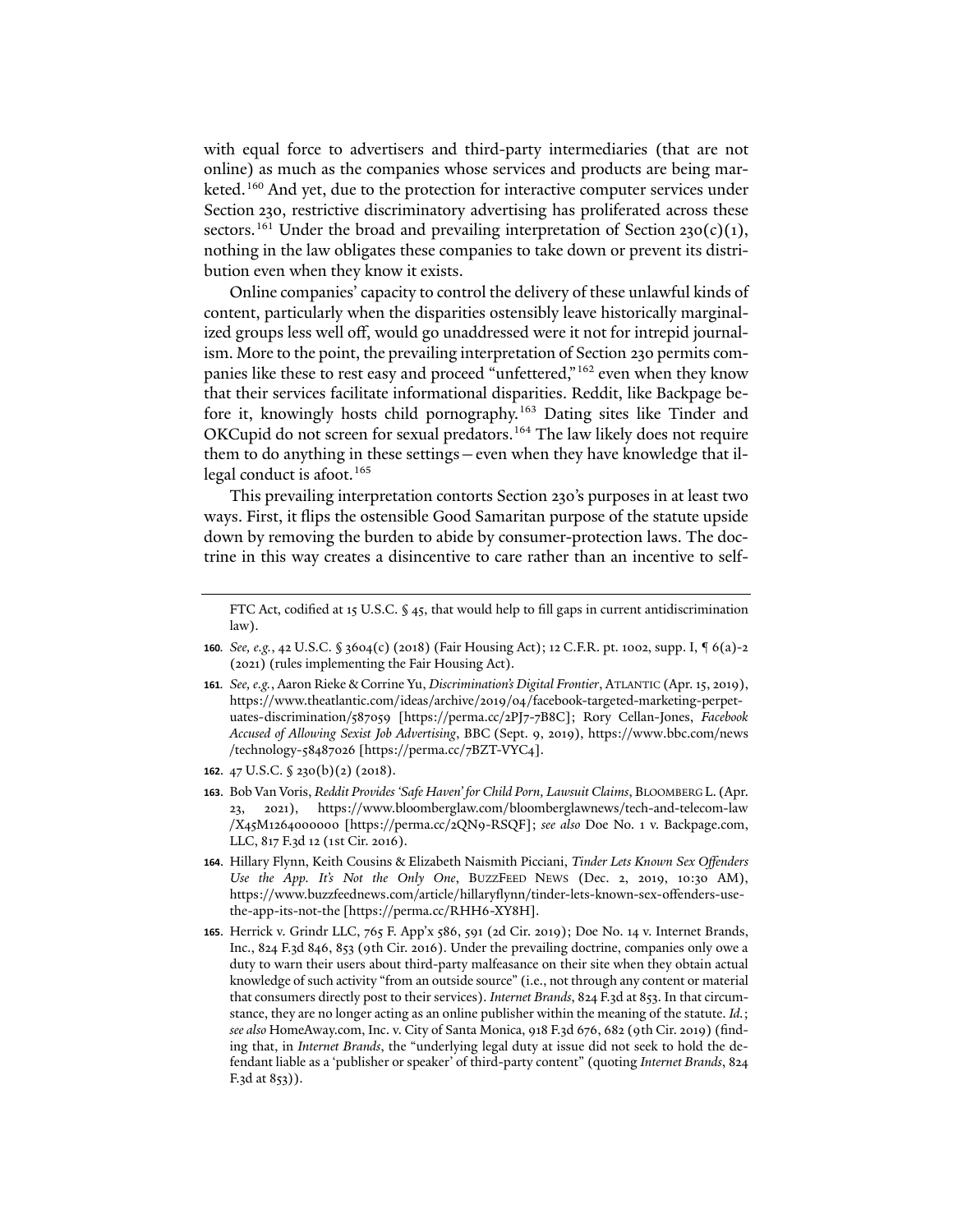regulate, as the *Zeran* panel presumed.[166](#page-26-0) Second, it leaves consumers without any effective legal mechanism to mitigate or redress online informational harms. Danielle Citron, Ben Wittes, and Mary Anne Franks have proposed that intermediaries enjoy the benefit of the Good Samaritan safe harbor if they take "rea-sonable steps to prevent or address unlawful uses of" their service.<sup>[167](#page-26-1)</sup> This reform aims to operationalize the stated objectives of the Good Samaritan purposes of the statute by creating a functional safe harbor for companies that actually regulate third-party content. Holding companies responsible for the harmful material to take reasonable steps to takedown or block such content would help to redress some of the power imbalances at work, particularly because those companies control content distribution. Such a duty would also shift some of the costs of unlawful or harmful content on to the entities best equipped to prevent them.

Legislators could also impose a burden on the companies that know that their services cause harm. There is nothing earth shattering in this idea. A�er all, it has been taken as an article of faith among torts professors for over five decades now.[168](#page-26-2) As to internet companies in particular, this reform idea only echoes insights set out over a decade ago by Rebecca Tushnet in a law-review essay on the subject.<sup>[169](#page-26-3)</sup> There, just twelve years after Congress passed Section 230, she presciently argued that legislators and policy makers should be alert to the relative social costs of granting broad speech rights or immunity to intermediaries for third-party material.<sup>170</sup> It is not at all obvious, she explained, that those protections would engender a sense of responsibility to moderate because the pecuniary aims of those companies, even then, did not necessarily align with those of users.[171](#page-26-5) Thus, she explained, courts have adjusted "the procedure, rather than the substance, of speech torts in order to balance the costs of harmful speech with the benefits of speech that is useful but vulnerable to chilling effects."<sup>[172](#page-26-6)</sup>

The law of defamation in particular offers helpful insights into how Section 230 reformers might tinker with knowledge requirements in order to serve other important public-regarding norms. Among other considerations, defamation law conditions the size and nature of penalties on intentionality as well as the respective target of the content.<sup>[173](#page-26-7)</sup> Specifically, journalistic norms of truth-

<span id="page-26-4"></span>**170***. Id*. at 1002-04.

<span id="page-26-6"></span>**172***. Id*. at 1013.

<span id="page-26-0"></span>**<sup>166</sup>**. Zeran v. Am. Online, Inc., 129 F.3d 327, 331 (4th Cir. 1997).

<span id="page-26-1"></span>**<sup>167</sup>**. Danielle Keats Citron & Benjamin Wittes, *The Internet Will Not Break: Denying Bad Samaritans § 230 Immunity*, 86 FORDHAM L. REV. 401, 419 (2017); Citron & Franks, *supra* not[e 142,](#page-21-7) at 71.

<span id="page-26-2"></span>**<sup>168</sup>***. See* GUIDO CALABRESI, THE COSTS OF ACCIDENTS:ALEGAL AND ECONOMIC ANALYSIS 312 (1970) (arguing that costs should be borne by those best-equipped to prevent them). *See generally* RICHARD A. POSNER, TORT LAW: CASES AND ECONOMIC ANALYSIS (1982) (same).

<span id="page-26-3"></span>**<sup>169</sup>***. See* Rebecca Tushnet, *Power Without Responsibility: Intermediaries and the First Amendment*, 76 GEO. WASH. L. REV. 986 (2008).

<span id="page-26-5"></span>**<sup>171</sup>***. Id.* at 1010-11 ("Ironically—given § 230's title—immunity alone has not generally been sufficient to convince ISPs to monitor content.").

<span id="page-26-7"></span>**<sup>173</sup>***. Id*. at 1013-14. I mention here without discussing in any detail that Justices Thomas and Gorsuch recently mused about reforming the law of defamation for the internet age in their separate dissents to the Court's decision to deny certiorari in *Berisha v. Lawson*. 141 S. Ct. 2424, 2424 (2021) (mem.) (Thomas, J., dissenting from the denial of certiorari); *id.* at 2425 (Gorsuch, J., dissenting from the denial of certiorari). There, Thomas characteristically observed that there is nothing in the constitutional text to support the public-figure rule set out in *New York Times v. Sullivan*, the seminal case in the area of defamation law. *Id.* at 2425 (Thomas, J.,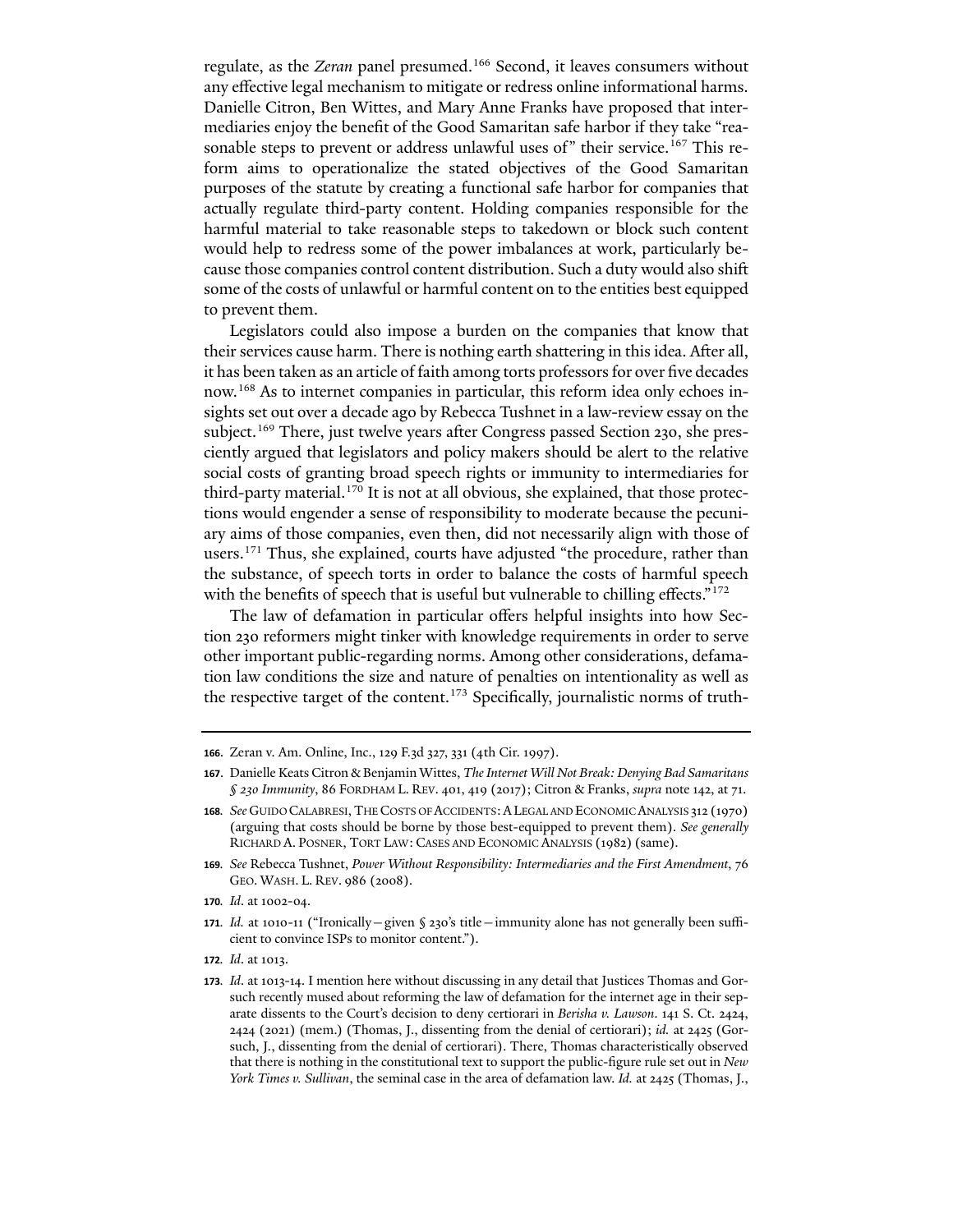seeking and verification have been important to the courts' adjudication of defamation claims that require courts to determine whether a defendant journalist acted maliciously.<sup>[174](#page-27-0)</sup> The qualified reporter's privilege also offers some helpful cues. There, courts explicitly consider whether, during the course of grand jury proceedings or even in a criminal trial, a subpoenaed reporter who bears the in-dicia of a professional journalist may decline a government request to testify.<sup>[175](#page-27-1)</sup> In the context of both defamation and the reporter's privilege, the question of whether the defendant or witness engages in the process of truth seeking is not dispositive, but important. These doctrines protect companies' good-faith efforts to attend to the quality or veracity of the content they publish.

It would be fully consistent with these longstanding principles to obligate companies with the knowledge of and demonstrable capacity to control the (automated) distribution, amplification, and delivery of harmful content. Two reform proposals in the current session of the House of Representatives do precisely that[.176](#page-27-2) One, for example, would exempt from Section 230 protection services that amplify online material that violates civil rights in particular.<sup>[177](#page-27-3)</sup> Another proposal would carve out civil-rights violations, as well as other informa-tional harms to consumers and historically marginalized groups.<sup>[178](#page-27-4)</sup> This reform,

- <span id="page-27-0"></span>**174***. See, e.g*., St. Amant v. Thompson, 390 U.S. 727, 733 (1968); Dodds v. Am. Broad. Co., 145 F.3d 1053, 1062 (9th Cir. 1998); Tavoulareas v. Piro, 817 F.2d 762, 791 (D.C. Cir. 1987). The professional journalistic norms of truth-seeking and verification do not fit well with today's attention-driven business models for online companies. This might be because these norms are inapposite, having emerged from the particular nineteenth-century political economy of the mass media, print news business. Midcentury regulatory interventions like the Federal Communications Commission's (FCC's) fairness doctrine and equal-time rule—policy reforms to which a handful of contemporary activists and writers have sought to retrofit to the internet do not reveal much about this because objectivity and verification had emerged decades before the FCC promulgated those rules. This is to say nothing of whether such rules are administrable in an ecosystem as complex and varied as the current networked information market.
- <span id="page-27-1"></span>**175***. See, e.g.*, Farr v. Pitchess, 522 F.2d 464 (9th Cir. 1975); *In re* Brown & Williamson Tobacco Corp. v. Wigand, 228 A.D. 187 (N.Y. App. Div. 1996). *See generally* Branzburg v. Hayes, 408 U.S. 632 (1972) (Powell, J., concurring) (recognizing a qualified privilege for journalists to maintain the confidentiality of a newsperson's sources and information).
- <span id="page-27-2"></span>**176***. See* Protecting Americans from Dangerous Algorithms Act, H.R. 8636, 116th Cong. (2020); Justice Against Malicious Algorithms Act, H.R. 5596, 117th Cong. (2021).

dissenting). Gorsuch meanwhile doubts that the technological changes to the "media landscape" support such a rule. *Id.* at 2427 (Gorsuch, J., dissenting). They are not the only Supreme Court Justices to have expressed reservations about the current doctrine. When she was an academic, Justice Elena Kagan penned two articles on the topic, expressing skepticism toward the doctrine if not the same level of hostility as Thomas or Gorsuch. *See* Elena Kagan, *A Libel Story:* Sullivan *Then and Now*, 18 L. & SOC. INQUIRY 197, 202 (1993) (reviewing AN-THONY LEWIS,MAKE NO LAW:THE SULLIVAN CASE AND THE FIRST AMENDMENT (1991)); Elena Kagan, *Libel and the First Amendment*, *in* ENCYCLOPEDIA OF THE AMERICAN CONSTITUTION 1608-09 (Leonard W. Levy & Kenneth L. Karst eds., 2d ed. 2000).

<span id="page-27-3"></span>**<sup>177</sup>***. See* H.R. 8636. This provision would do better to cover all civil-rights laws rather than carve out amplification that violates any specific statute—let alone one that is not as commonly invoked by aggrieved plaintiffs.

<span id="page-27-4"></span>**<sup>178</sup>***. See* Press Release, Sen. Mark R. Warner, Warner, Hirono, Klobuchar Announce the Safe Tech Act to Reform Section 230 (Feb. 5, 2021),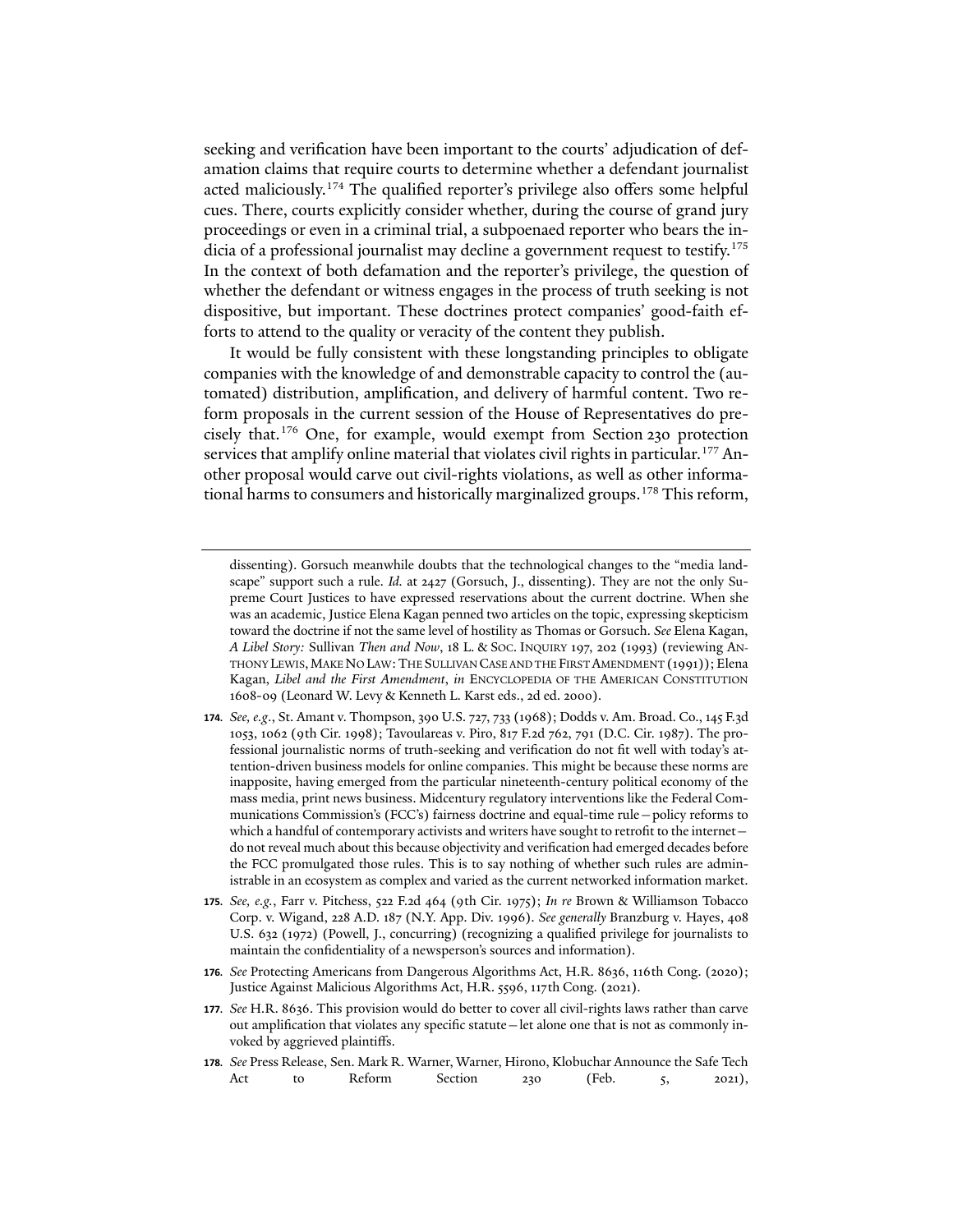moreover, would not have to require that companies affirmatively monitor for illegal or illicit content that they publish or amplify. One of the more notable bipartisan recent reform proposals in the Senate, for example, would require interactive computer services to remove any material that a court has adjudged to be unlawful within four days of receiving notice of that order.<sup>[179](#page-28-0)</sup>

## *B. Discriminatory Restrictive Targeting*

Internet companies also facilitate discrimination on their platforms when they deliver targeted advertising that is personal to each consumer. These advertisements present a different kind of harm because, most of the time, their scope is difficult for outsiders to discern. Worse, however, are the ways in which intermediaries openly enable advertisers to target audiences on the basis of protected categories like race, gender, and age (among hundreds, if not thousands, of other characteristics) in commercial campaigns for housing, employment, and consumer finance, where hard fought civil-rights laws forbid advertisements that explicitly or intentionally solicit or exclude audiences on the basis of those dimensions.[180](#page-28-1) Google reportedly allowed employers and landlords to discriminate against nonbinary and some transgender people, pledging to crack down on the practice only after being alerted to it by journalists.<sup>[181](#page-28-2)</sup> Facebook's Ad Manager openly enables advertisers to target audiences by including or excluding people on the basis of thousands of demographic categories or proxies for those categories.<sup>[182](#page-28-3)</sup>

<span id="page-28-5"></span><span id="page-28-4"></span>Again, restrictive targeting is especially pernicious because victims are never the worse for knowing that they have been excluded. That is, even as many social-media companies offer individual users relatively particularized explanations for why they see any given advertisement, consumers do not learn about the content that they do not see. It takes resource-intensive analyses by intrepid researchers from outside of the company to uncover these practices. Unrelenting "data journalism" by *Politico* and *The Markup* in particular has uncovered

https://www.warner.senate.gov/public/index.cfm/2021/2/warner-hirono-klobuchar-announce-the-safe-tech-act-to-reform-section-230 [https://perma.cc/P2BD-DLKQ ].

<span id="page-28-0"></span>**<sup>179</sup>***. See* Platform Accountability and Consumer Transparency Act, S. 797, 117th Cong. § 5  $(c)(1)(A)(i)$  (2021).

<span id="page-28-1"></span>**<sup>180</sup>**. Julia Angwin & Terry Parris Jr., *Facebook Lets Advertisers Exclude Users by Race*, PROPUBLICA (Oct. 28, 2016, 1:00 PM), https://www.propublica.org/article/facebook-lets-advertisers-exclude-users-by-race [https://perma.cc/852Y-7RZS]. *See generally* Sylvain, *Discriminatory Designs*, *supra* note [10](#page-1-7) (discussing how Facebook Ads enables the exclusion of racial minorities from the audience for housing advertisements and old people from the audience for job advertisements); Sylvain, *Intermediary Duties*, *supra* not[e 10](#page-1-7) (discussing the ability to target different demographic groups with social-media advertisements); Gillian B. White, *When Algorithms Don't Account for Civil Rights*, ATLANTIC (Mar. 7, 2017), https://www.theatlantic.com/business/archive/2017/03/facebook-ad-discrimination/518718 [https://perma.cc/S9UC-PU83] (discussing discriminatory advertising on social-media platforms and other websites).

<span id="page-28-2"></span>**<sup>181</sup>**. Jeremy B. Merrill, *Google Has Been Allowing Advertisers to Exclude Nonbinary People from Seeing Job Ads*, MARKUP (Feb. 11, 2021, 8:00 AM), https://themarkup.org/google-the-giant/2021/02/11/google-has-been-allowing-advertisers-to-exclude-nonbinary-people-fromseeing-job-ads [https://perma.cc/P2PU-JH6W].

<span id="page-28-3"></span>**<sup>182</sup>**. Alexia Fernández Campbell, *Job Ads on Facebook Discriminated Against Women and Older Workers, EEOC Says*, VOX (Sept. 25, 2019, 2:20 PM), https://www.vox.com/identities/2019/9/25/20883446/facebook-job-ads-discrimination [https://perma.cc/L5A7-4FN4].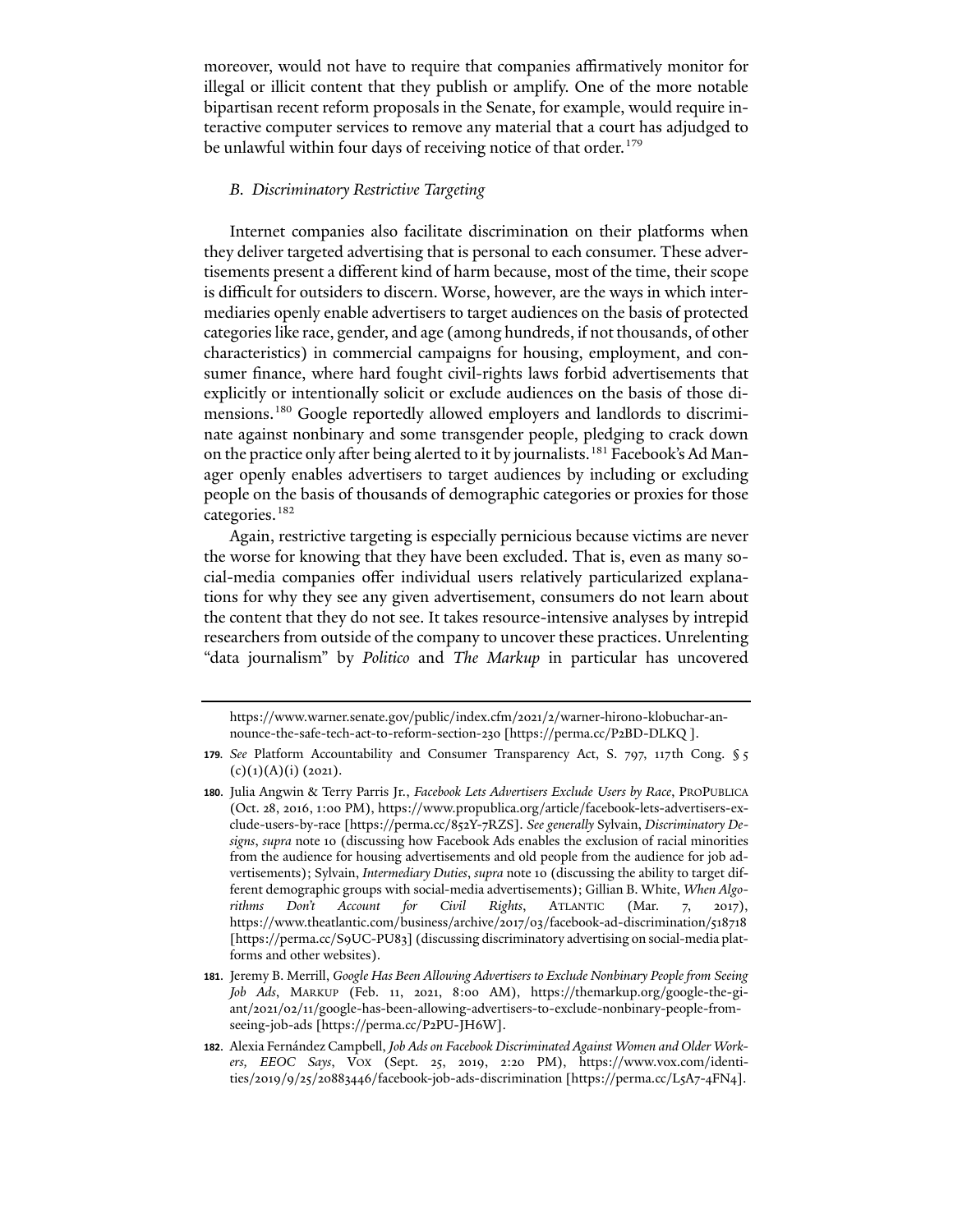patterns of discrimination in housing, employment, and consumer credit on Fa-cebook's Ad Manager.<sup>[183](#page-29-1)</sup> For example, they have revealed that the Ad Manager allows credit-card companies, housing brokers, and employers to exclude, respectively, young people, racial minorities, and women from advertisements about their services and programs.<sup>[184](#page-29-2)</sup> Facebook eventually promised to stop the practice, agreeing with civil-rights groups and plaintiffs in 2019 to bar the use of protected categories in those areas.<sup>[185](#page-29-3)</sup> But in spite of these promises, patterns of age and sex discrimination persist.<sup>186</sup>

<span id="page-29-0"></span>The solutions here are straightforward. Commercial content of any kind, whether online or in the physical world, that has the direct effect of discriminating against consumers on the basis of legislatively protected characteristics (e.g., race, sex, and age) in markets where civil-rights laws forbid the practice (e.g., housing, education, employment, and consumer finance) is (or should be) for-bidden.<sup>[187](#page-29-5)</sup> This reform would attend to outcomes rather than the input variables or decision-making processes on which companies rely to deliver content. This is because automated decision-making systems discover salient patterns in the combination of the most innocuous consumer variables (like food tastes and thousands of others), even when developers exclude them; together, they appar-ently act as a virtual proxy for protected categories.<sup>[188](#page-29-6)</sup> Recall that, in spite of the March 2019 settlement with plaintiffs in which Facebook agreed to forbid the use of protected categories in ads for housing, employment, and consumer finance, patterns of discrimination on the basis of age and gender persisted over

- <span id="page-29-4"></span>**186**. Hao, *supra* not[e 3;](#page-0-6) Faife & Ng, *supra* not[e 3.](#page-0-6)
- <span id="page-29-5"></span>**187***. See, e.g.*, 42 U.S.C. § 3604(c) (2018); 12 C.F.R. § 1002.4 (2021).
- <span id="page-29-6"></span>**188***. See* Solon Barocas & Andrew D. Selbst, *Big Data's Disparate Impact*, 104 CALIF. L. REV. 671, 677-87 (2016). *See generally* Talia Gillis, *The Input Fallacy*, MINN. L. REV. (forthcoming 2022), https://ssrn.com/abstract=3571266 [https://perma.cc/L58J-2AYA] (showing that laws that forbid the use of race, gender, and other protected categories as input variables in automated decision-making systems in lending do not protect against discriminatory outcomes on those dimensions). Such outcomes may also be the result of defects in the problem definition in the early stages of development, the nature and source of the data on which the system is "trained" and "tested," or a mismatch with the specific context in which they are deployed. *See* Barocas & Selbst, *supra*.

<span id="page-29-1"></span>**<sup>183</sup>**. The principal person to credit for this line of reporting is Julia Angwin who, before starting *The Markup*, led teams that reported on the Ad Manager at *Politico*.

<span id="page-29-2"></span>**<sup>184</sup>***. See* Angwin & Parris, *supra* note [180;](#page-28-4) *see also supra* note [181](#page-28-5) (discussing Google allowing advertisers to exclude nonbinary people from job advertisements); *infra* note [186](#page-29-0) (discussing Facebook's advertisement algorithms excluding women from job advertisements).

<span id="page-29-3"></span>**<sup>185</sup>**. Pema Levy, *Facebook Settles Civil Rights Lawsuits Over Ad Discrimination*, MOTHER JONES (Mar. 19, 2019), https://www.motherjones.com/politics/2019/03/facebook-settles-civil-rightslawsuits-over-ad-discrimination [https://perma.cc/F76Z-G7WN]; *Fair Housing Groups Settle Lawsuit with Facebook: Transforms Facebook's Ad Platform Impacting Millions of Users*, NAT'L FAIR HOUS. ALL. (Mar. 18, 2019), https://nationalfairhousing.org/2019/03/18/national-fairhousing-alliance-settles-lawsuit-with-facebook-transforms-facebooks-ad-platform-impacting-millions-of-users [https://perma.cc/2G5S-Z5PE]. I was a consultant in one of the five civil-rights cases that Facebook settled in March 2019. *See* Olivier Sylvain, *A Watchful Eye on Facebook's Advertising Practices*, N.Y. TIMES (Mar. 28, 2019), https://www.nytimes.com/2019 /03/28/opinion/facebook-ad-discrimination-race.html [https://perma.cc/RBA9-S4GK].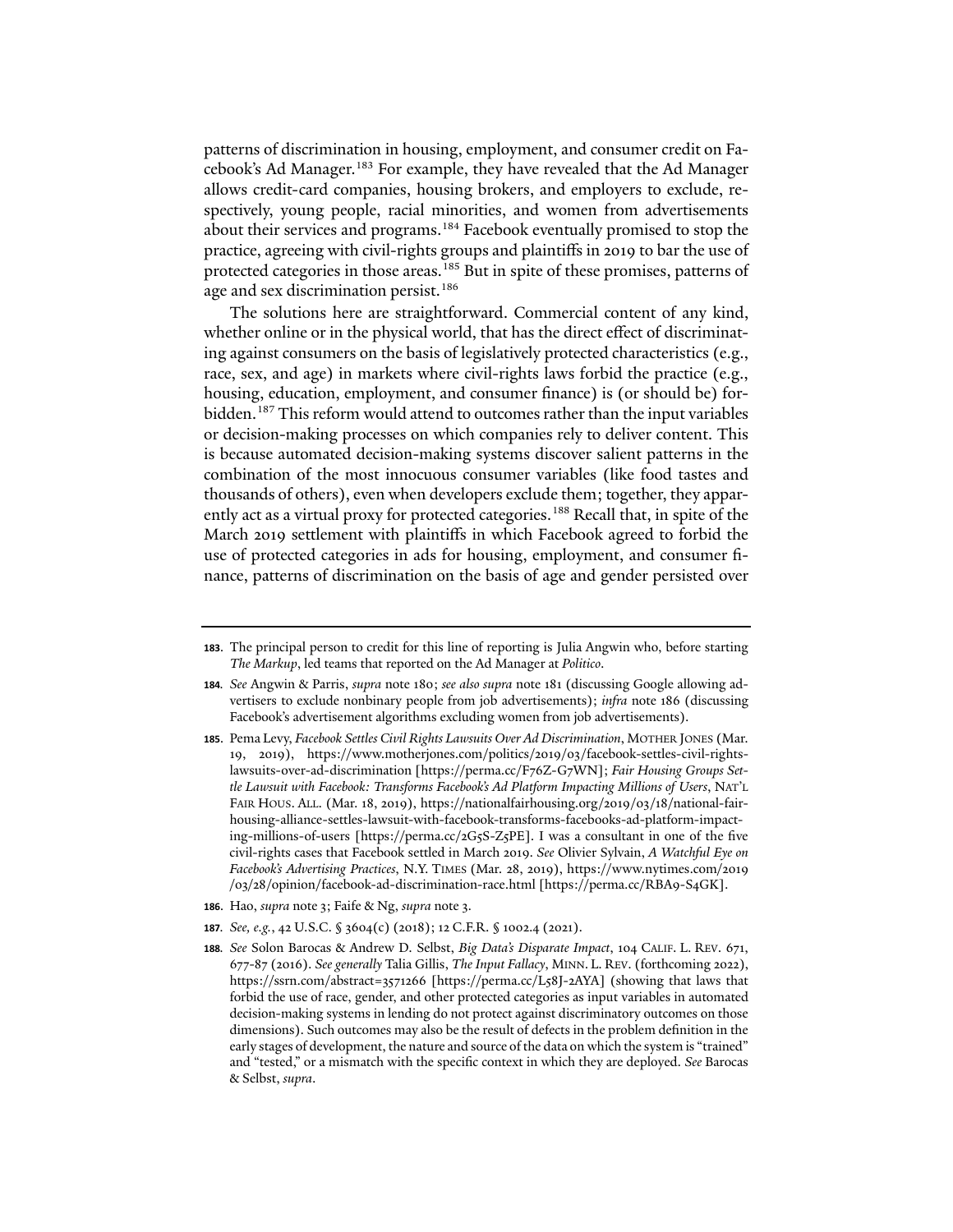two years after the settlement.<sup>[189](#page-30-0)</sup> Companies in these circumstances should not be able to invoke the Section 230 defense—at least not before discovery uncovers whether and how they serve advertisements to their users in ways that violate civil rights and other consumer protections.

Proponents of the current regime may protest that such reforms would unduly burden companies and chill the distribution of too much lawful third-party content. But that is a burden that the drafters and advocates of these hard-fought laws imposed in consideration of the social costs of discrimination and disparate consumer harm. The challenge is finding the right balance between innovation and speech on the one hand and equality on the other.

Today, Section 230 protections have set this balance exceptionally out of whack. The burdens that practically all other companies in practically all other legislative fields must carry should certainly be applicable to social-media companies, too, especially considering their enormous influence on public life. Of course, the reforms I propose would not eradicate racism and other consumer harms from internet platforms. Patterns of subordination pervade all public life. But if civil-rights law and other consumer protections are to be effective in today's networked information economy, internet companies ought to be held accountable for the ways in which their services entrench inequality. Current Section 230 doctrine makes that terrifically difficult, if not impossible.

#### **conclusion**

Powerful internet companies design their services in ways that facilitate illegal discrimination and other consumer harms. This is reason enough for reform.

This Essay's lessons are twofold. First, most internet companies have the formidable capacity to redress these practices, but do not do so until they are called to task pursuant to a court order or an explosive news report.<sup>[190](#page-30-1)</sup> Second, even when called to task, these companies invoke Section 230 immunity before discovery can reveal whether or how they are implicated in the unlawful content or conduct. It is no surprise that the companies would proceed in this way. Courts have been relatively solicitous of online companies' claims to the protection. It is only recently that some prominent courts and judges have evinced skepticism, in recognition of the ways that service designs necessarily create the harms that ensue.<sup>[191](#page-30-2)</sup>

<span id="page-30-2"></span>**191***. See, e.g.*, Lemmon v. Snap Inc., 995 F.3d 1085 (9th Cir. 2021); Force v. Facebook, Inc., 934 F.3d 53 (2d Cir. 2019) (Katzmann, J., concurring).

<span id="page-30-0"></span>**<sup>189</sup>**. Jeff Horwitz, *Facebook Algorithm Shows Gender Bias in Job Ads, Study Finds*, WALL ST. J. (Apr. 9, 2021, 1:12 PM ET), https://www.wsj.com/articles/facebook-shows-men-and-women-different-job-ads-study-finds-11617969600 [https://perma.cc/TN22-UK84]; Faife & Ng, *supra*  not[e 3.](#page-0-6)

<span id="page-30-1"></span>**<sup>190</sup>**. Consider by way of ironic context that Google deliberately blocks advertisers from using terms associated with Black Lives Matter and related progressive social-justice movements to post ads alongside YouTube videos and channels. Leon Yin & Aaron Sankin, *Google Blocks Advertisers from Targeting Black Lives Matter YouTube Videos*, MARKUP (Apr. 9, 2021), https://themarkup.org/google-the-giant/2021/04/09/google-blocks-advertisers-from-targeting-black-lives-matter-youtube-videos [https://perma.cc/Y9XJ-PMEM].